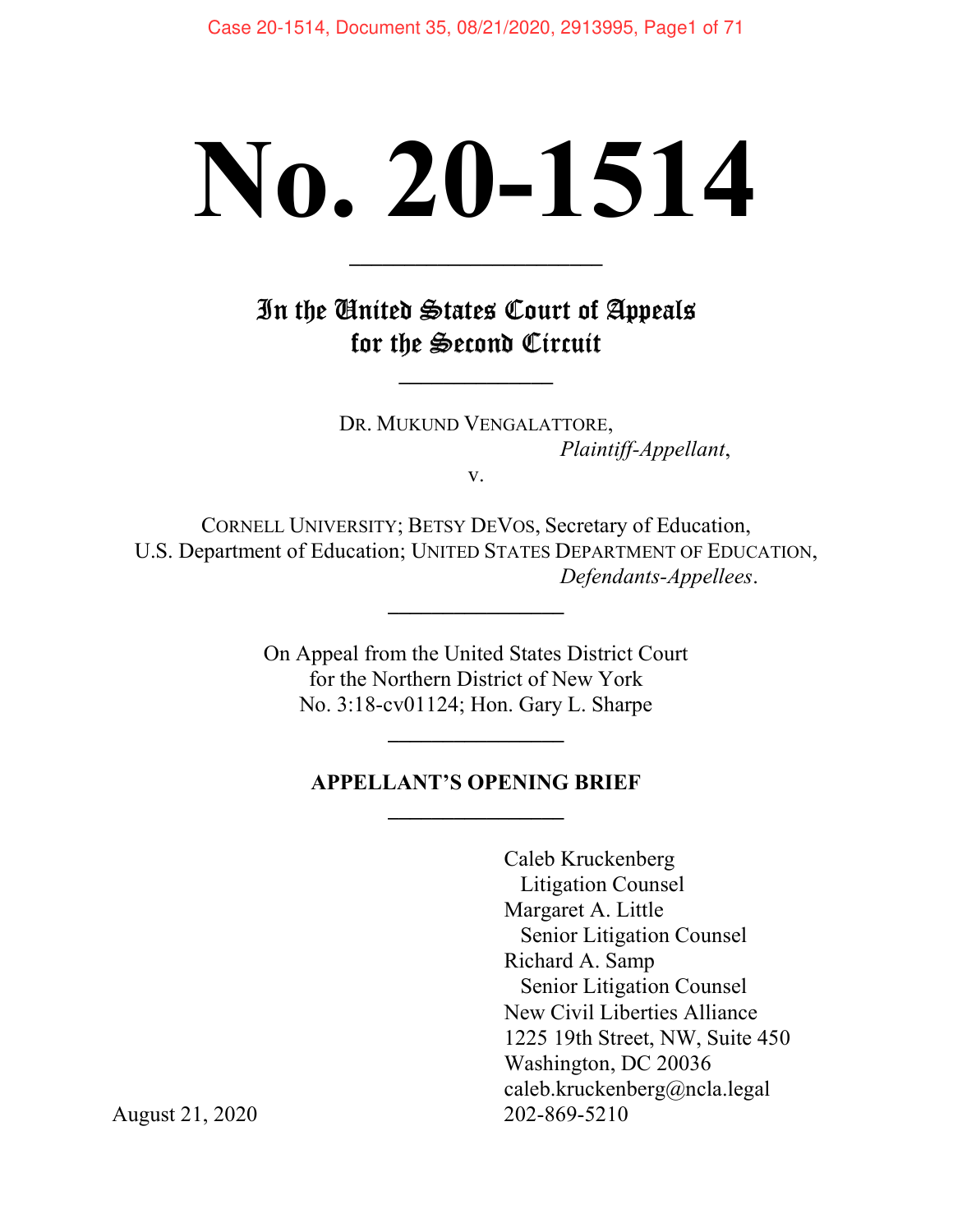# TABLE OF CONTENTS

| Dr. Vengalattore's Disciplinary Proceedings 14                                                                                                                                                                                                            |
|-----------------------------------------------------------------------------------------------------------------------------------------------------------------------------------------------------------------------------------------------------------|
|                                                                                                                                                                                                                                                           |
|                                                                                                                                                                                                                                                           |
|                                                                                                                                                                                                                                                           |
|                                                                                                                                                                                                                                                           |
|                                                                                                                                                                                                                                                           |
|                                                                                                                                                                                                                                                           |
| $\mathbf{I}$ .<br>TITLE IX OF THE EDUCATION AMENDMENTS OF 1972 PROVIDES A<br>PRIVATE RIGHT OF ACTION FOR VICTIMS OF SEX-BASED EMPLOYMENT<br>32                                                                                                            |
| II.<br>THE COMPLAINT ALLEGES FACTS SUFFICIENT TO RENDER PLAUSIBLE<br>DR. VENGALATTORE'S CLAIM THAT CORNELL DISCRIMINATED AGAINST<br>HIM ON THE BASIS OF RACE, COLOR, AND NATIONAL ORIGIN, IN<br>VIOLATION OF TITLE VI OF THE CIVIL RIGHTS ACT OF 1964. 39 |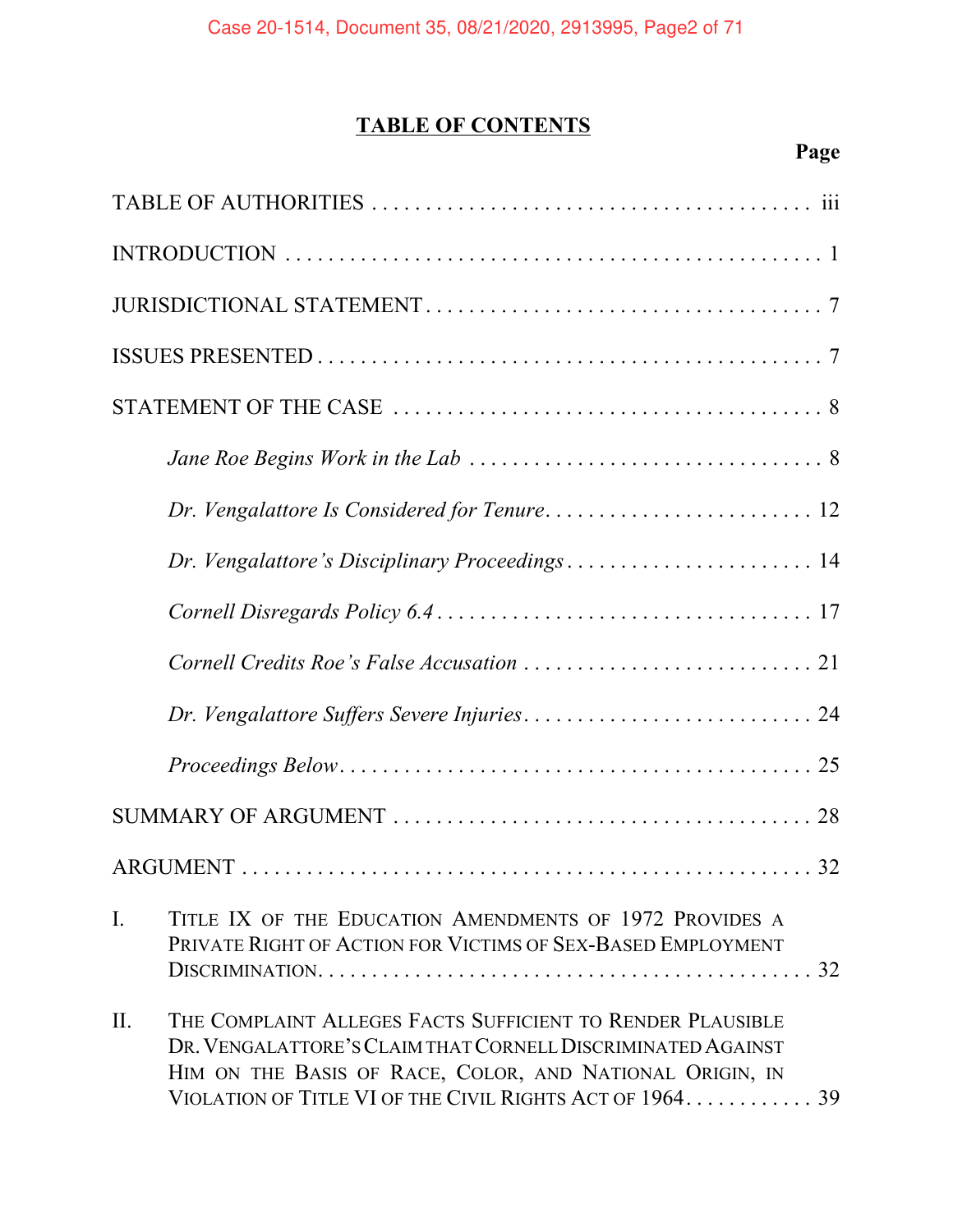# Page

| III. CORNELL IS SUBJECT TO THE CONSTRAINTS OF THE DUE PROCESS                                                        |
|----------------------------------------------------------------------------------------------------------------------|
| IV. DR. VENGALATTORE POSSESSES STANDING TO CHALLENGE GUIDANCE<br>DOCUMENTS ISSUED BY THE DEPARTMENT OF EDUCATION  51 |
|                                                                                                                      |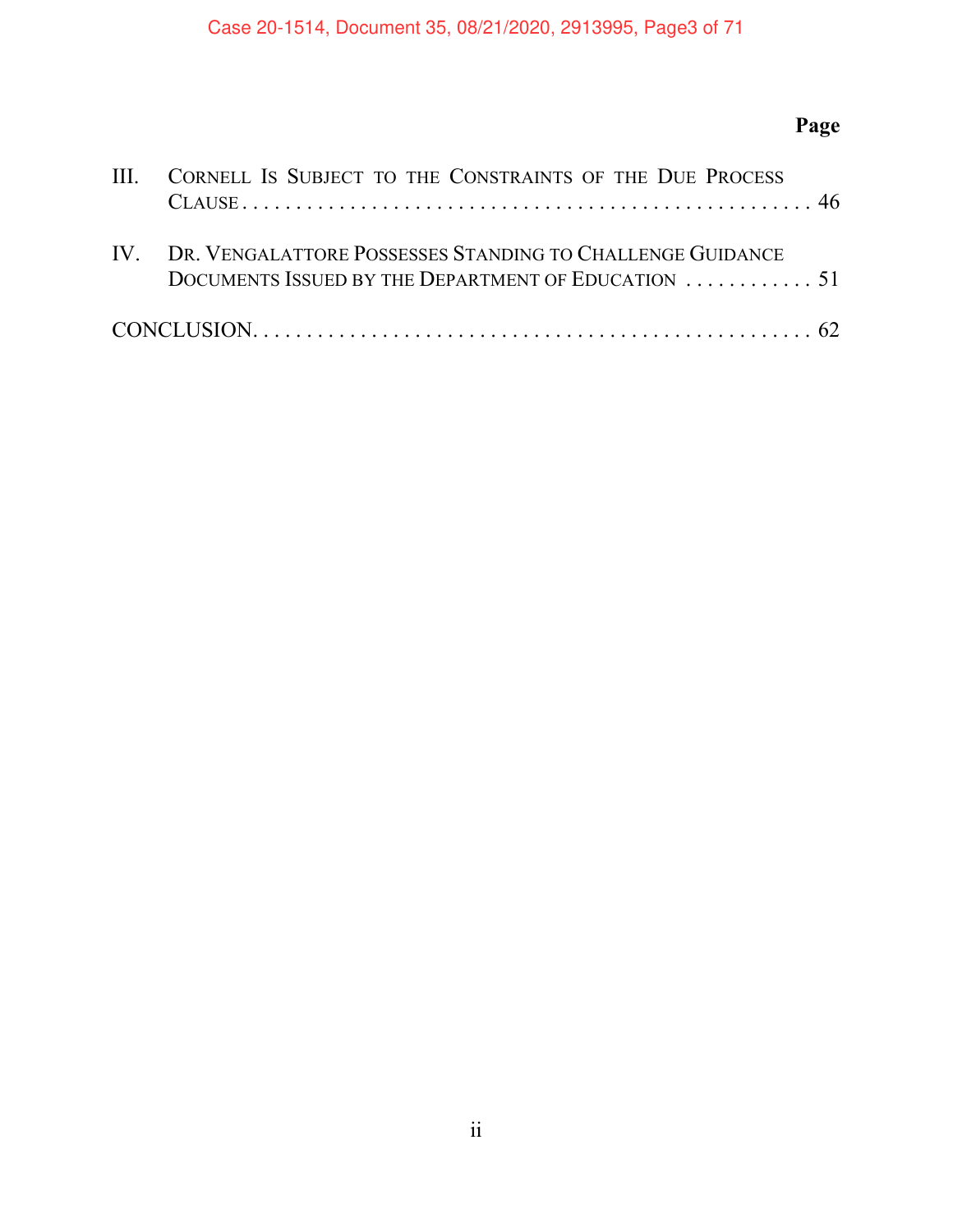# TABLE OF AUTHORITIES

# Page(s)

# Cases:

| AB v. Rhinebeck Central School Dist.,                           |  |
|-----------------------------------------------------------------|--|
|                                                                 |  |
| Alexander v. Gardner-Denver Co.,                                |  |
|                                                                 |  |
| Ashcroft v. Iqbal,                                              |  |
|                                                                 |  |
| Brentwood Academy v. Tennessee Secondary School Athletic Ass'n, |  |
|                                                                 |  |
| Cannon v. University of Chicago,                                |  |
|                                                                 |  |
| Dep't of Commerce v. New York,                                  |  |
|                                                                 |  |
| Doe v. Columbia University,                                     |  |
|                                                                 |  |
| Doe v. Mercy Catholic Medical Center,                           |  |
|                                                                 |  |
| Doe v. Purdue Univ.,                                            |  |
|                                                                 |  |
| Foretich v. United States,                                      |  |
|                                                                 |  |
| Franklin v. Gwinnett County Public Schools,                     |  |
|                                                                 |  |
| Henschke v. New York Hospital-Cornell Medical Center,           |  |
|                                                                 |  |
| Ivan v. Kent State Univ.,                                       |  |
| 92 F.3d 1185, 1196 WL 422496 (6th Cir. 1996) (unpublished). 36  |  |
| Jackson v. Birmingham Bd. of Educ.,                             |  |
|                                                                 |  |
| Johnson v. Railway Express Agency, Inc.,                        |  |
|                                                                 |  |
| Lakoski v. James,                                               |  |
|                                                                 |  |
| Lipsett v. Univ. of Puerto Rico,                                |  |
|                                                                 |  |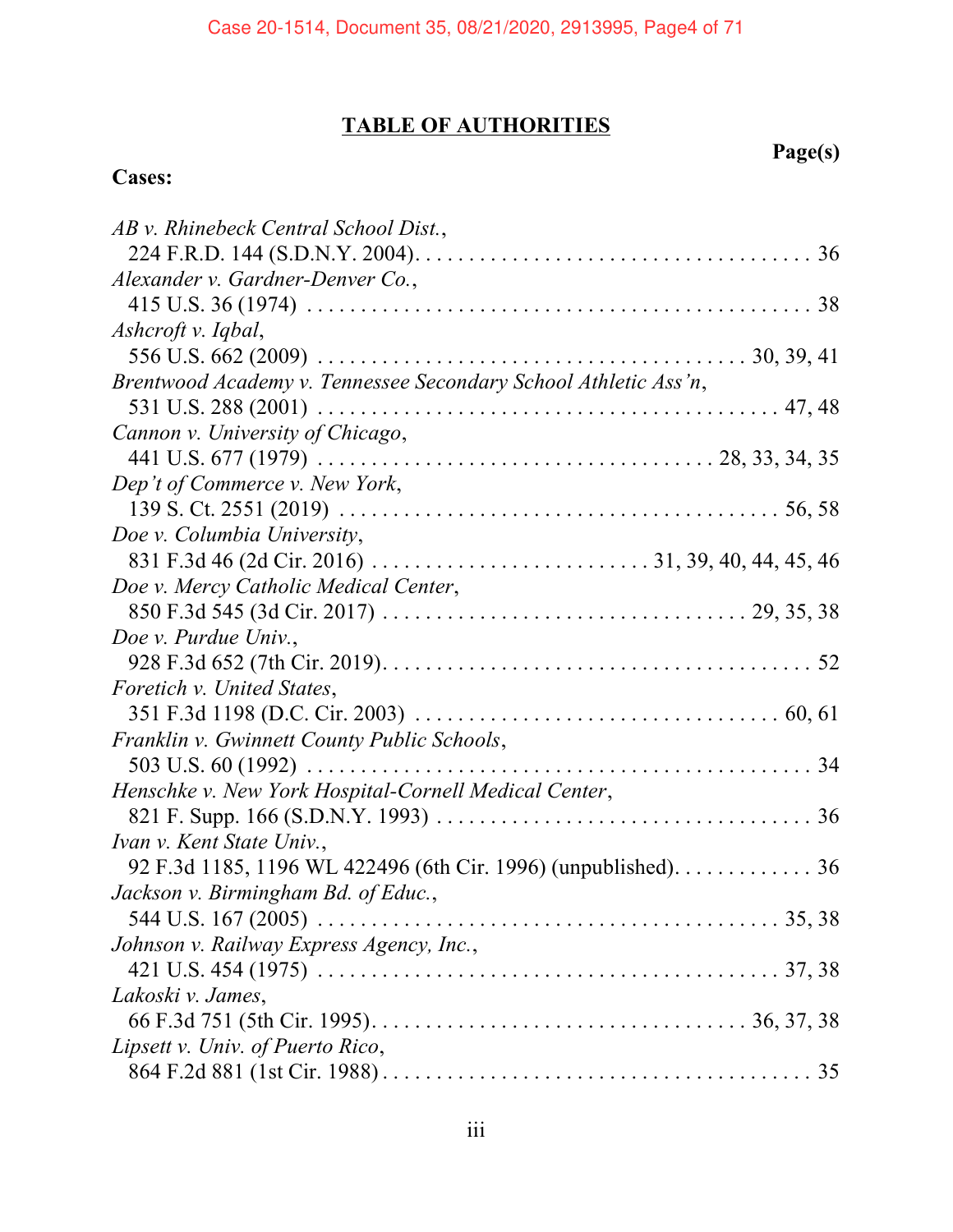| Page(s)                                                      |
|--------------------------------------------------------------|
| Littlejohn v. City of New York,                              |
|                                                              |
| Lujan v. Defenders of Wildlife,                              |
|                                                              |
| McDonnell-Douglas Corp. v. Green,                            |
|                                                              |
| Matter of Vengalattore v. Cornell Univ.,                     |
|                                                              |
| Menaker v. Hofstra Univ.,                                    |
|                                                              |
| Nat'l Wrestling Coaches Ass'n v. Dep't of Educ.,             |
|                                                              |
| New York v. U.S. Dep't of Education,                         |
| F. Supp. 3d , 2020 WL 3962110 (S.D.N.Y., Aug. 9, 2020)  49   |
| North Haven Bd. of Educ. v. Bell,                            |
|                                                              |
| Parsons v. U.S. Dep't of Justice,                            |
|                                                              |
| Patterson v. McLean Credit Union,                            |
|                                                              |
| Powe v. Miles,                                               |
|                                                              |
| Preston v. Virginia ex rel. New River Community College,     |
|                                                              |
| S.A.R.L. Galarie Enrico Navarra v. Marlborough Gallery Inc., |
|                                                              |
| Schonfeld v. Hilliard,                                       |
|                                                              |
| Summa v. Hofstra Univ.,                                      |
|                                                              |
| Swierkiewicz v. Sorema N.A.,                                 |
|                                                              |
| Tsombanidis v. West Haven Fire Dep't,                        |
|                                                              |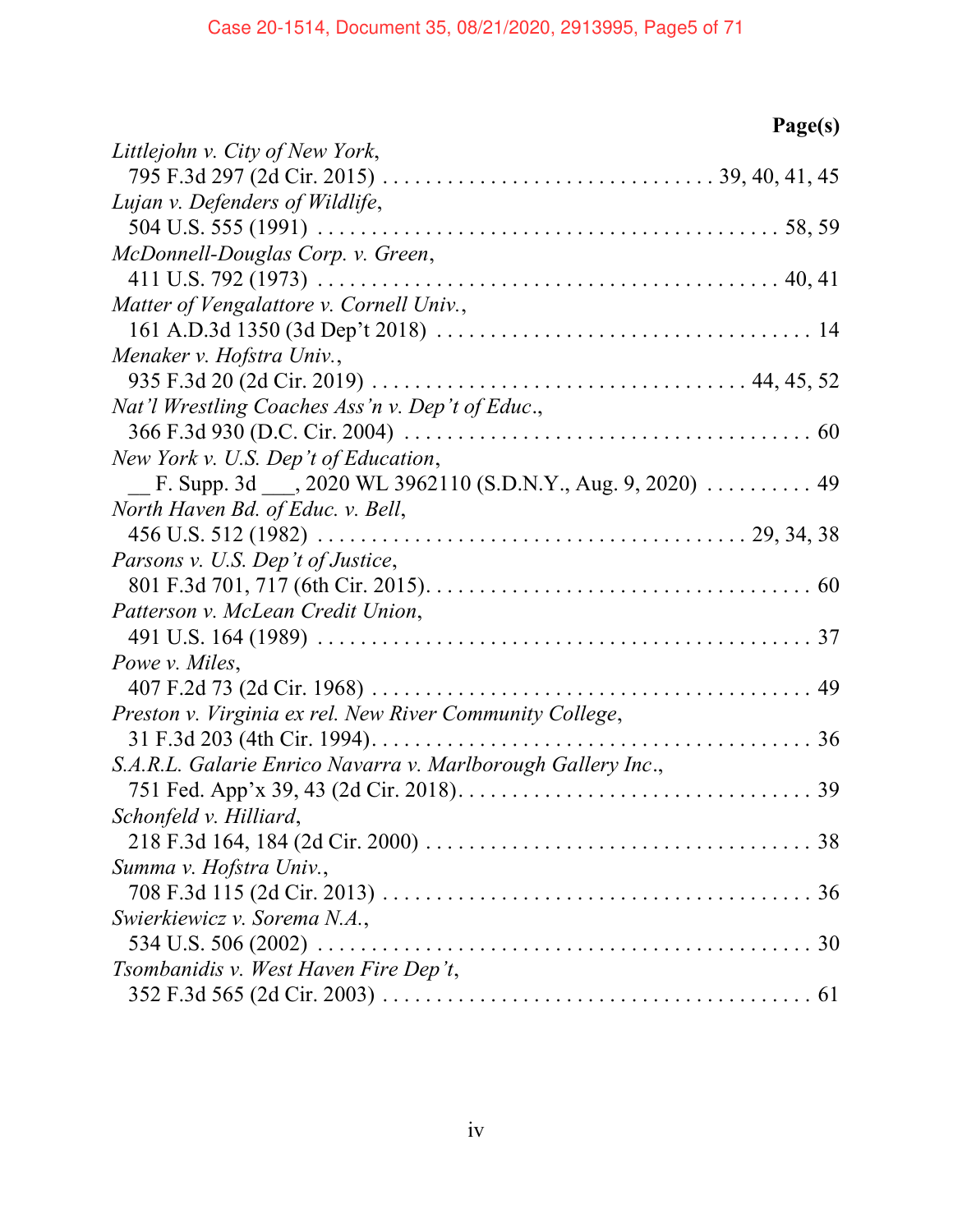| Page(s)<br><b>Constitutional Provisions:</b>  |
|-----------------------------------------------|
|                                               |
|                                               |
| <b>Statutes and Rules:</b>                    |
|                                               |
| Title VI of the Civil Rights Act of 1964,     |
| Title VII of the Civil Rights Act of 1964,    |
| Title IX of the Education Amendments of 1972, |
|                                               |
|                                               |
|                                               |
|                                               |
|                                               |
|                                               |
|                                               |
|                                               |
|                                               |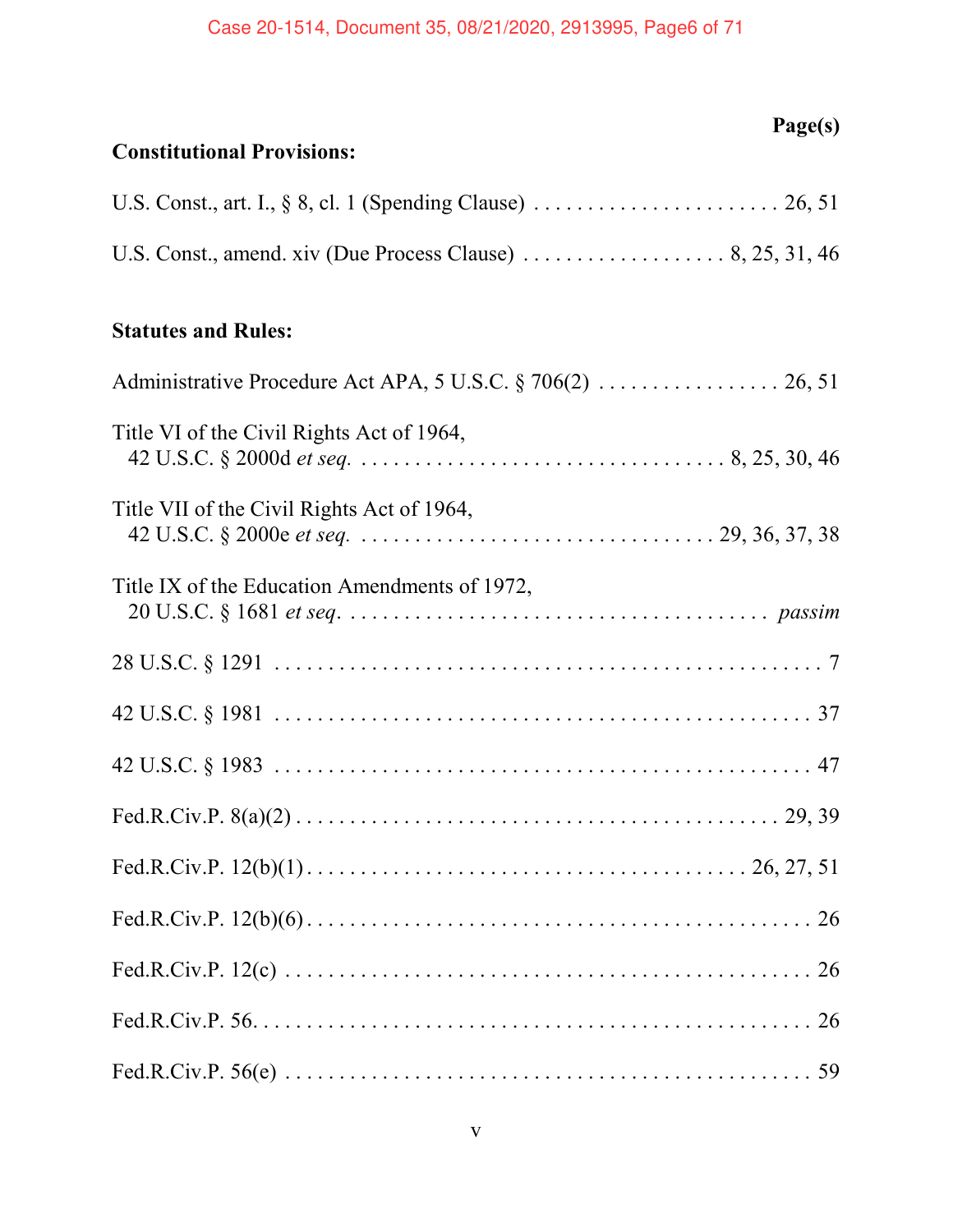# Miscellaneous:

| Dep't of Education, "Revised Sexual Harassment Guidance: Harassment of  |  |
|-------------------------------------------------------------------------|--|
| Students by School Employees, Other Students, or Third Parties,"        |  |
|                                                                         |  |
|                                                                         |  |
| Dep't of Education, "Nondiscrimination on the Basis of Sex in Education |  |
| Programs or Activities Receiving Federal Financial Assistance," 85 Fed. |  |
| Reg. 30,026 (May 19, 2020), codified at 34 C.F.R. pt. 106 61            |  |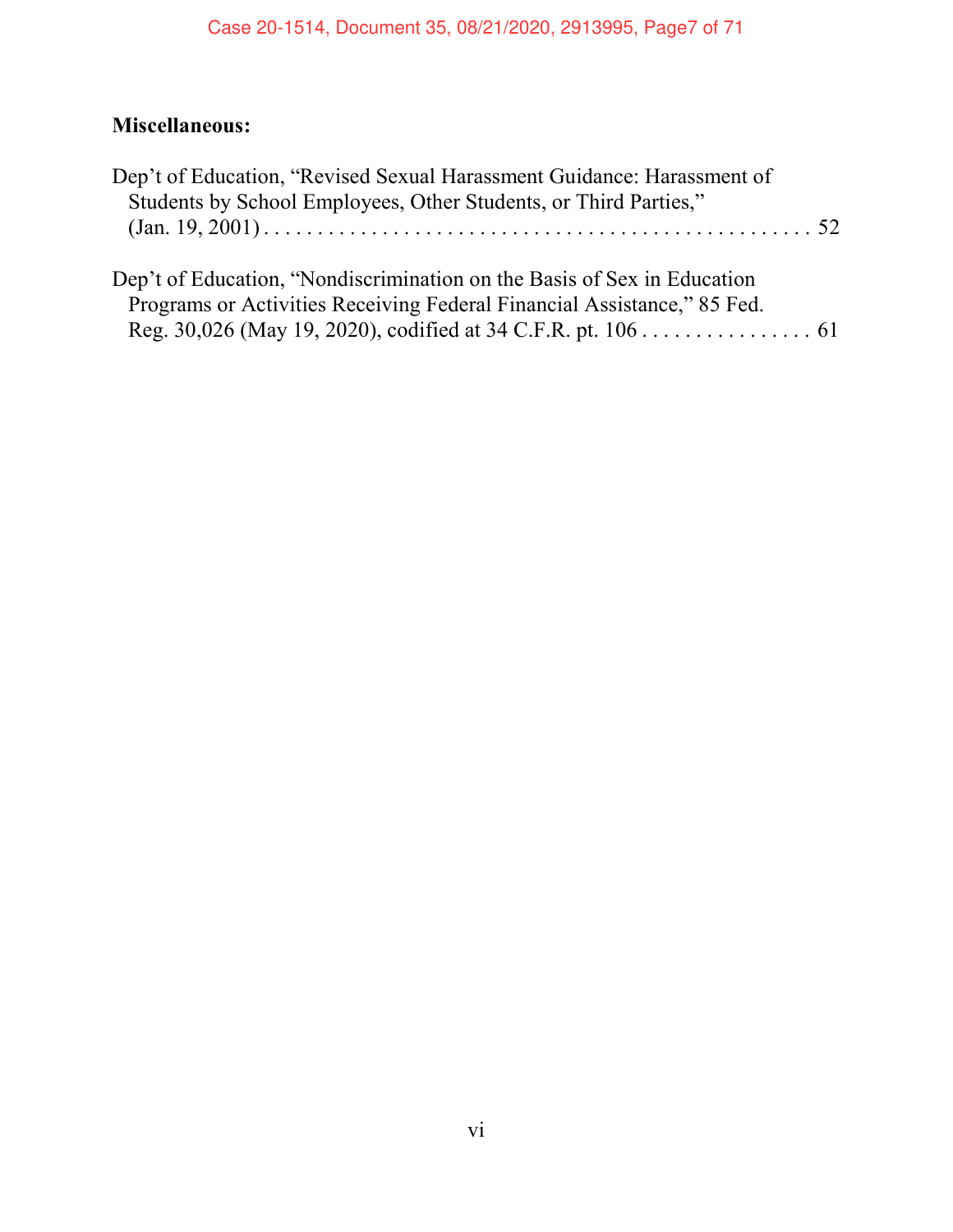# **APPELLANT'S OPENING BRIEF**

# INTRODUCTION

Appellant Mukund Vengalattore is one of the nation's leading experts in his field—atomic, molecular, and optical physics. He holds a Ph.D. from the Massachusetts Institute of Technology and completed a postdoctoral research fellowship at the University of California, Berkeley. He was hired as a tenuretrack Assistant Professor of Physics by Appellee Cornell University in 2009 and was repeatedly recommended for tenure by his peers. But as a result of a fundamentally unfair disciplinary proceeding conducted by Cornell in a sexually and racially discriminatory manner, Dr. Vengalattore is unable to continue in his profession.

The disciplinary proceeding involved false claims by a disgruntled graduate student that she and Dr. Vengalattore had a consensual sexual encounter in 2010- 11 at a time when she was working under Dr. Vengalattore. She later decided that the initial encounter was nonconsensual.

She first made her claim in September 2014, years after she had been asked to leave his laboratory because of subpar academic performance; she made her later "nonconsensual" claim more than four years after the alleged encounter. Indeed, Roe's allegation of sexual impropriety came as part of an escalating effort to derail Dr. Vengalattore's career following her ouster from the program.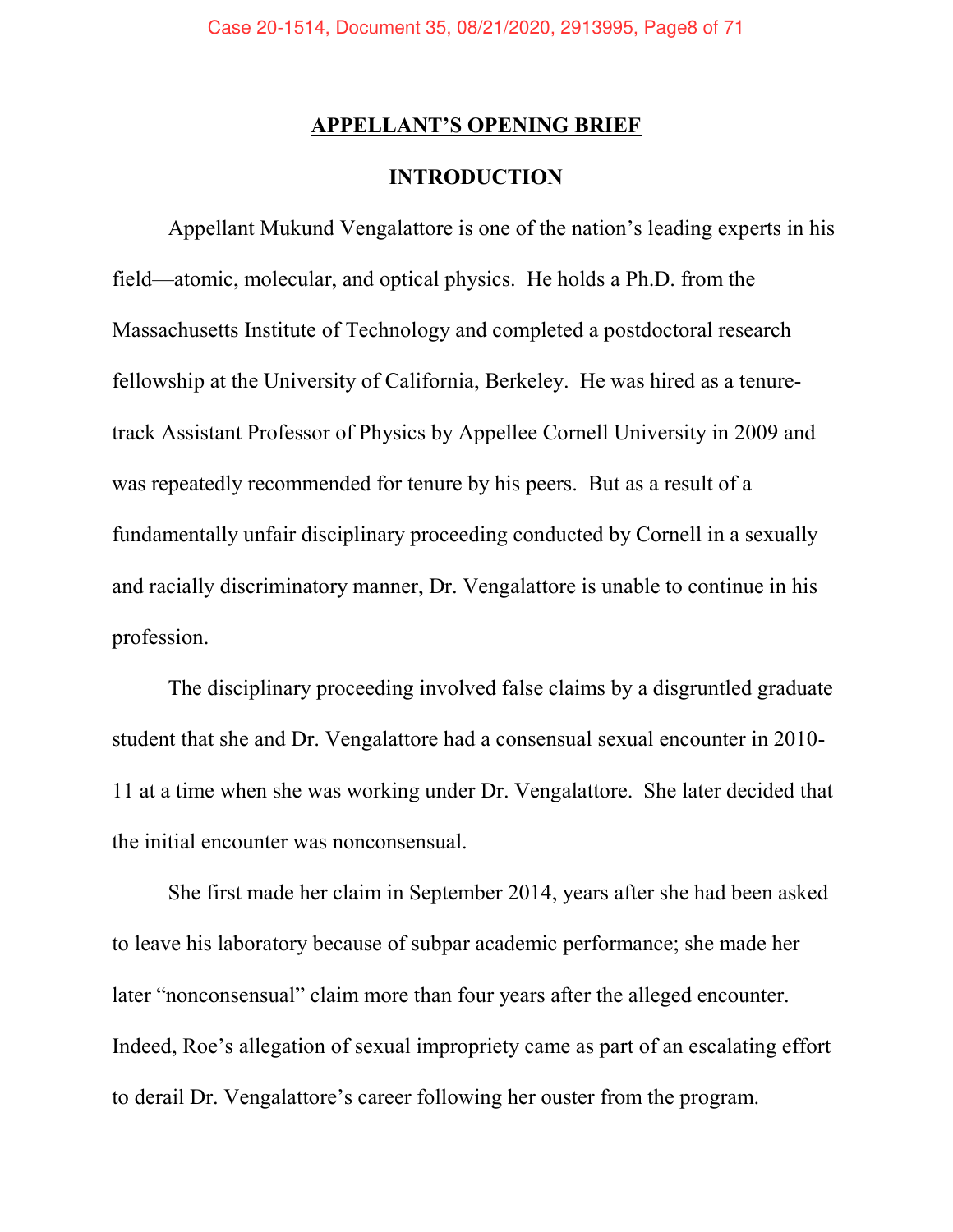#### Case 20-1514, Document 35, 08/21/2020, 2913995, Page9 of 71

Immediately after she was removed, Roe vowed to another faculty member that "if I have my way, Dr. Vengalattore will have a hard time getting tenure."

Once she learned that the tenure review committee had recommended that he be granted tenure, Roe made good on her promise through a series of escalating lies. Initially, in a letter she sent to the review committee while it was deliberating, Roe made an outlandish claim that Dr. Vengalattore had thrown a heavy piece of equipment (a five-pound power supply) at her in the laboratory. But when questioned by another faculty member, she immediately retreated and admitted that she had wildly exaggerated her story. Several other professors and students also refuted her claim in submissions to the committee, and Dr. Vengalattore was recommended for the promotion.

Undeterred, she concocted a new story (two days after the tenure recommendation) that she had a consensual relationship with Dr. Vengalattore, and she shared that story with a faculty member who had been involved in the tenure review process. Only after meeting with Title IX investigators did she then change her story yet again, to suggest that she had been unable to consent to any relationship because of the perceived power differential between her and Dr. Vengalattore.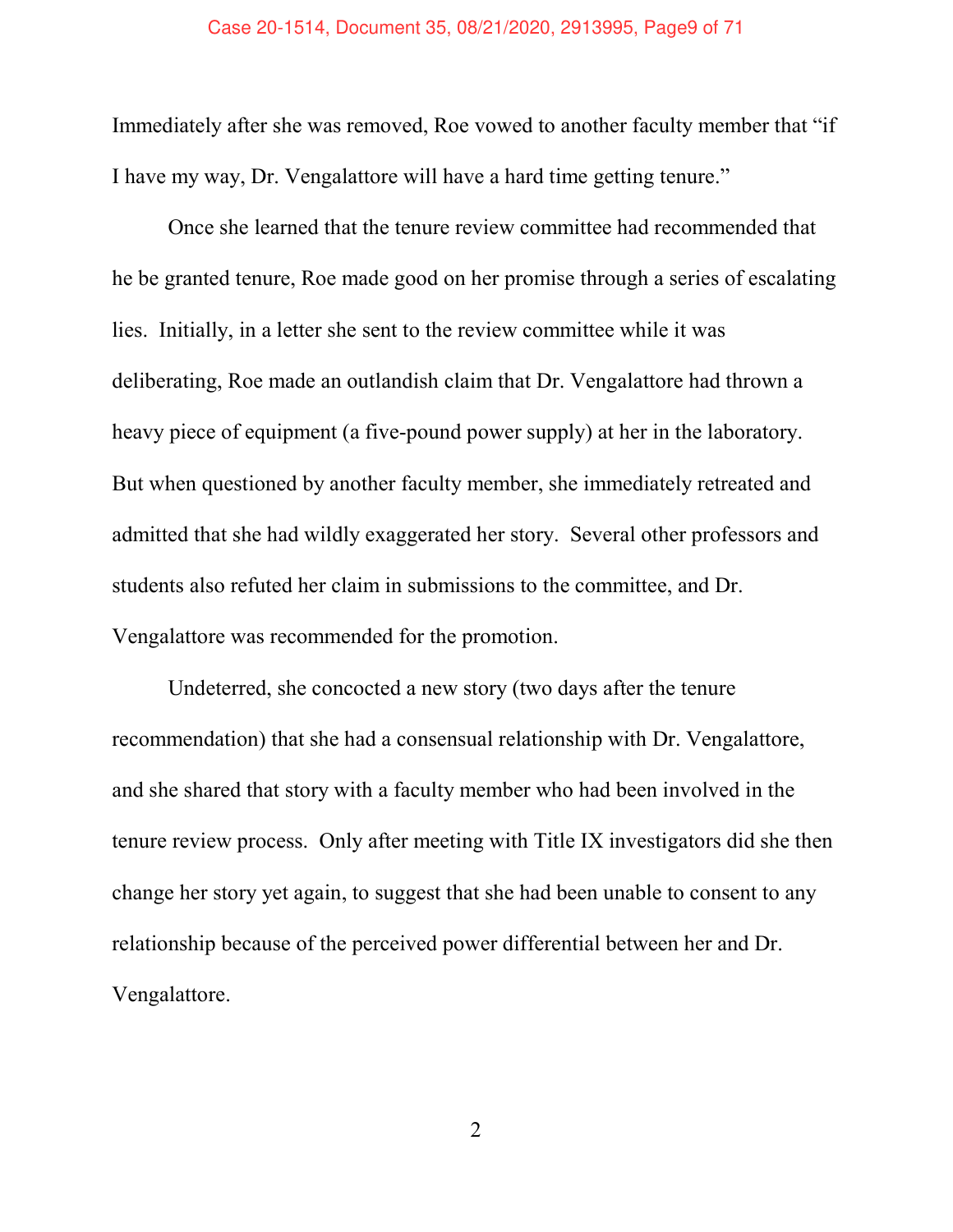Dr. Vengalattore at all times denied a sexual relationship with the graduate student because it never occurred. But Cornell denied him a meaningful opportunity to rebut the charge. It denied his repeated requests for a hearing and an opportunity to confront his accuser. It named two investigators to serve simultaneously as both prosecutors and fact-finders. It hired an advisor to assist the accuser in putting together her claim while offering no assistance to Dr. Vengalattore. The investigators consulted regularly with the accuser and her advisor, to let them know where the investigation stood, while denying similar access to Dr. Vengalattore. They failed to interview many of the witnesses that emphatically denied that Dr. Vengalattore had done anything inappropriate. They also disregarded witnesses who said that Roe had a history of making false accusations against other students. The investigation violated numerous Cornell policies designed to ensure fair proceedings.

The investigation also swept Roe's inappropriate behavior under the rug so that it could arrive at its preordained outcome. Other students and faculty came forward to detail how Roe had bragged that she was "sexist against men," had tried to deny male students opportunities in the lab, and had a history of making fake accusations against other male students, including baselessly calling one a "stalker" and falsely accusing another of using marijuana in the lab after he had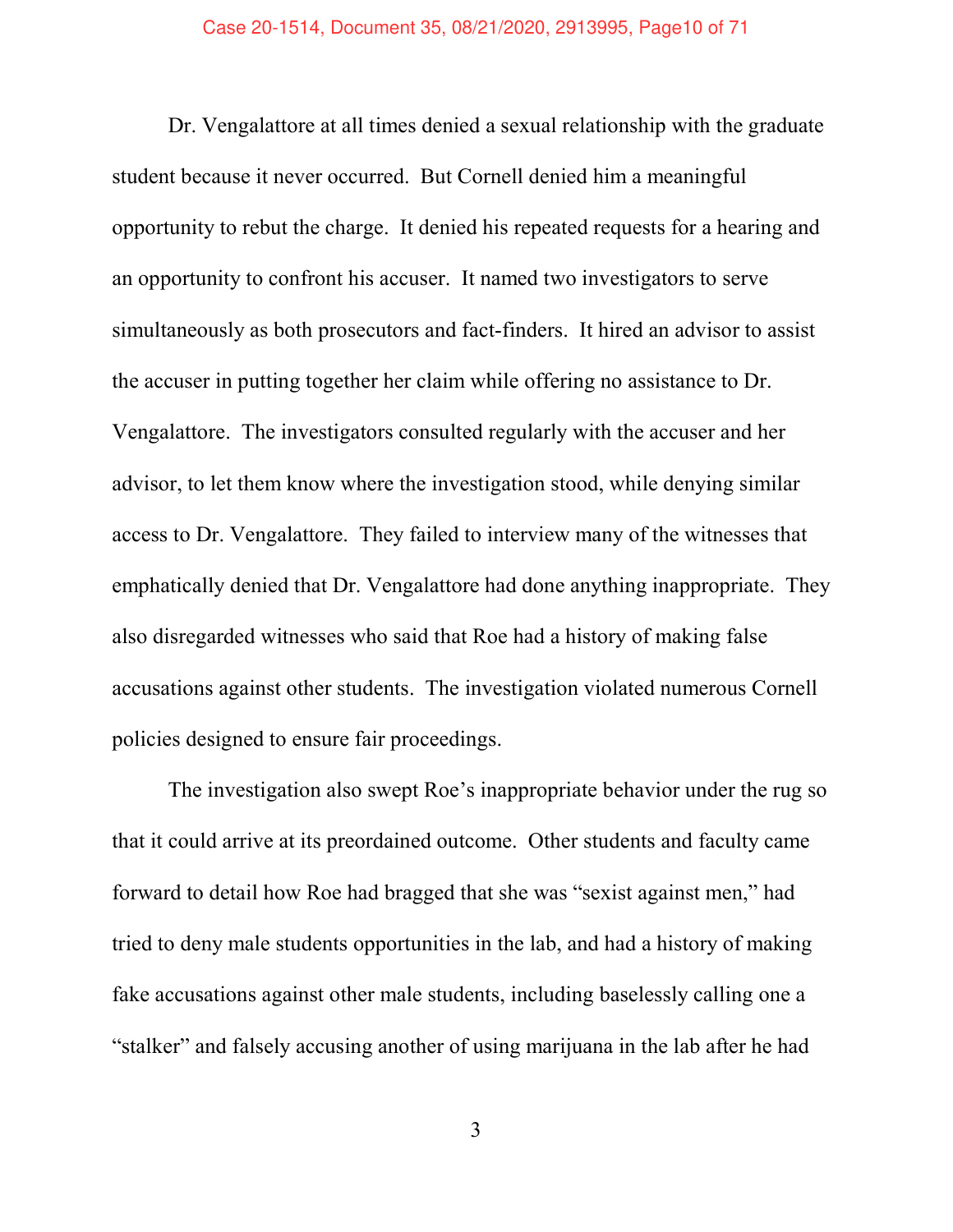## Case 20-1514, Document 35, 08/21/2020, 2913995, Page11 of 71

succeeded on a project that he took over from Roe. Students and faculty noted that Roe "was not on the level," "not honest," and had lied about the power-supply incident, as well as other alleged instances of Dr. Vengalattore having been angry in the lab.

Others came forward to note how Roe had behaved improperly, even ìflipping offî Dr. Vengalattore in front of other students. Indeed, other students detailed how Roe herself made sexually and racially inappropriate comments in the lab—unwantedly touching several male students while calling them "darling," "honey," and "babe" after they had repeated asked her not to, while also saying that the lab was full of "Indians, who are hardworking like Chinese" and accusing Indian students of gaining favor with Dr. Vengalattore because "You are all Indians. Of course you stick together." As one faculty member put it, "[Roe] is someone who I me[ ]t a number of times over the years and I have to say, that I always felt that she did not treat Mukund with proper professionalism or respect. She often made unprofessional and disrespectful comments (and I also have to say that I seriously doubt she would have behaved this way to a US-born, white professor)."

But the investigators either refused to interview the witnesses about their concerns or dismissed them outright as being irrelevant to the investigation.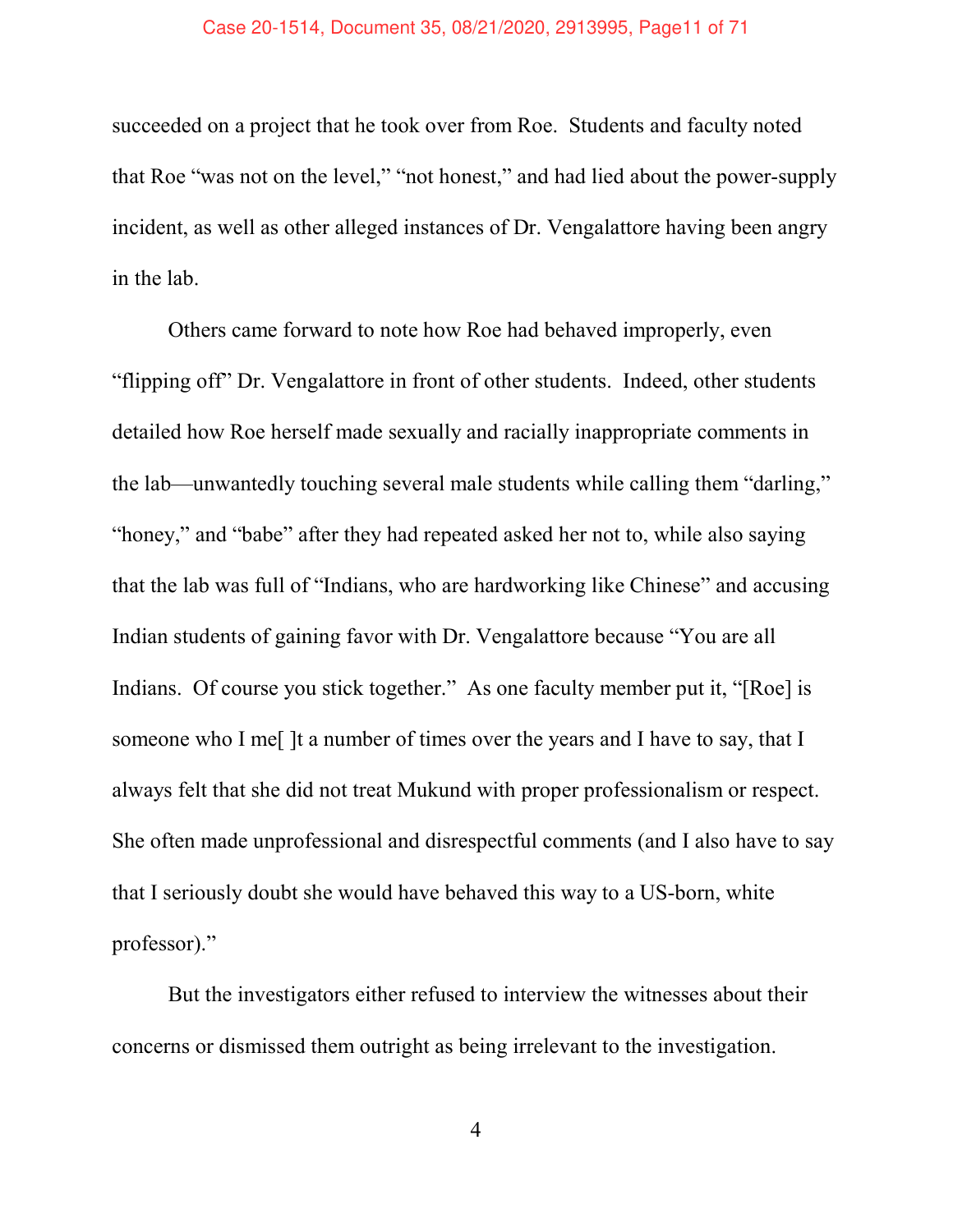The investigators ultimately found, by a preponderance of the evidence and without ever holding a hearing, that Dr. Vengalattore had entered into a consensual romantic or sexual relationship with a graduate student he directly supervised, in violation of Cornell's "Romantic and Sexual Relationships Between Students and Staff" policy. But they did not find (as alleged by Roe) that the alleged initial encounter was nonconsensual. Without questioning any witnesses or hearing any additional evidence, Gretchen Ritter, the Dean of Cornell's College of Arts and Sciences, adopted those findings. Based on those findings, she suspended Dr. Vengalattore for two weeks without pay.

As a result of the fallout from the investigation, Cornell ultimately denied Dr. Vengalattore tenure, and his academic appointment ended in 2018. The unfounded inappropriate-sexual-relationship finding, which Cornell sends to universities to which Dr. Vengalattore has submitted employment applications, prevents him both from obtaining new employment and from securing lab support for his research projects.

The Amended Complaint includes detailed factual allegations supporting his claims that Cornell discriminated against him on the basis of sex and race and that the disciplinary proceedings violated his rights under the Due Process Clause. The trial court nonetheless dismissed those claims on the pleadings. It based its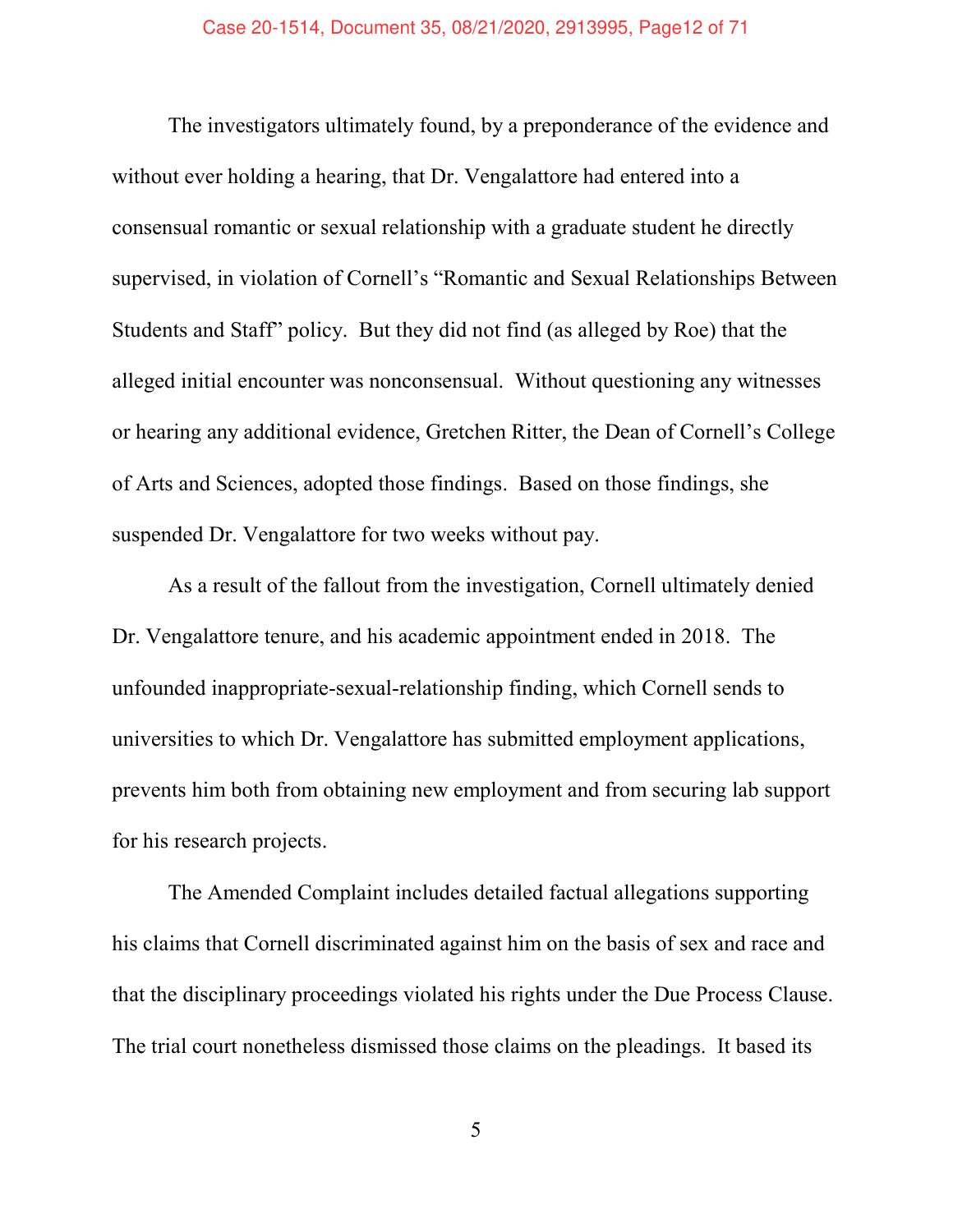## Case 20-1514, Document 35, 08/21/2020, 2913995, Page13 of 71

ruling on faulty interpretations of relevant federal law. In particular, contrary to the holding of virtually every federal appellate court that has addressed the issue, the trial court erroneously held that Title IX of the Education Amendments of 1972, 20 U.S.C. ß 1681 et seq., does not authorize a private right of action for claims of employment discrimination.

Cornell's decision to employ unfair and discriminatory disciplinary procedures did not arise totally out of the blue. Rather, the school acted at the extremely strong urging of Defendant U.S. Department of Education (ED). ED issued a series of guidance documents between 2001 and 2014 that threatened Title IX enforcement actions against colleges and universities that failed to adopt procedures for handling sexual misconduct complaints akin to the procedures ultimately adopted by Cornell—and it followed through on that threat on a number of occasions. ED issued the documents in violation of federal law. Dr. Vengalattore plausibly alleges that he suffered injury due to issuance of the guidance documents, which Cornell explicitly cited in adopting new procedures for handling sexual misconduct complaints.

The trial court dismissed the claims against ED, finding that Dr. Vengalattore lacked standing. It concluded that he failed to plausibly allege traceability—that is, a causal connection between the guidance documents and his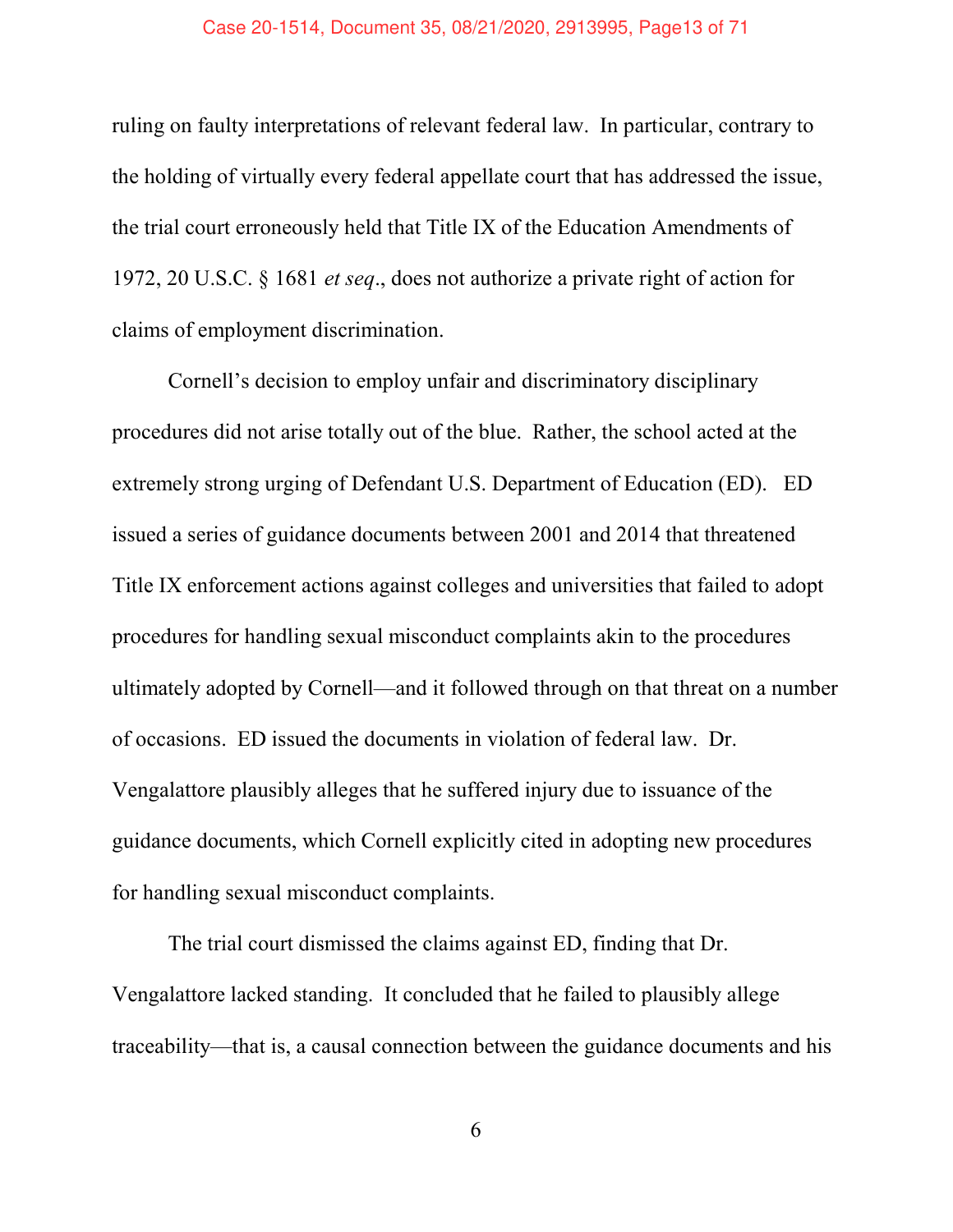injuries. It said that Cornell might have decided to eliminate procedural protections for those accused of sexual misconduct even if ED had not prodded it to do so.

But Dr. Vengalattore's traceability claim is not mere speculation. The evidence demonstrates that virtually all major universities responded to ED's threats precisely as Cornell did. Given that consistent pattern of responses, Dr. Vengalattore has more than adequately alleged a causal connection between ED's conduct and his injuries.

# JURISDICTIONAL STATEMENT

On May 1, 2020, the U.S. District Court for the Northern District of New York entered final judgment against Plaintiff-Appellant and in favor of Defendants-Appellees on all claims. Plaintiff-Appellant filed a notice of appeal on May 8, 2020. The Court has jurisdiction over this matter pursuant to 28 U.S.C. ß 1291.

# ISSUES PRESENTED

1. Does Title IX of the Education Amendments of 1972 provide a private right of action for victims of sex-based employment discrimination, as at least four other federal appeals courts have held?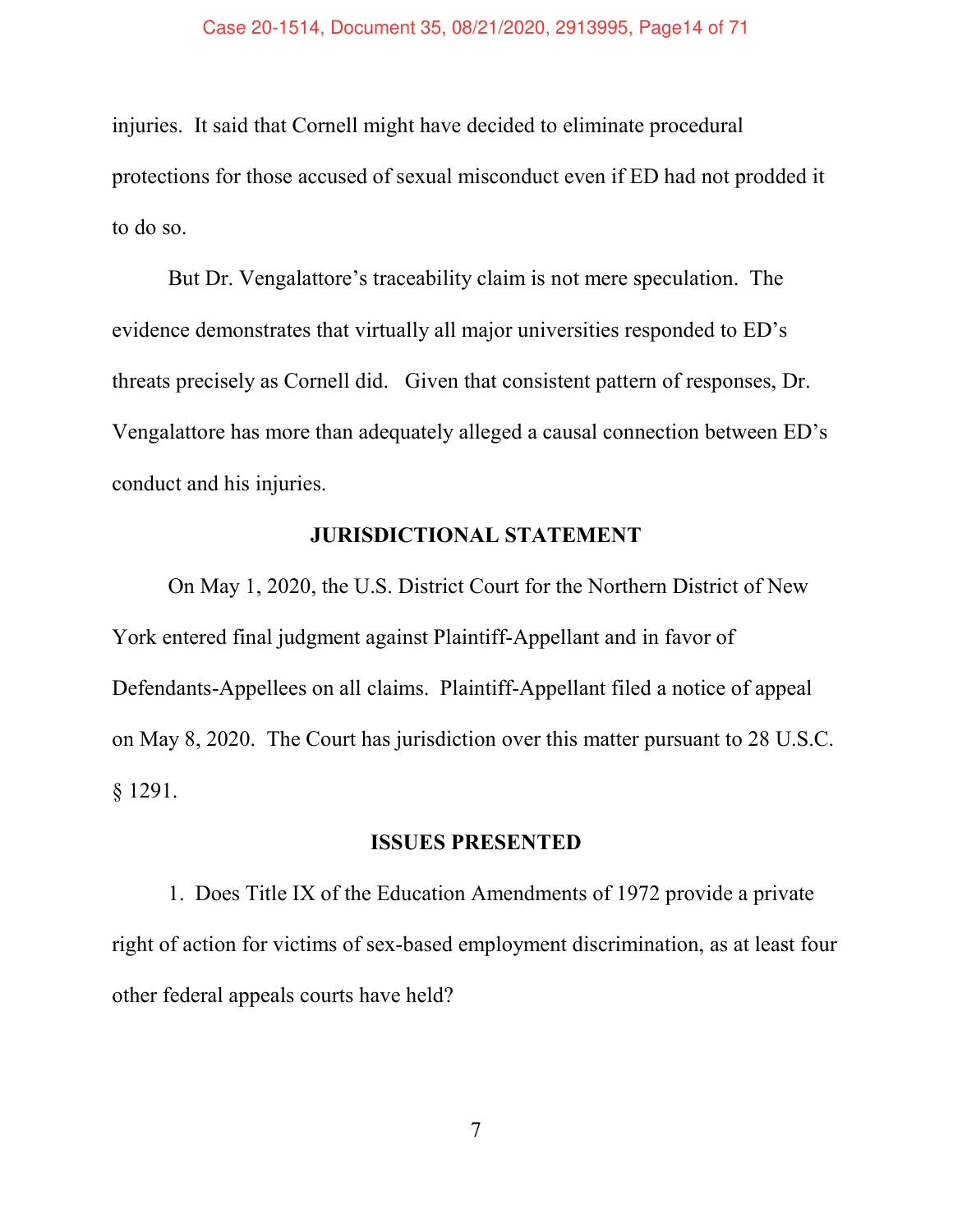2. Did Dr. Vengalattore allege facts sufficient to render plausible his race/color/national-origin discrimination claim under Title VI of the Civil Rights Act of 1964?

3. Does the Due Process Clause of the Fourteenth Amendment apply to Cornell, a university directly affiliated with the State of New York?

4. Does Dr. Vengalattore possess standing to challenge Title IX guidance documents issued by the U.S. Department of Education and implemented by his employer Cornell?

5. If one or more of Dr. Vengalattore's federal causes of action are reinstated, should the Court vacate and remand for reconsideration the district court's decision not to exercise jurisdiction over Dr. Vengalattore's state-law defamation claim?

# STATEMENT OF THE CASE

The district court granted judgment to Cornell and ED on the pleadings. J.A. 117-144. Accordingly, for purposes of this appeal, all well-pleaded allegations in the Amended Complaint must be accepted as true.

**Jane Roe Begins Work in the Lab.** While employed as an Assistant Professor of Physics at Cornell, Dr. Vengalattore conducted long-term experiments in his lab. In the spring of 2009, he began recruiting graduate student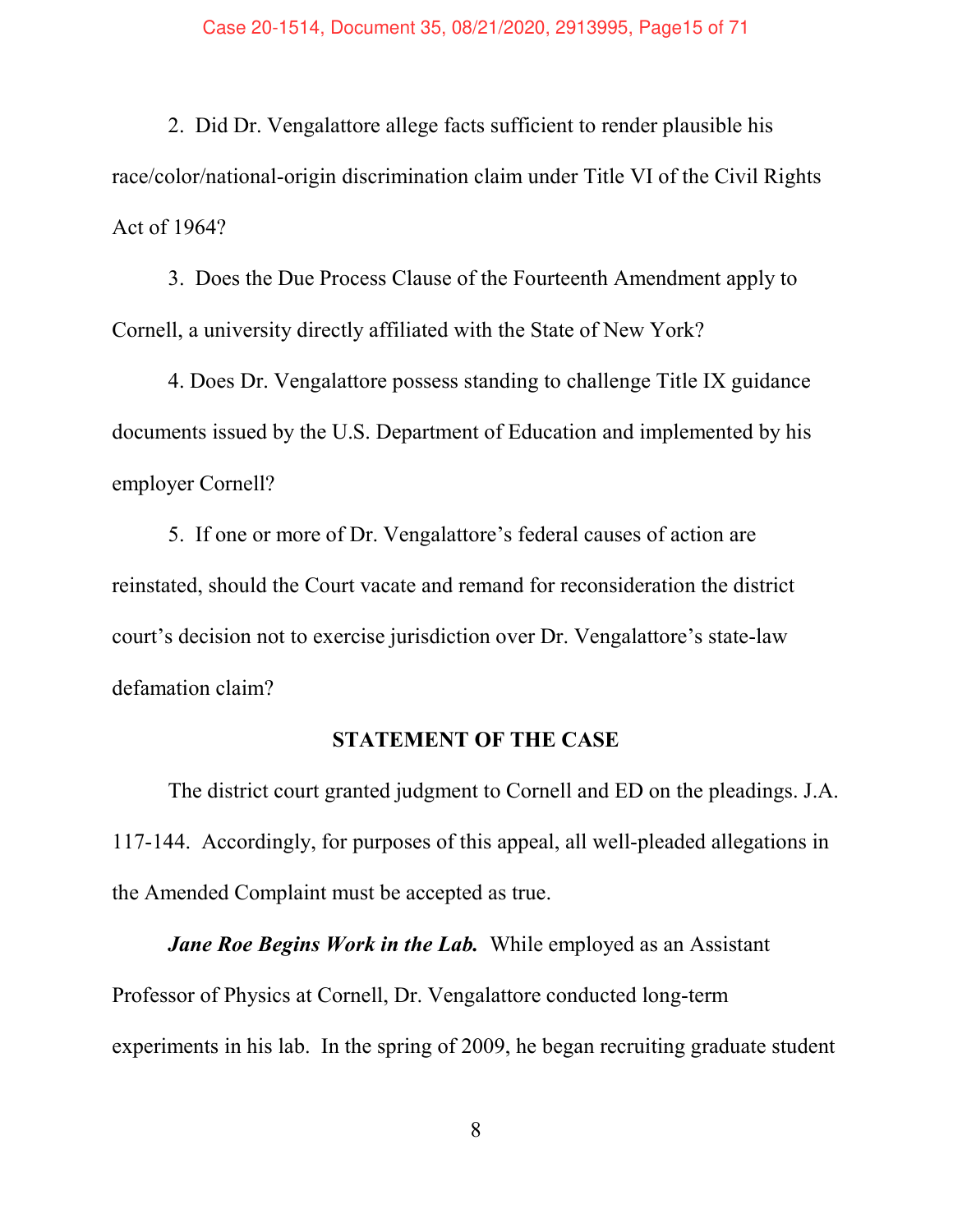#### Case 20-1514, Document 35, 08/21/2020, 2913995, Page16 of 71

assistants to work in his lab on an experiment related to ultracold atomic gases. Am. Compl. ¶ 199. "Jane Roe," a Cornell graduate student, became the first of several graduate and undergraduate students to work on the experiment. Id.  $\mathbb{I}$  201. Throughout her tenure, Roe struggled with certain aspects of the project and told Dr. Vengalattore that she was having difficulty keeping up with her workload. *Id.* ¶¶ 203-04, 210-11, 275, 278. During a visit in July 2010, a colleague of Dr. Vengalattore observed that Roe worked far fewer hours than even the undergraduate students and appeared to be far less knowledgeable about the project than other students. *Id.* 1215.

Others who worked in the lab were critical of Roe's personal conduct. She repeatedly referred to them and Dr. Vengalattore by names like "honey," "hon," "darling," and "babe" despite repeated requests that she not do so. Id.  $\P$  225-229. She had difficulty working with Srivatsan Chakram, another graduate student. *Id.* 1230. She repeatedly made racially insensitive remarks, telling Dr. Vengalattore during one meeting involving other graduate students, "You are all Indians. Of course you stick together"; and telling another graduate student, Yogesh Patil, that he, Chakram, and Dr. Vengalattore could be expected to work long hours because "they are Indians, who are hardworking, like Chinese." Id. ¶¶ 258-260.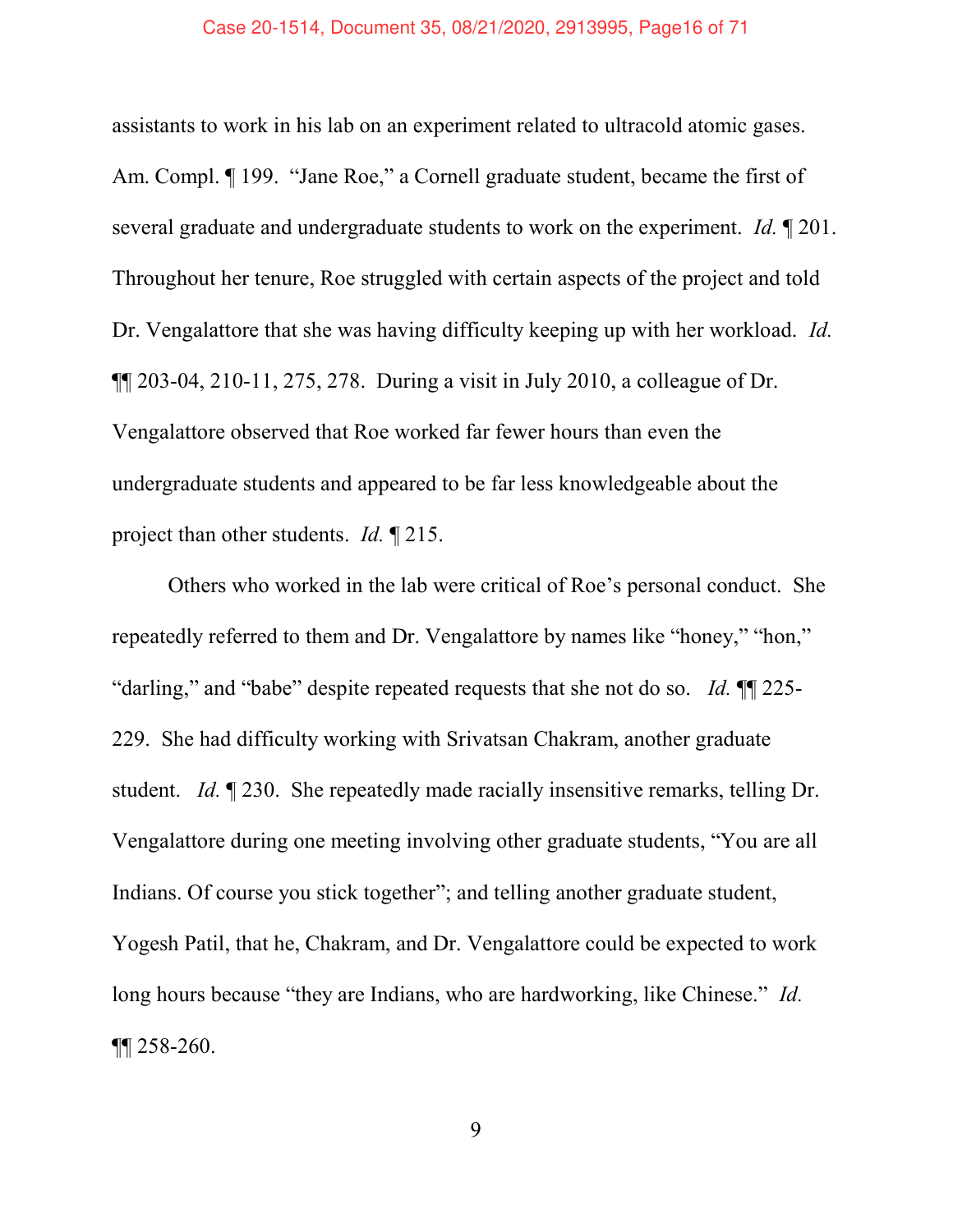Roe was also disrespectful and disruptive in the lab. She would often raise her voice, and during one lab meeting "flipped off" Dr. Vengalattore and left. Id.  $\P$ [256-57. As one professor noted later, "she never displayed any sort of professional respect for" Dr. Vengalattore. *Id.*  $\sqrt{287}$ . The professor also said, ìRoe is someone who I me[ ]t a number of times over the years and I have to say, that I always felt that she did not treat Mukund with proper professionalism or respect. She often made unprofessional and disrespectful comments (and I also have to say that I seriously doubt she would have behaved this way to a US-born, white professor)." Id.  $\P$  315.

Nevertheless, in December 2011 (after the end of the sexual relationship Roe later alleged to have existed in 2010-11), she praised her advisor. While Dr. Vengalattore was being reviewed, she submitted a review to a faculty committee saying, "Professor Vengalattore is an amazing advisor, teacher and mentor. ... Overall, I think I made the best decision when I choose [sic] Prof. Vengalattore as an advisor and mentor my first year." Id.  $\P$  264-65.

But Roe continued to struggle with her work. She also admitted to another female graduate student that she was "sexist against men," and the other student saw Roe attempt to "deny undergraduate men the opportunity of joining the lab." Id. ¶¶ 270-71.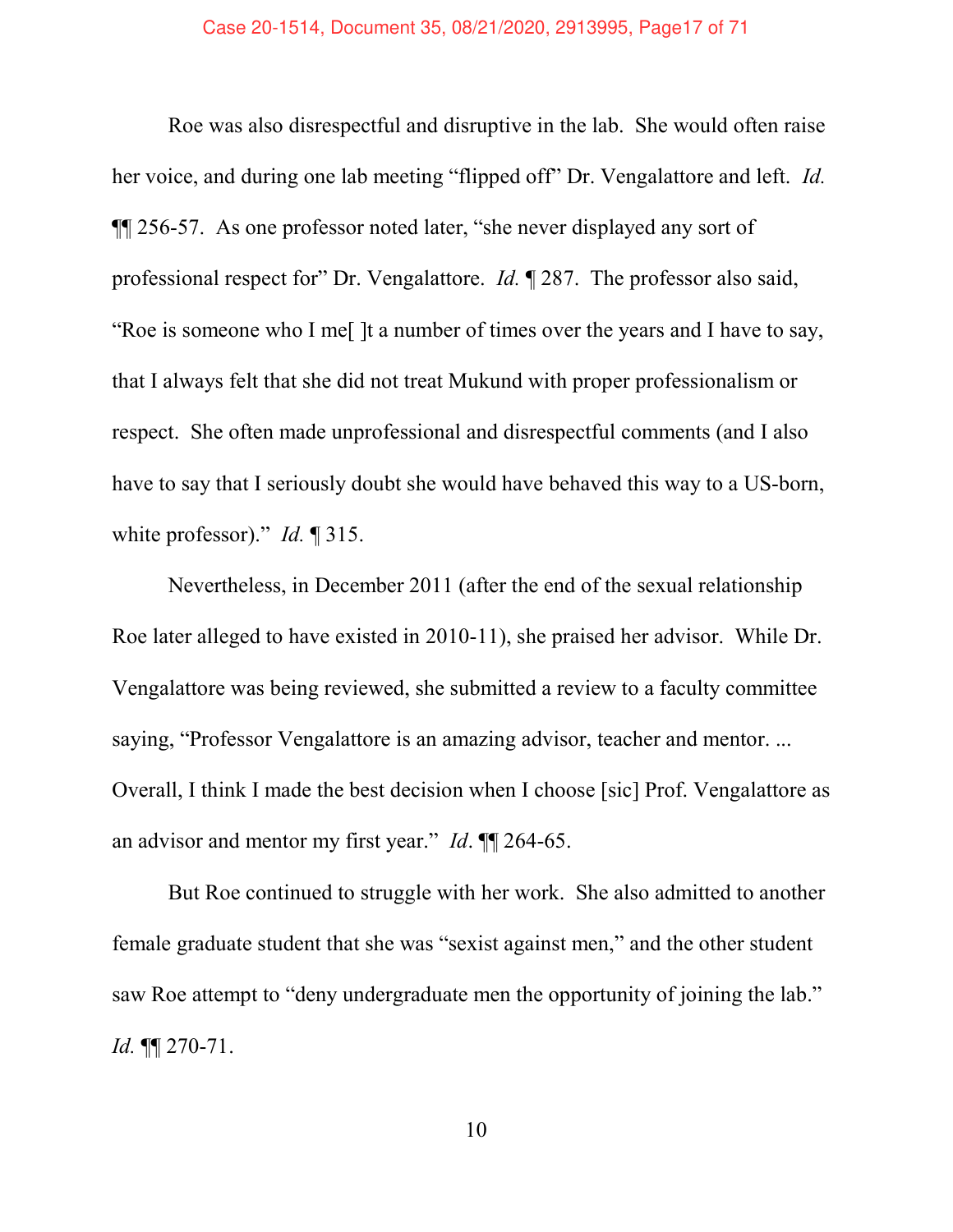## Case 20-1514, Document 35, 08/21/2020, 2913995, Page18 of 71

To try to address Roe's failing performance, in the fall of 2012 Dr.

Vengalattore assigned Chakram to assist Roe with her work. Id. ¶ 278. Two days later, Roe informed Dr. Vengalattore that she would be leaving his project; she formally withdrew from the project in November 2012. Id. ¶¶ 279, 283.

Unbeknownst to Dr. Vengalattore, Roe at the same time contacted two other professors to complain about his conduct. She vowed to one, "if I have my way, [Dr. Vengalattore] will have a hard time getting tenure." *Id.*  $\P$  292. While Dr. Vengalattore was being considered for tenure, Roe told a professor that would be reviewing the application that Dr. Vengalattore had become enraged at her and thrown a power supply at her head while working in the lab. Id. ¶ 284, 299. She then wrote a letter to the faculty review committee saying, "Prof. Vengalattore became so impatient with my position that he picked up the power supply in dispute—a metal box weighing five pounds—and threw it at me." Id.  $\parallel$  310. A professor questioned Roe about this accusation and she immediately backed down, saying that Dr. Vengalattore had merely put a "small piece of electronics on the table" that "slid in [Roe's] general direction." Id.  $\P$  313. Several professors and students also wrote to the faculty committee, saying Roe's allegation was "unbelievable" and not physically possible. Id.  $\P$  316, 319.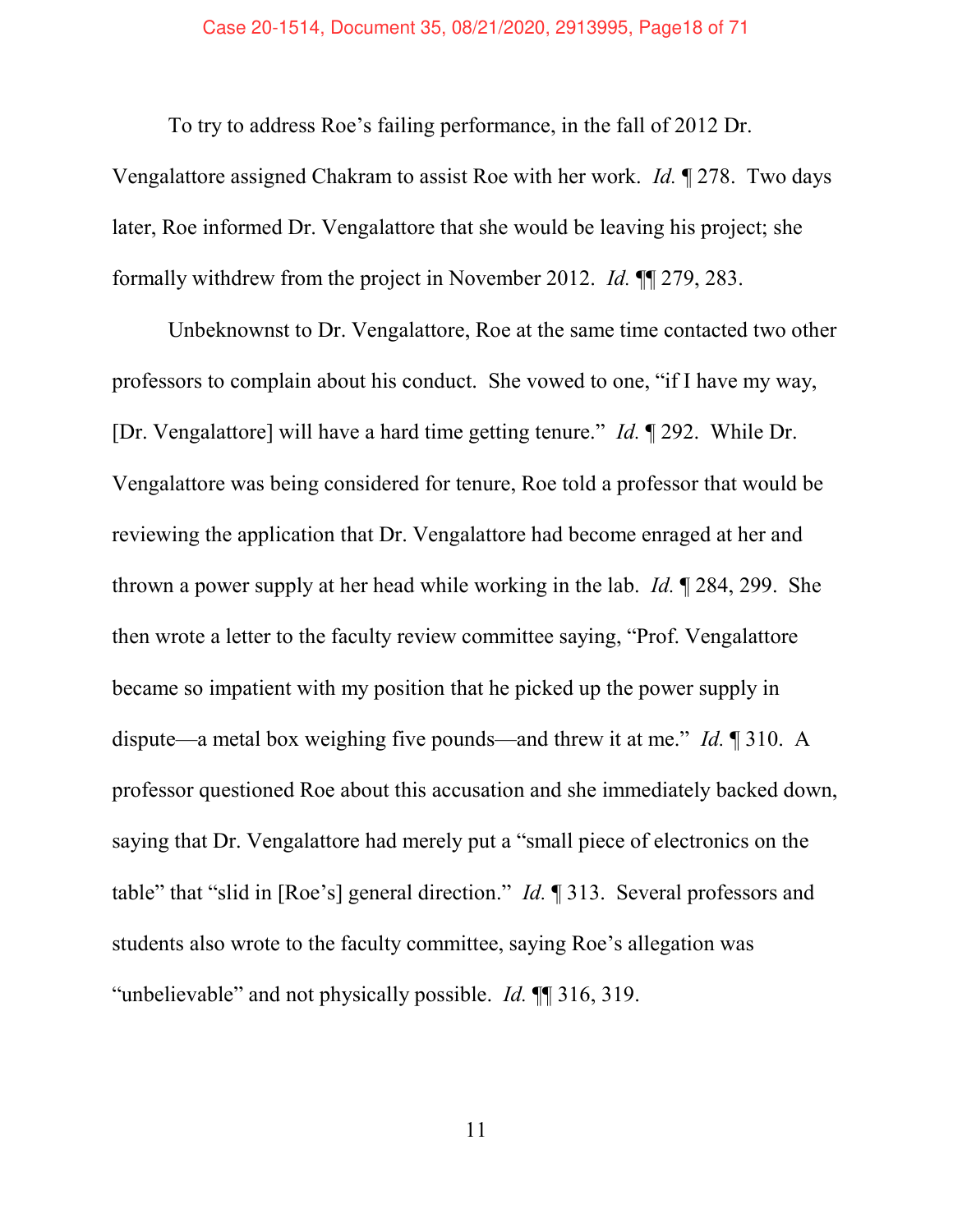Dr. Vengalattore Is Considered for Tenure. As noted above, the powersupply allegation became an issue when Dr. Vengalattore was being considered for tenure in May 2014. Dr. Vengalattore formally denied the allegation. The professor whose letter to the committee described Roe's allegation as "unbelievable" (based on her experiences in Dr. Vengalattore's lab) also related to the committee a conversation she had with Roe in 2013 in which Roe told her that "if I have my way, [Dr. Vengalattore] will have a hard time getting tenure." Id. ¶¶ 309-319.

In September 2014, the tenure review committee dismissed the allegation regarding the thrown power supply and voted to recommend that Dr. Vengalattore be granted tenure on the strength of Dr. Vengalattore's academic work. Id.  $\parallel$  320. Roe was informed of the recommendation by email on September 22, 2014. Id. ¶ 321. Two days later, Roe contacted another professor and, for the first time, accused Dr. Vengalattore of maintaining a sexual relationship with her beginning in December 2010 and continuing into 2011—nearly four years earlier. Id.  $\sqrt{\phantom{a}}324$ . Soon thereafter, Alan Mittman, Director of Cornell's Office of Workforce Policy and Labor Relations, began an investigation of the allegation. Id. ¶¶ 326-27.

Mittman shared the allegation with Dean Ritter, who was still considering the tenure recommendation. Based on the allegation, Dean Ritter recommended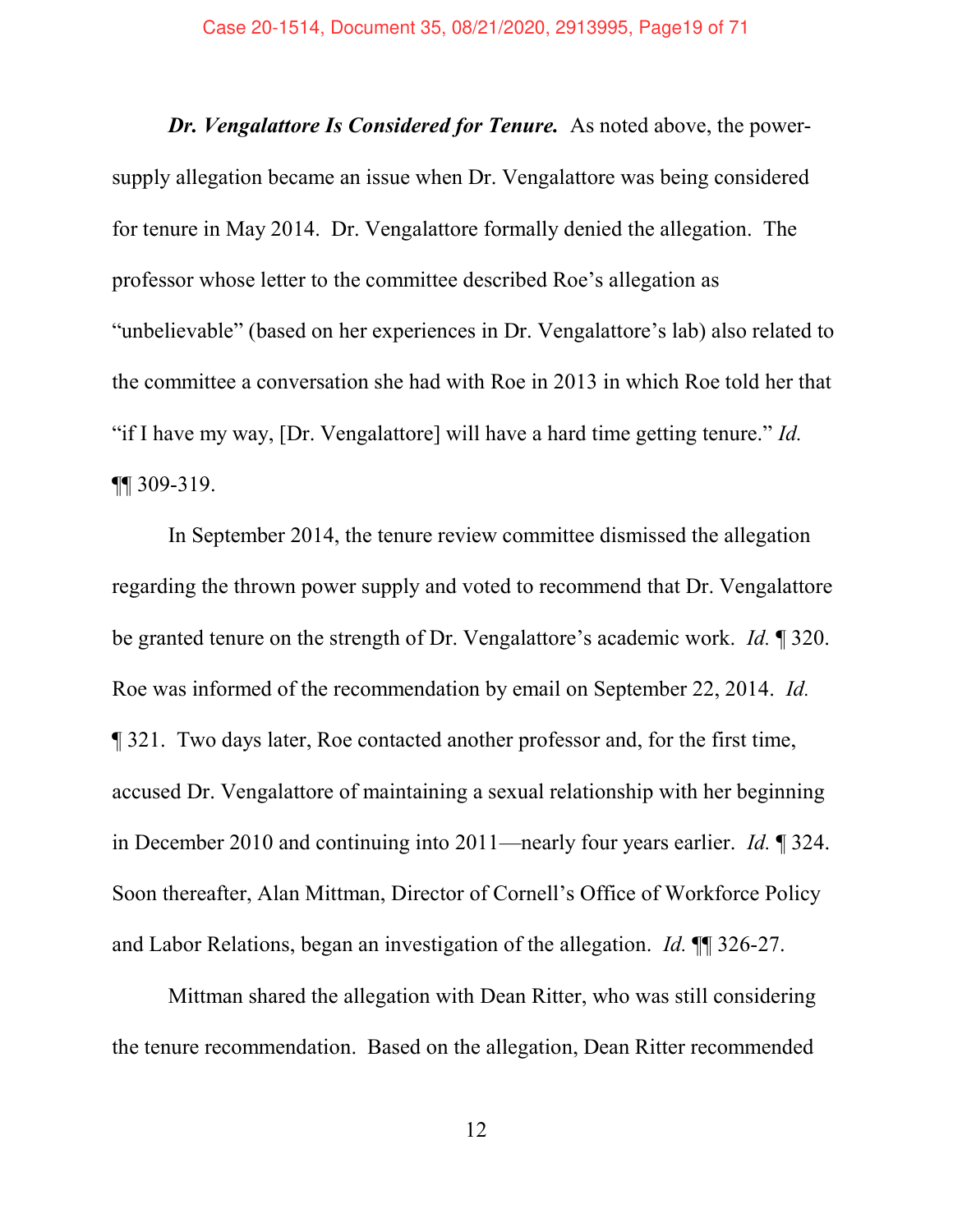that Dr. Vengalattore be denied tenure. Id. ¶¶ 333, 336. Another faculty committee, the Faculty Advisory Committee on Tenure Appointment (FACTA), was convened, and it adopted Dean Ritter's recommendation that Dr. Vengalattore be denied tenure. *Id.*  $\P$  337–38. The FACTA committee's report included the following insensitive and racially prejudiced statement from one of its members, Professor Paulette Clancy:

I found [Dr. Vengalattore's] interactions with the graduate students to be unacceptable and unsupportable by a major research university like Cornell. Clearly the only students who are prepared to take the abuse he dishes out are both men and they are both from the Indian subcontinent, where perhaps the culture between advisor and protégé is different.

Id. ¶ 339. On February 13, 2015, Dean Ritter overruled the original faculty vote and accepted the FACTA committee's recommendation to deny Dr. Vengalattore's promotion to tenured professor. Id. ¶ 342.

In December 2015, Cornell's Tenure Appeals Committee upheld Dr. Vengalattore's appeal from Dean Ritter's decision. In February 2016, a new tenure review committee recommended that he be granted tenure. Dean Ritter overruled that recommendation and again denied tenure, and Cornell's Provost upheld her decision in May 2016. Id. ¶¶ 624-631.

Cornell's decision to deny tenure is not at issue in this lawsuit; the tenure issue was put to rest by state-court litigation. In a November 2016 decision, the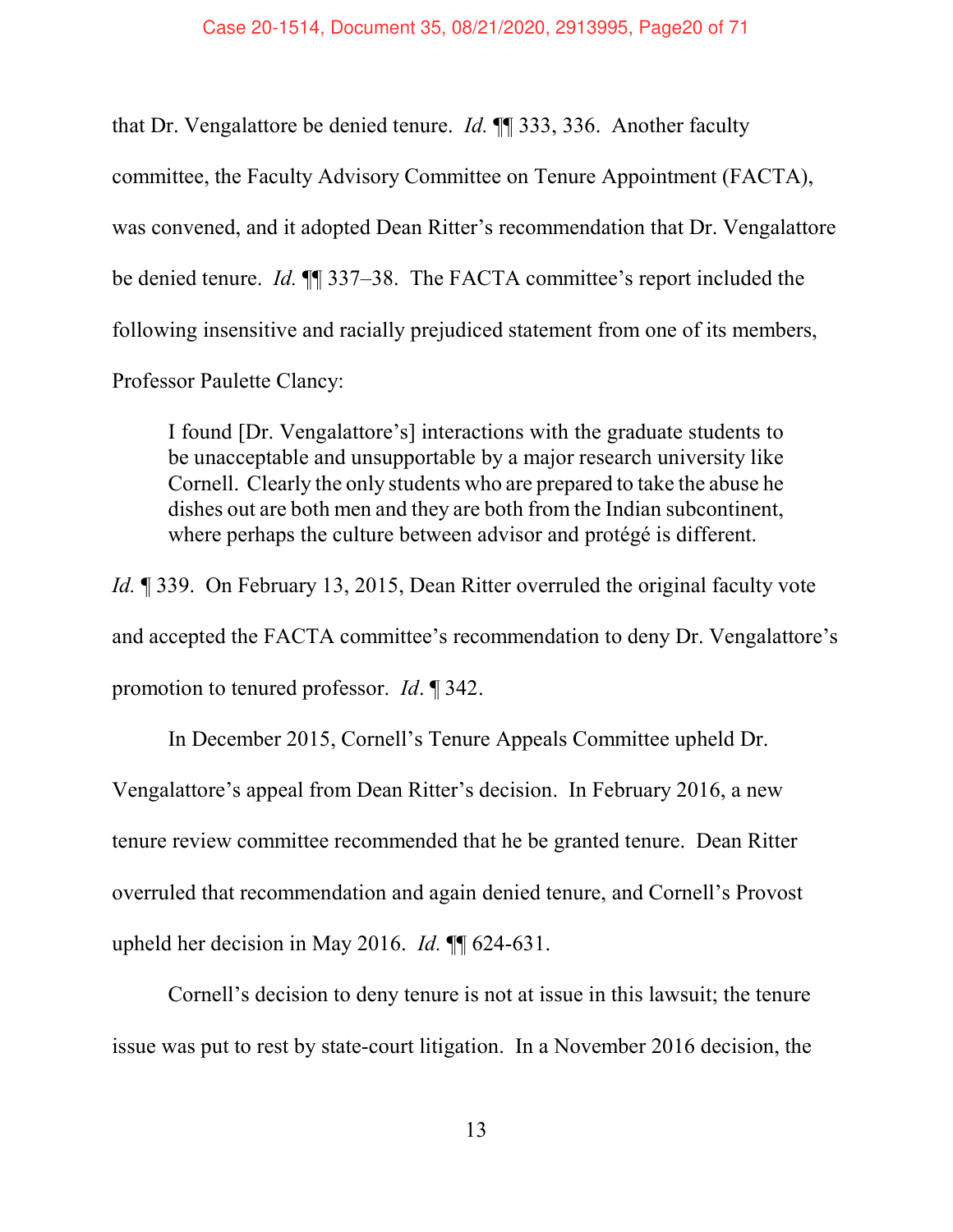trial judge held that the tenure review process was "flawed, secretive, [and] unfair" and ordered Cornell to grant Dr. Vengalattore a new tenure determination. Id. ¶¶ 633, 634. In March 2018, the New York Supreme Court, Appellate Division reversed the trial court. Applying a highly deferential standard of review, the Appellate Division upheld Cornell's decision to deny tenure on the ground that it was not arbitrary and capricious. Matter of Vengalattore v. Cornell Univ., 161 A.D.3d 1350 (3d Dep't 2018).

Dr. Vengalattore's Disciplinary Proceedings. With Dean Ritter's approval, Cornell in February 2015 began a full-fledged investigation of Roe's sexual misconduct allegation. Mittman and Sarah Affel, Cornell's Title IX coordinator, were assigned to lead the investigation. During a February 2015 phone interview, Roe told them that: she went to Dr. Vengalattore's house uninvited one evening in December 2010; he invited her inside and began kissing her; she initially resisted but then agreed to have sex with him; in retrospect she considered this encounter to be nonconsensual; and she later had a secret consensual relationship with Dr. Vengalattore that lasted for several more months. Am. Compl. ¶¶ 344-351. These allegations were fabricated; Dr. Vengalattore never engaged in a sexual relationship with Roe, consensual or otherwise. Id. ¶¶ 366, 441. Dr. Vengalattore even provided lab records showing that he could not have been alone with Roe at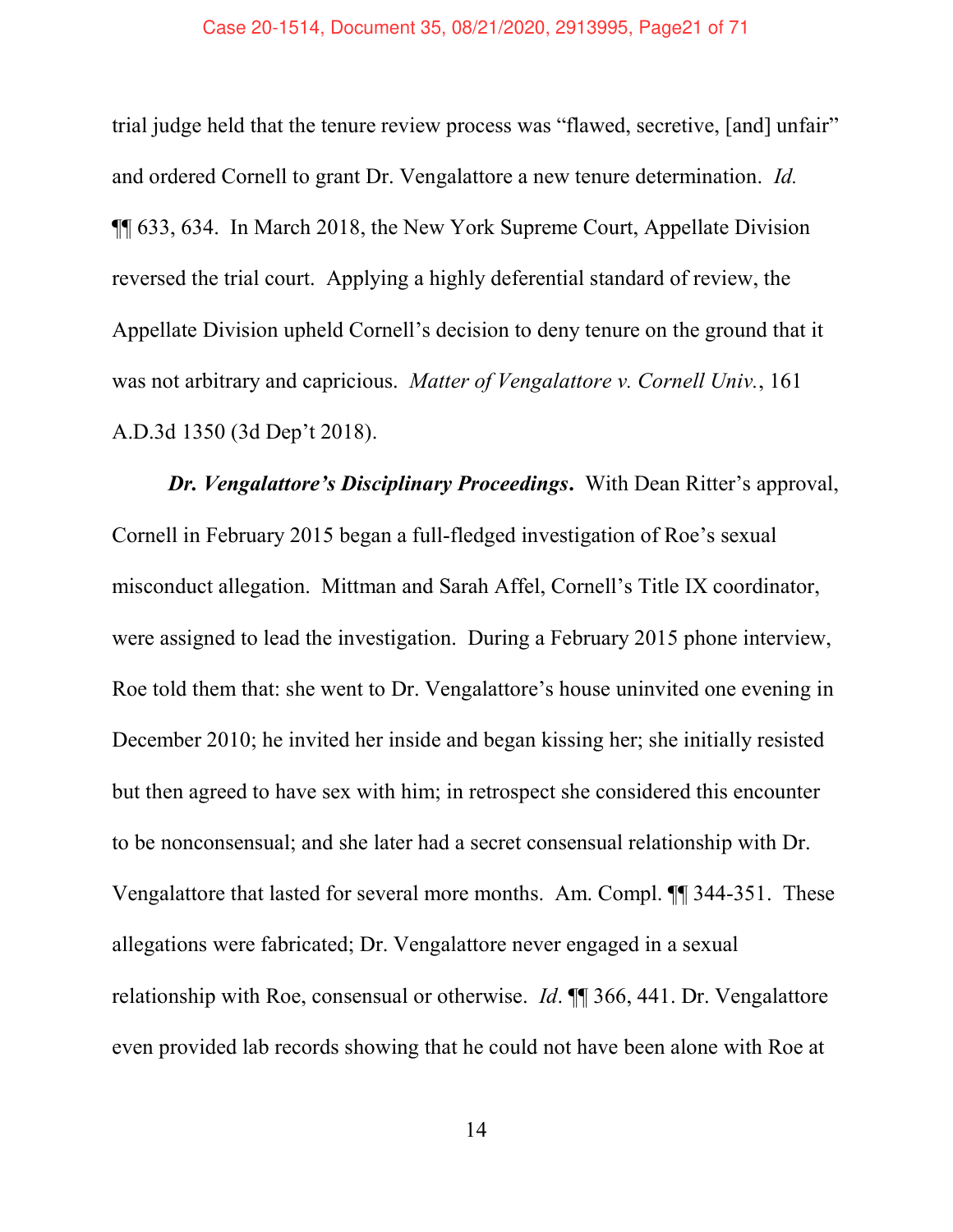the times she alleged. Id. ¶¶ 242-46, 543-44. And she never told anyone about this alleged relationship until she invented it in September 2014. She admitted to the investigators that she first brought up the alleged relationship only after a professor "informed her that the department voted to give [Dr. Vengalattore] tenure.  $Id. \P 360$ .

Had a sexual misconduct complaint been lodged against Dr. Vengalattore before 2012, it would have been governed by Cornell's Campus Code of Conduct. The Code provided accused individuals with broad procedural rights similar to those required by the U.S. Constitution in criminal proceedings. Those rights are set out in detail in the Amended Complaint. *Id.* ¶ 104-128. Among the more important protections: investigations could be opened only if the complaint involved activity occurring within the past year; the investigator was required to provide the accused with timely notice of the charges and the written statements of any witnesses; findings were to be made by a separate University Hearing Board (composed of three faculty members, one student, and one nonfaculty employee); the accused was entitled to present evidence and witnesses to the Board and to question the complainant and opposing witnesses; and any determination against the accused had to be based on "clear and convincing" evidence.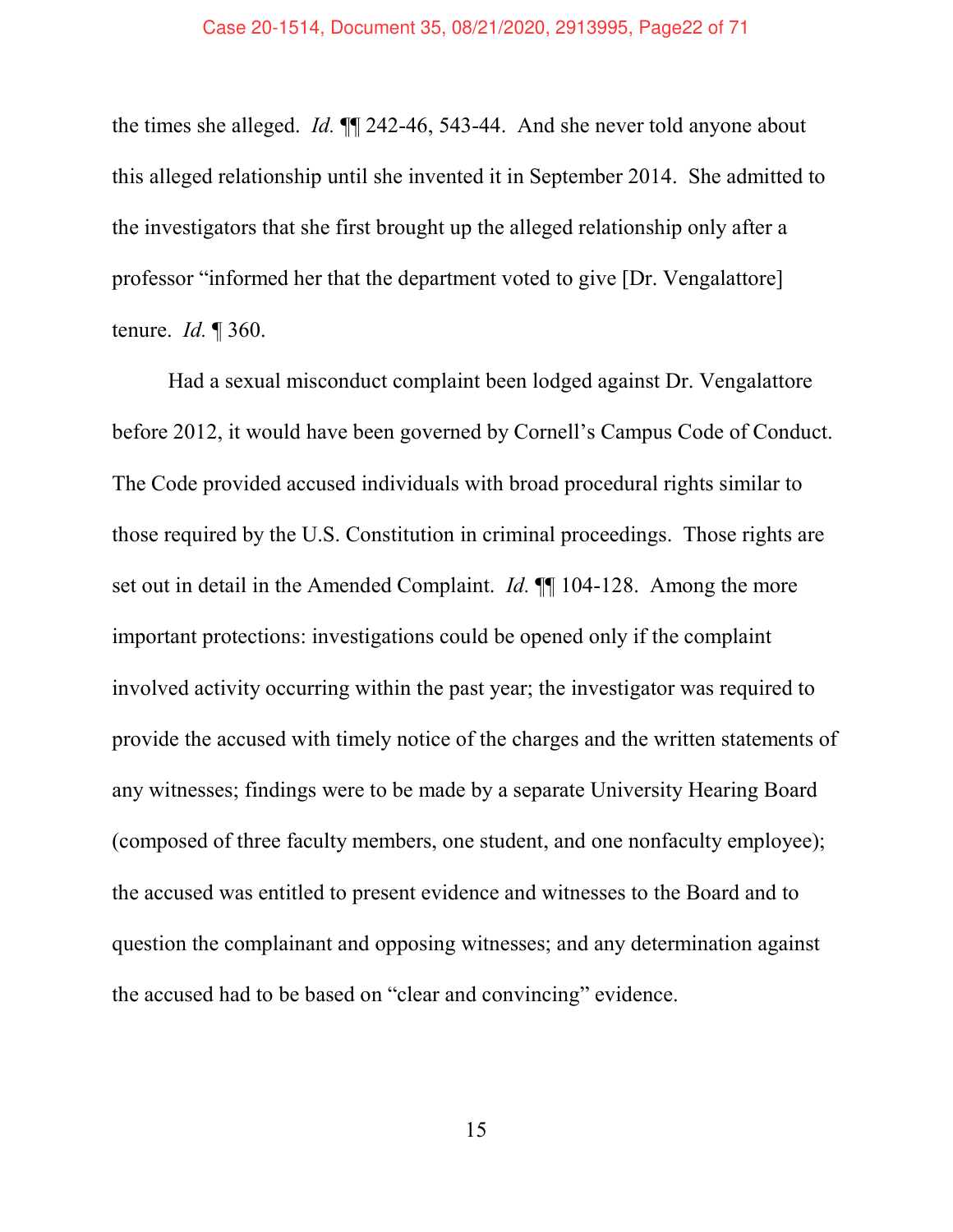Those procedural protections were wiped away when Cornell in April 2012 (well after the supposed sexual relationship had ended) adopted Policy 6.4, a policy governing investigations into allegations of bias, discrimination, harassment, and sexual and related misconduct. Cornell adopted Policy 6.4 under pressure from ED; indeed, Cornell officials who advocated for Policy 6.4 claimed that the change was necessary to bring Cornell into compliance with ED's 2011 "Dear Colleague" Letter on Title IX. *Id.*  $\P$  129-133. Policy 6.4 provides that its reduced procedural protections are to apply to *all* proceedings involving sexual misconduct, including those arising under the Code of Conduct. *Id.* ¶ 134-36.

Policy 6.4 abandons the Code of Conduct's adversarial model. It empowers a single investigator to both conduct a formal investigation into allegations and then make findings of fact and recommend an appropriate sanction. It requires the accused to cooperate with the investigator and requires the investigator to provide the complainant with updates on additional information uncovered but does not require the investigator to provide similar information to the accused or even to provide him formal written notice of the charges. Id. ¶¶ 137-152. Policy 6.4 explicitly prohibits adversarial hearings—including confrontation, crossexamination by the parties, and active advocacy by attorneys; it does not require investigators to disclose evidence favorable to the accused; it does not guarantee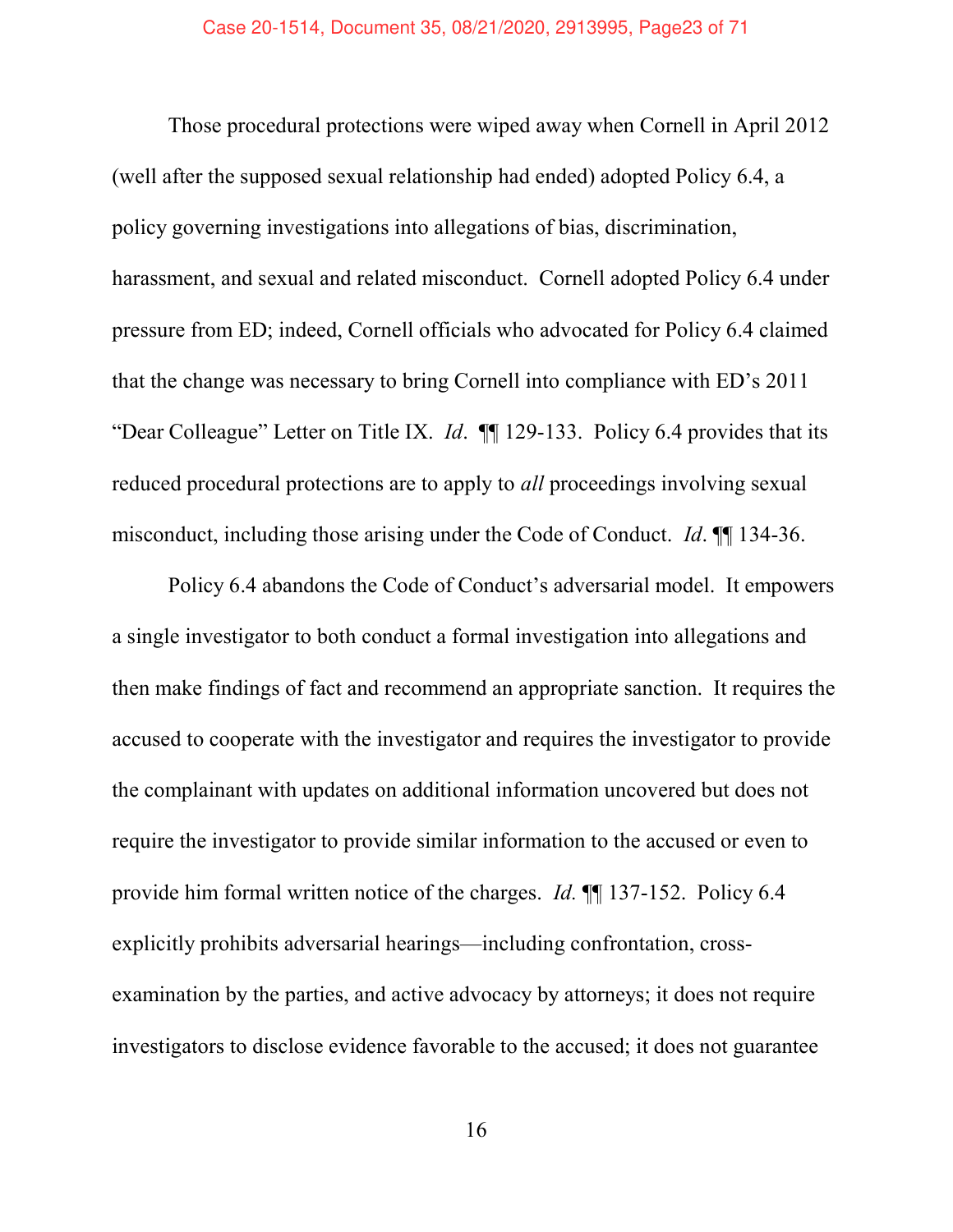that the accused will have the right to present evidence and witnesses on his behalf; it does not require that any interviews be recorded or transcribed or made available to the accused; it mandates that matters be decided on the basis of a "preponderance of the evidence"; and it imposes no burden of proof on the complainant. *Id.* ¶ 154-169.

Cornell Disregards Policy 6.4. Cornell's adoption of Policy 6.4 greatly impaired Dr. Vengalattore's ability to defend against the false sexual misconduct charge. But his defense was made even more difficult because Cornell simply ignored Policy 6.4's limits (as well as other existing university rules) whenever it served Cornell's purposes to do so. For example, Policy 6.4 authorizes investigation of student sexual-misconduct complaints filed within one year after the student is no longer under the faculty member's supervision or within three years from the date of the alleged misconduct. Id. ¶ 140. Roe reported her nonconsensual-sex allegation long after the authorized investigation period had expired, but Dean Ritter nonetheless told Mittman and Affel to go ahead with their Policy 6.4 investigation. *Id.* ¶ 582.

She also told them to proceed with an investigation of whether Dr. Vengalattore violated Cornell's policy governing "Romantic and Sexual Relationships Between Students and Staff" (by engaging in a sexual relationship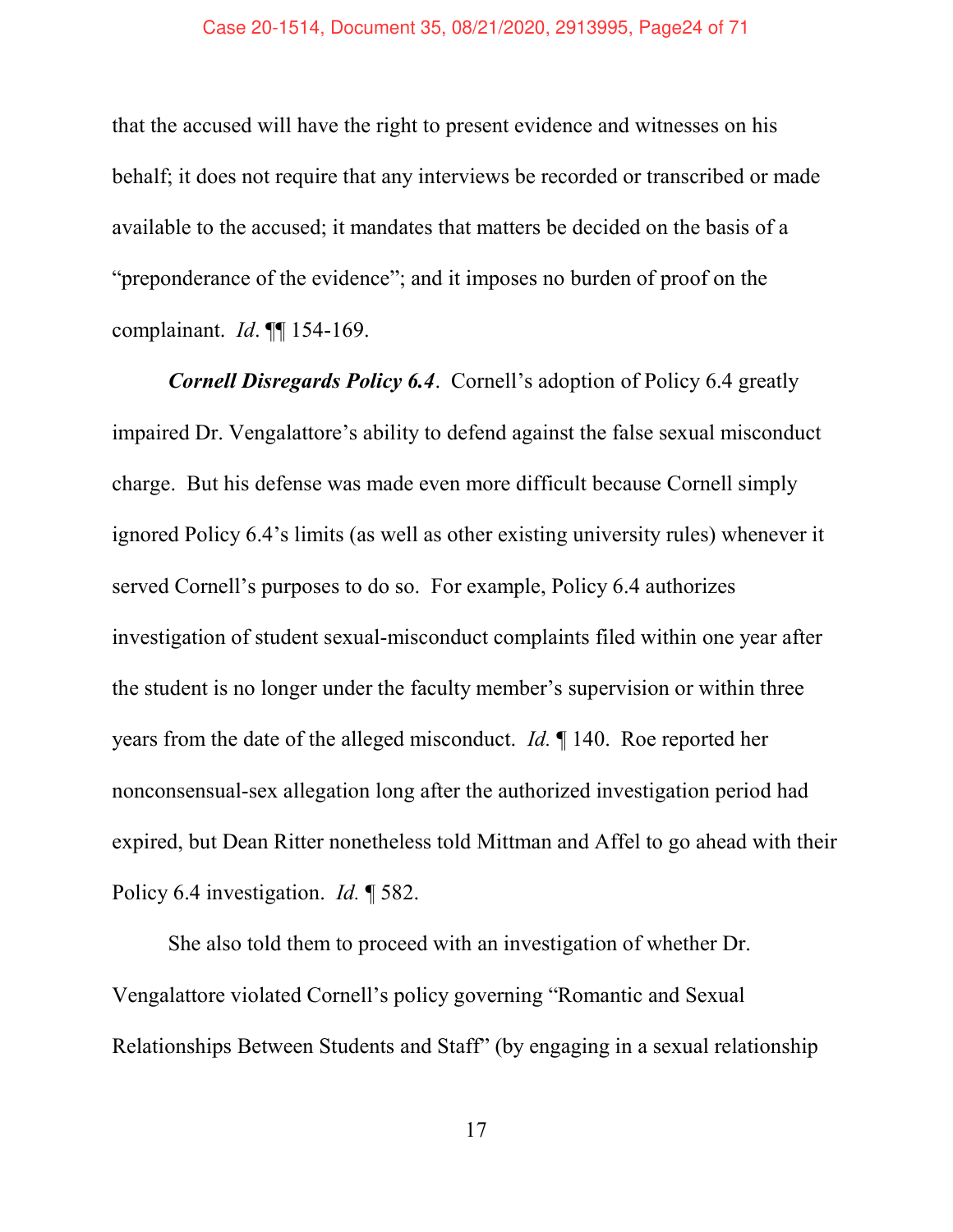#### Case 20-1514, Document 35, 08/21/2020, 2913995, Page25 of 71

with a student he directly supervised), even though that policy falls well outside the purview of Policy 6.4. Enforcement of that policy instead falls within the exclusive jurisdiction of the Committee on Professional Status, a group of faculty members charged with investigating potential policy violations and making factfinding determinations by majority vote.  $Id$ .  $\P$  176-183. According to Cornell's Faculty Handbook, the review procedures of that committee "must comport with the basic precepts of due process." Id.  $\llbracket$  180.

A strong inference of sex discrimination arises from Cornell's decision to reduce procedural rights for individuals accused of sexual misconduct but not for other types of misconduct. In the overwhelming majority of sexual misconduct cases, the accused is male and the complainant is female; 50 out of 54 Policy 6.4 cases resolved by Cornell between 2014 and 2017 fit that description. Id. ¶ 670a. One of Cornell's principal purposes in adopting Policy 6.4 was to increase the likelihood that males accused of sexual misconduct would be found responsible. Ibid.

That inference of sex discrimination is strengthened in Dr. Vengalattore's case by the cavalier manner in which Cornell disregarded basic procedural fairness in conducting its investigation. For example, Cornell hired an advisor to assist Roe in putting together her case; it offered no similar assistance to Dr.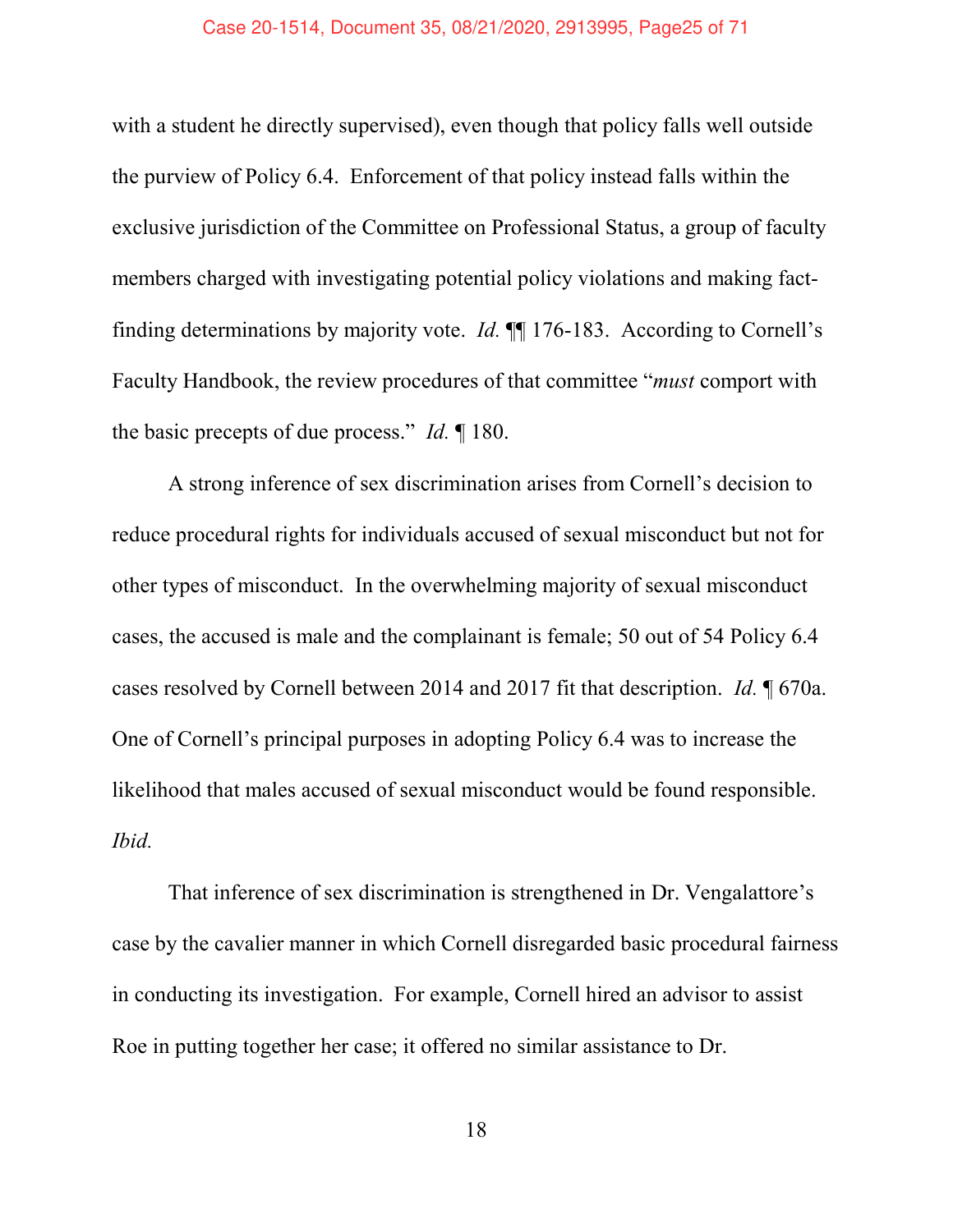Vengalattore. Id. ¶¶ 382-83. Roe was permitted to review the testimony of other witnesses; Dr. Vengalattore was not. *Id.* 1419. Following interviews with investigators Mittman and Affel, Roe and friendly witnesses were permitted to review and edit the investigators' notes of their statements. Id.  $\parallel$  422-24. Investigators asked Dr. Vengalattore to account for his whereabouts every evening in December 2010 but refused to tell him the date on which Roe alleged the nonconsensual sexual encounter to have occurred—suggesting that they wished to provide Roe an opportunity to conform her story to Dr. Vengalattore's known schedule. Id. ¶¶ 438-40. Although Dr. Vengalattore provided investigators a lengthy list of witnesses who could undermine Roe's claims, they never bothered to contact many of those witnesses. *Id.*  $\parallel$  500. They refused Dr. Vengalattore's repeated requests that he be presented with "all of the charges under investigation along with the evidence supporting them," as required by Policy 6.4. Id.  $\lceil 461 \rceil$ .

Despite this secretive process, students and faculty rallied around Dr. Vengalattore, coming forward with evidence of Roe's dishonesty and history of racially and sexually inappropriate behavior. Male students explained that Roe often spoke about inappropriate personal issues in the lab and touched them against their wishes, after repeatedly being asked to stop, and called them things like "honey" and "babe," which made them "uncomfortable." Id.  $\P$  197-98, 409.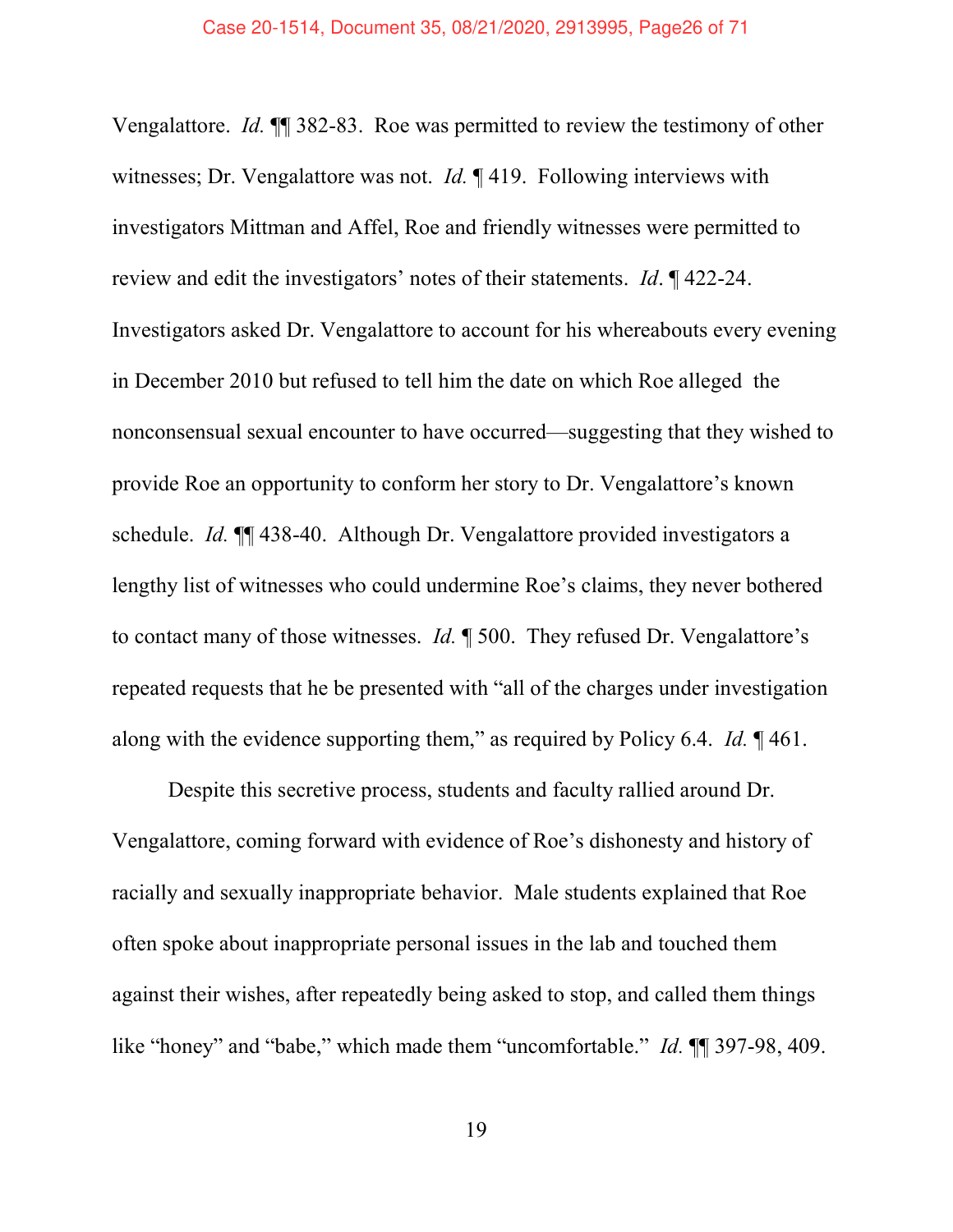#### Case 20-1514, Document 35, 08/21/2020, 2913995, Page27 of 71

Another professor corroborated these accounts, saying that she witnessed Roe, even after leaving the lab, "making inappropriate statements for a professional workplace" that were both "sexual" and "too casual." Id.  $\parallel$  530. Students also emphatically denied Roe's accusations that Dr. Vengalattore had ever behaved improperly, noting that Roe had lied about a specific incident where Roe had said that Dr. Vengalattore made a student "cry" in the lab. Id.  $\mathbb{M}$  395, 405, 478, 506. Faculty also repeated that Roe was "not believable" and had grossly "exaggerated" the power supply incident.  $Id$ .  $\P\P$  429, 488. One professor said he "doubts that [Roe] would have treated a big white guy like himself the same way that she treated [Dr. Vengalattore]." *Id.*  $\P$  486.

Students also noted that Roe had previously made false accusations against other students. She lied and said that one student had smoked marijuana in the lab in an effort to derail his academic success. Id. ¶¶ 231, 407, 420. A female student also said that Roe was "not on the level" and had falsely accused yet another student of being a "stalker." Id.  $\P$  221, 496.

Dr. Vengalattore, meanwhile, "was very careful and politically correct." Id. ¶ 436. Students emphasized that Dr. Vengalattore was always courteous and professional, "was not any of the things that [Roe] said he was," and that a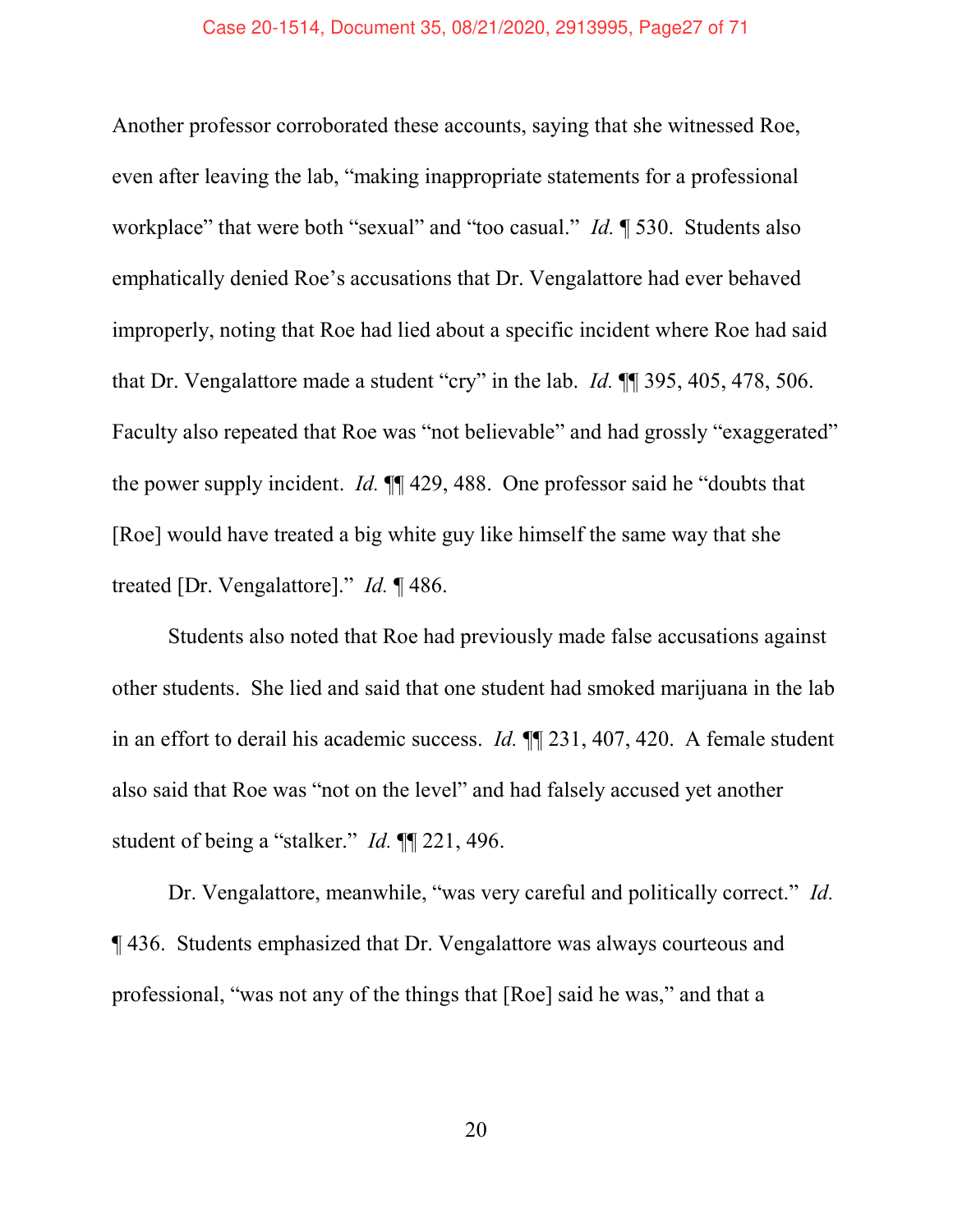"relationship" between Dr. Vengalattore and Roe was "clearly not happening." Id. ¶¶ 494, 497, 499.

Cornell Credits Roe's False Accusation. In September 2015, Mittman and Affel issued a report summarizing their recommended findings for Dean Ritter. The report stated that the preponderance of the evidence supported the conclusion that Dr. Vengalattore had a romantic or sexual relationship with Roe. It recommended that "no specific finding be made as to whether the first sexual encounter rises to the level of sexual assault as defined by Policy 6.4." Id.  $\parallel$  576. One reason for that recommendation: the investigation of the sexual assault allegation was "time-barred by Policy  $6.4$ ," a conclusion they reached at the very beginning of the investigation in February 2015. Id. ¶ 581. So why did they continue with an investigation they knew to be unauthorized? They did so at the request of Dean Ritter. Id. ¶ 582.

The investigators stated that they were authorized to conduct the investigation by the "Romantic and Sexual Relationships" policy and Policy 6.4. They added that their recommendations were "guided" by Title IX guidance documents issued by ED in 2011 and  $2014$ —including the documents' suggested presumption that any relationship between faculty and a student constitutes sexual harassment. *Id.* ¶ 577-78.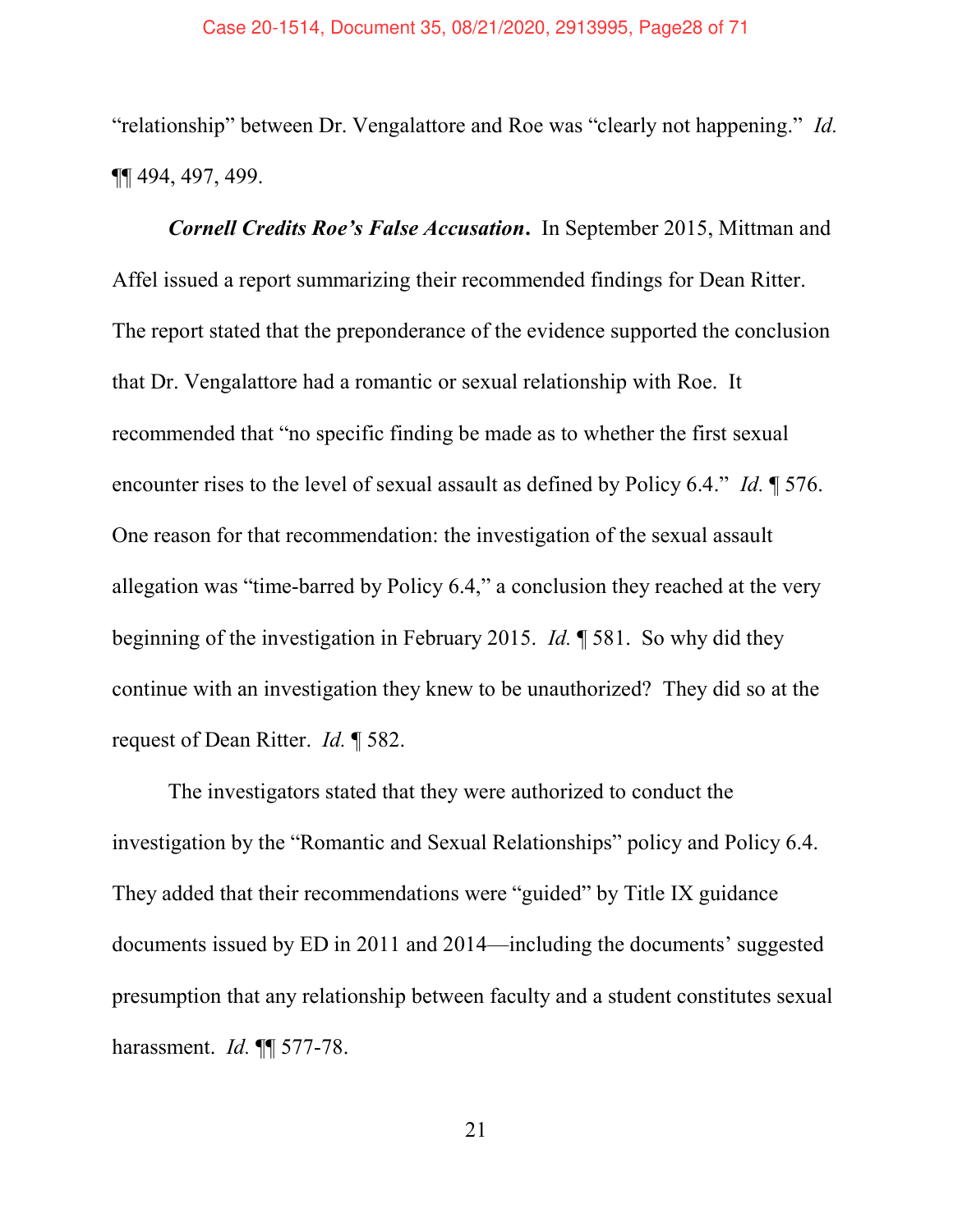The investigators effectively imposed the burden on Dr. Vengalattore to disprove that he had a sexual relationship with Roe. They cited evidence suggesting that Roe may have engaged in sexual intercourse with someone on December 30, 2010. They concluded that her partner likely was Dr. Vengalattore because he could not (unsurprisingly, given his lack of knowledge of her personal life) identify another potential partner. Id. ¶¶ 594-601. They also faulted Dr. Vengalattore's evidence (including his extensive laboratory log) because it had not "definitively excluded" every date in December 2010 as a possible date for a sexual encounter between him and Roe. *Id*. **[612. Instead, the investigators** sought out and relied on "rumors" and gossip that they had solicited from witnesses. Id. ¶¶ 449, 482.

Instead of discounting Roe's testimony in light of her inappropriate sexual and racial comments, the investigators defended Roe's use of such language, even though it was unwanted—writing that she used the term "honey" "when speaking to many people because she is from the South." Id.  $\P$  604-05. The investigators also dismissed Roe's lies about the power-supply incident, her false accusations of abusive lab behavior, and the prior false accusations against other students as simply irrelevant to the investigation. *Id.*  $\P$  613-15, 618. They wrote that Roe's lies did "not weigh into the investigators' analysis of [Roe's] general credibility or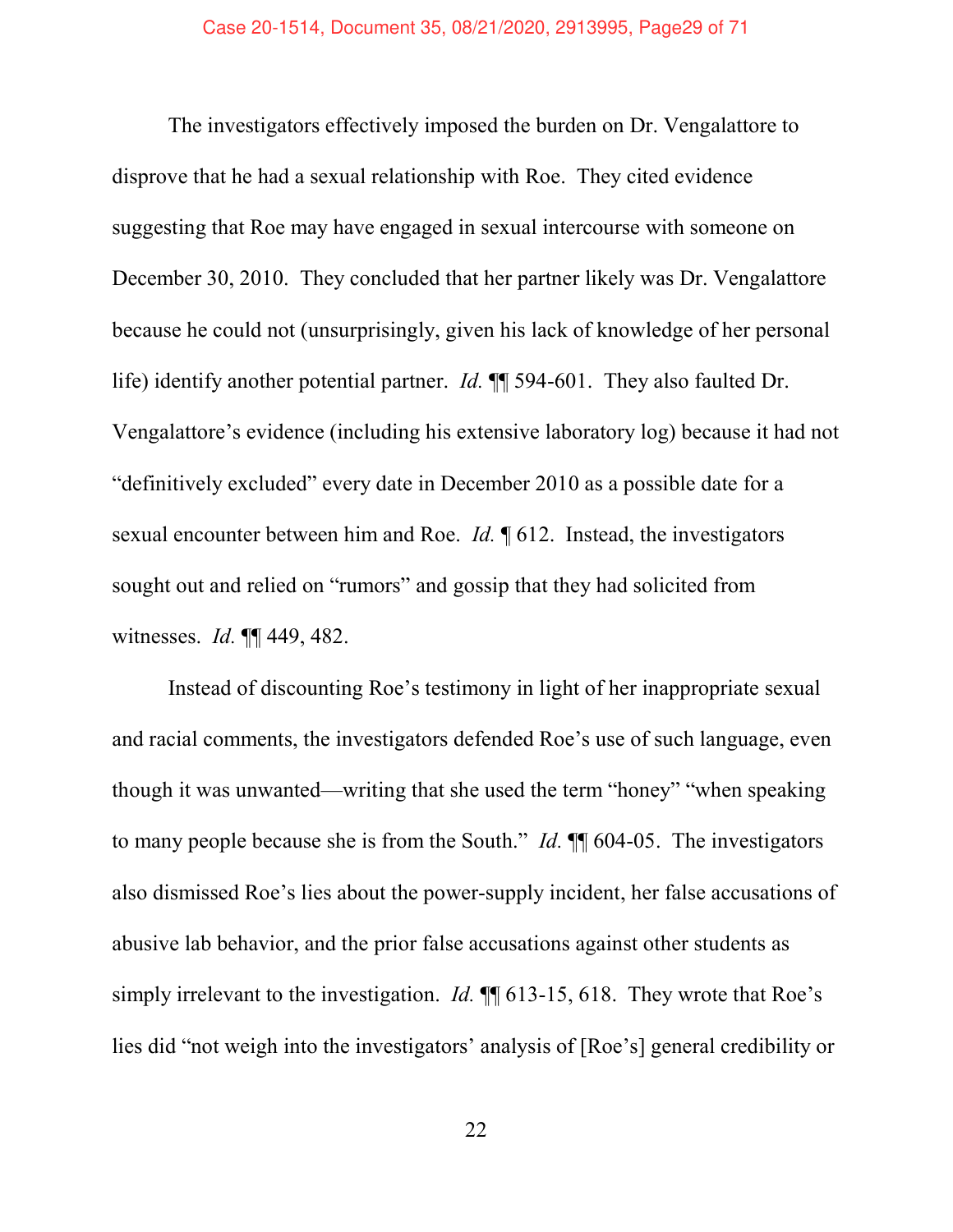make it more or less likely that there was a romantic or sexual relationship." Id. ¶ 618.

The decision whether to adopt the recommendations was up to Dean Ritter—the same individual who previously ordered Mittman and Affel to undertake a sexual misconduct investigation she knew to be time-barred by Policy 6.4. On October 6, 2015, while the appeal from Dean Ritter's decision to deny tenure was pending before the Tenure Review Committee, Dean Ritter issued a letter adopting the investigators' recommendations. The letter stated:

I find that a preponderance of evidence supports the claim that you were involved in a sexual relationship with your former graduate student over a period of several months while also serving as her graduate advisor. As a result, I find that you have violated the university's 'Romantic and Sexual Relationships' policy by engaging in such conduct. I also find that there is not significant evidence to support the claim that the initial sexual encounter between you and the graduate student involved a sexual assault. ... Given the finding of an inappropriate sexual relationship, I also find that in your denial of a sexual relationship you have lied to the investigators in this case.

Id. ¶ 622.

The letter stated that she "intend[ed] to impose significant sanctions" on Dr. Vengalattore, which would be "suspend[ed]" pending the outcome of the tenure appeal. Id. ¶ 623. On February 6, 2017, Dean Ritter imposed the promised sanction: suspension without pay for a period of two weeks. *Id.*  $\P$  637-38.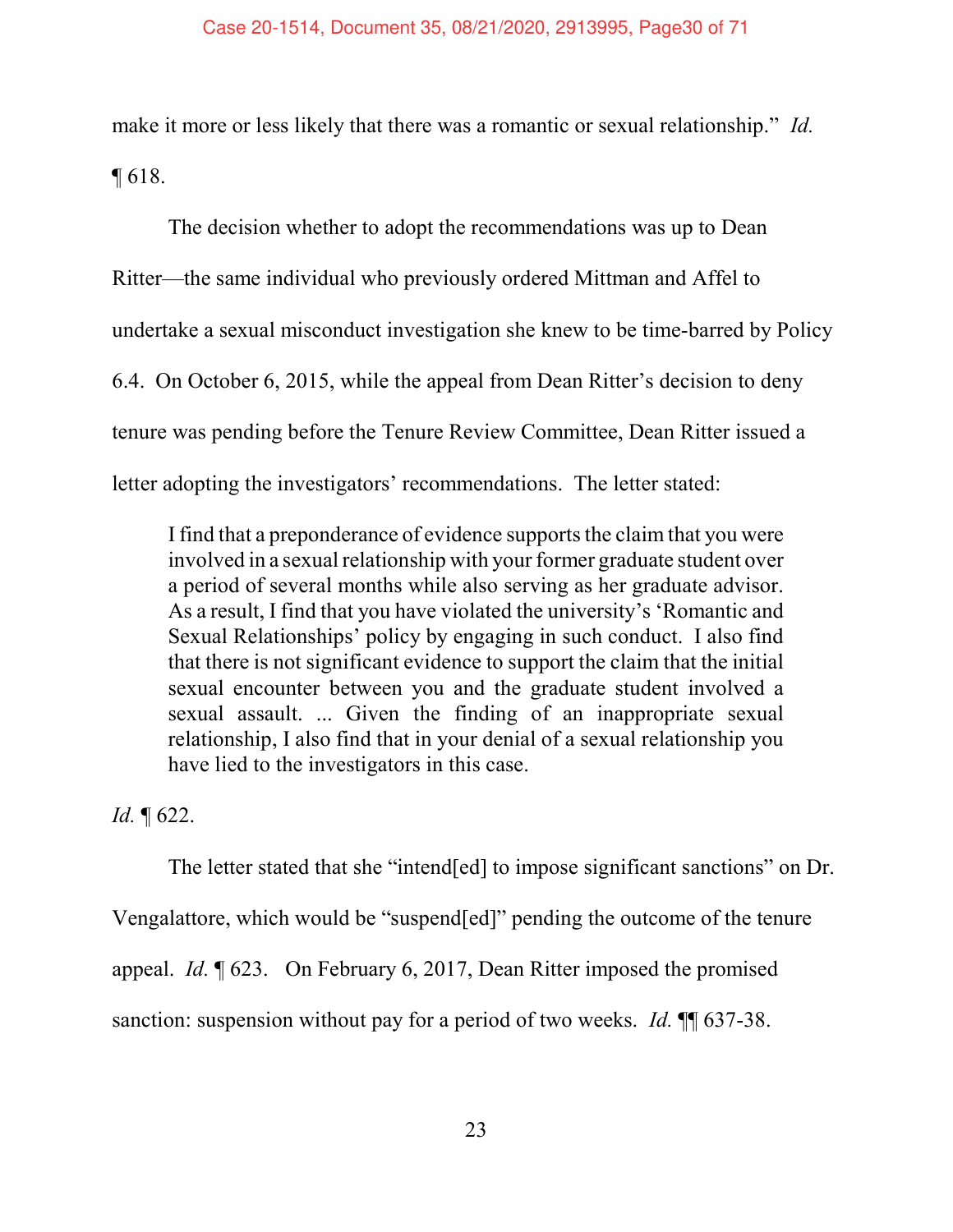Dr. Vengalattore Suffers Severe Injuries. Cornell's finding that Dr. Vengalattore engaged in "an inappropriate sexual relationship" has caused him severe harm. He has been unable to continue his research since leaving Cornell, despite obtaining several million dollars of grant money from a variety of sources to fund his research projects. Id. ¶¶ 648-49. Since leaving Cornell, Dr. Vengalattore has been unsuccessful in his efforts to obtain academic employment at another university and to secure lab support from other institutions. Id. ¶¶ 651- 52.

Although his significant academic and scientific contributions and his ability to attract federal grants would ordinarily make him an extremely attractive employment candidate, the blot on his reputation caused by Cornell's unwarranted "inappropriate sexual relationship" finding has blocked all job prospects. When universities to which he applies have contacted Cornell concerning his employment history, Cornell provides them false information: that Dr. Vengalattore was involved in an inappropriate sexual relationship with his former graduate student over a period of several months while also serving as her graduate advisor, that he lied to investigators about that relationship, and that he was temporarily suspended from his duties for this misconduct. Id. ¶ 654.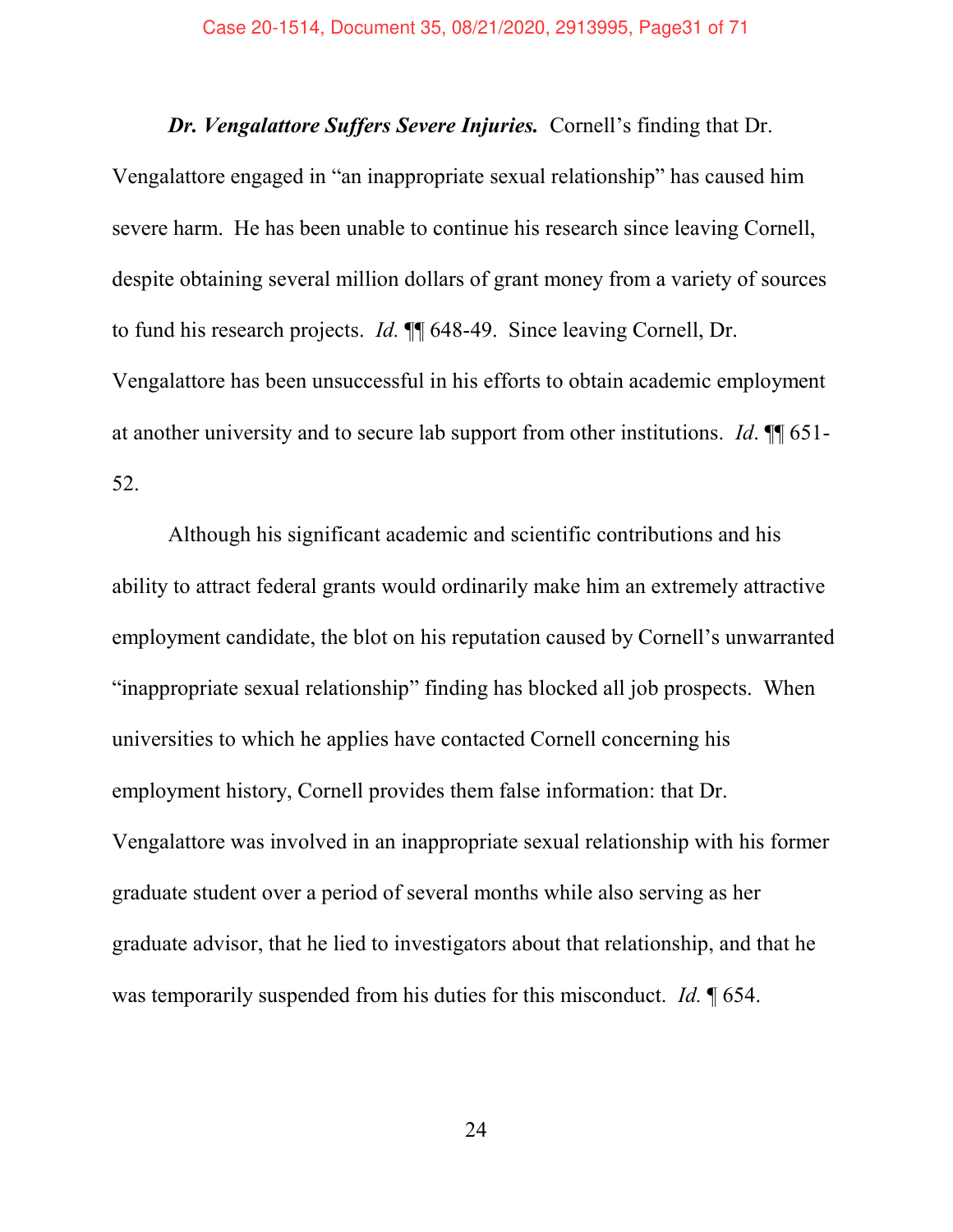Dean Ritter's sanction prompted an outcry from the academic community because of its transparent unfairness. On May 8, 2017, law professor Kevin Clermont wrote a letter to Cornell's University Counsel, describing the investigation against Dr. Vengalattore as a "miscarriage of justice" "so outrageous as to leave him ashamed of Cornell." Id.  $\parallel$  639. In his estimation, the investigation's "procedural path" raised it to "the stratosphere of injustice" because it "followed no procedure at all." Id.  $\llbracket 640$ .

**Proceedings Below.** Dr. Vengalattore filed this suit in federal district court in September 2018. He asserts four claims against Cornell, all based on its conduct of an unfair and unreliable disciplinary proceeding and its false finding that he engaged in "an inappropriate sexual relationship":  $(1)$  intentional discrimination on the basis of sex, in violation of Title IX of the Education Amendments of 1972; (2) intentional discrimination on the basis of race, color, and national origin, in violation of Title VI of the Civil Right Act of 1964; (3) deprivation of his right to due process of law, in violation of the Fourteenth Amendment; and (4) a state-law defamation claim. He asserts claims against ED and Secretary Betsy DeVos (collectively, ED) based on ED's issuance of Title IX guidance documents that coerced Cornell and many other universities to adopt unfair and sex-biased complaint-resolution procedures for sexual misconduct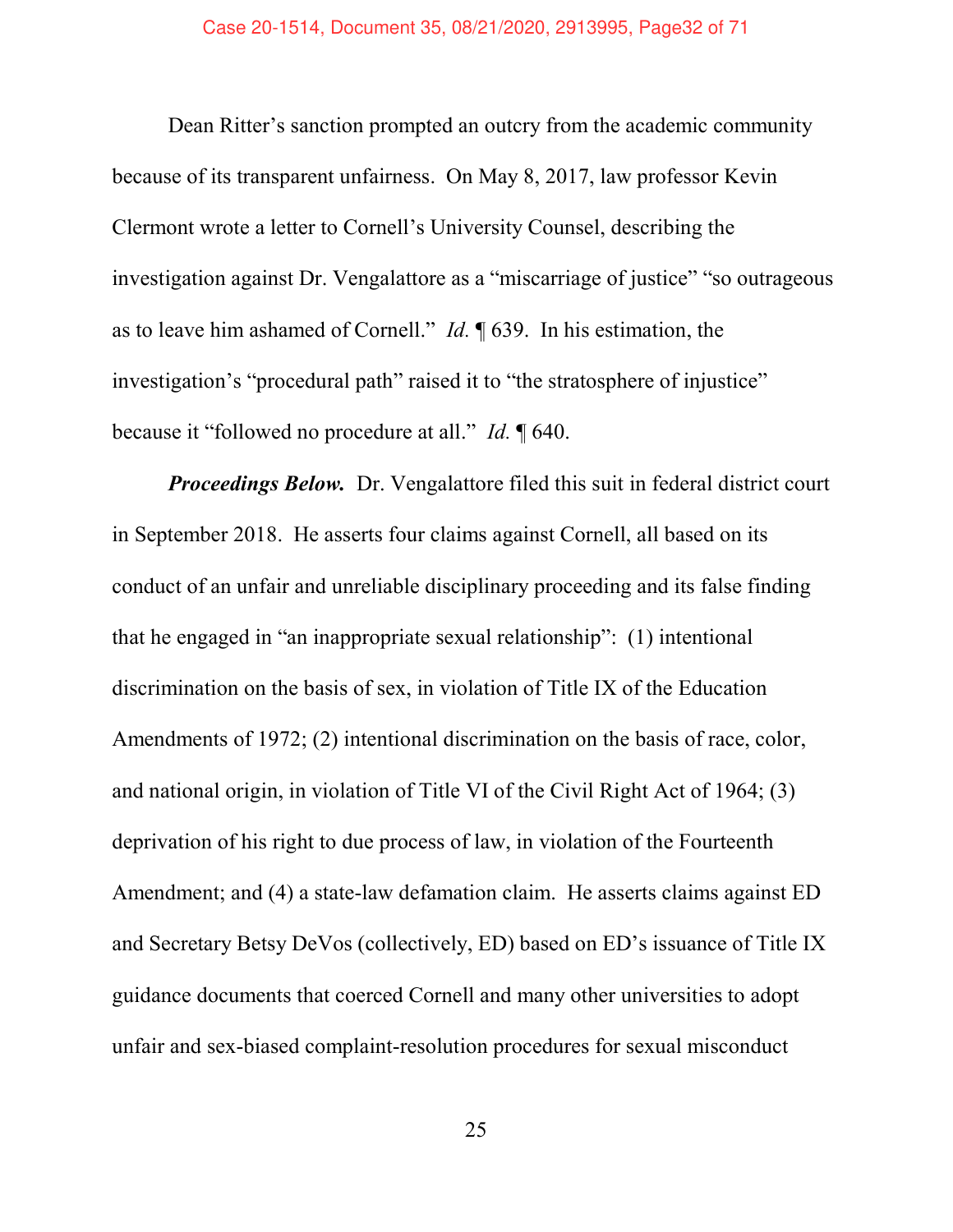complaints. The Amended Complaint alleges that ED issued the guidance documents in violation of the Administrative Procedure Act (APA) and Article I,  $§ 8$ , cl. 1 of the U.S. Constitution—the Spending Clause.

In June 2019, ED filed a motion to dismiss under Fed.R.Civ.P. 12(b)(1) and 12(b)(6), alleging inter alia that Dr. Vengalattore lacked standing to challenge the guidance documents. Cornell filed its answer in July 2019. It simultaneously filed a motion for judgment on the pleadings under Fed.R.Civ.P. 12(c) and a motion for summary judgment under Fed.R.Civ.P. 56.

The district court granted the motions and dismissed the case on May 1,  $2020$ .<sup>1</sup> The court dismissed the Title IX sex-discrimination claims against Cornell, holding that an implied right of action does not exist under Title IX for employees alleging gender discrimination in the terms and conditions of their employment. J.A. 133. The court did not explain its reasoning, other than to assert that a majority of reported decisions in district courts within the Second Circuit have reached the same conclusion. *Id*. The court failed to note that an overwhelming majority of federal appellate courts that have addressed the issue have reached the opposite conclusion.

<sup>&</sup>lt;sup>1</sup> The court did not address Cornell's highly premature request for summary judgment, which it sought even before discovery commenced. Rather, by focusing on the alleged inadequacy of Dr. Vengalattore's complaint, the court made clear that it was granting Cornell judgment on the pleadings under Rule 12(c).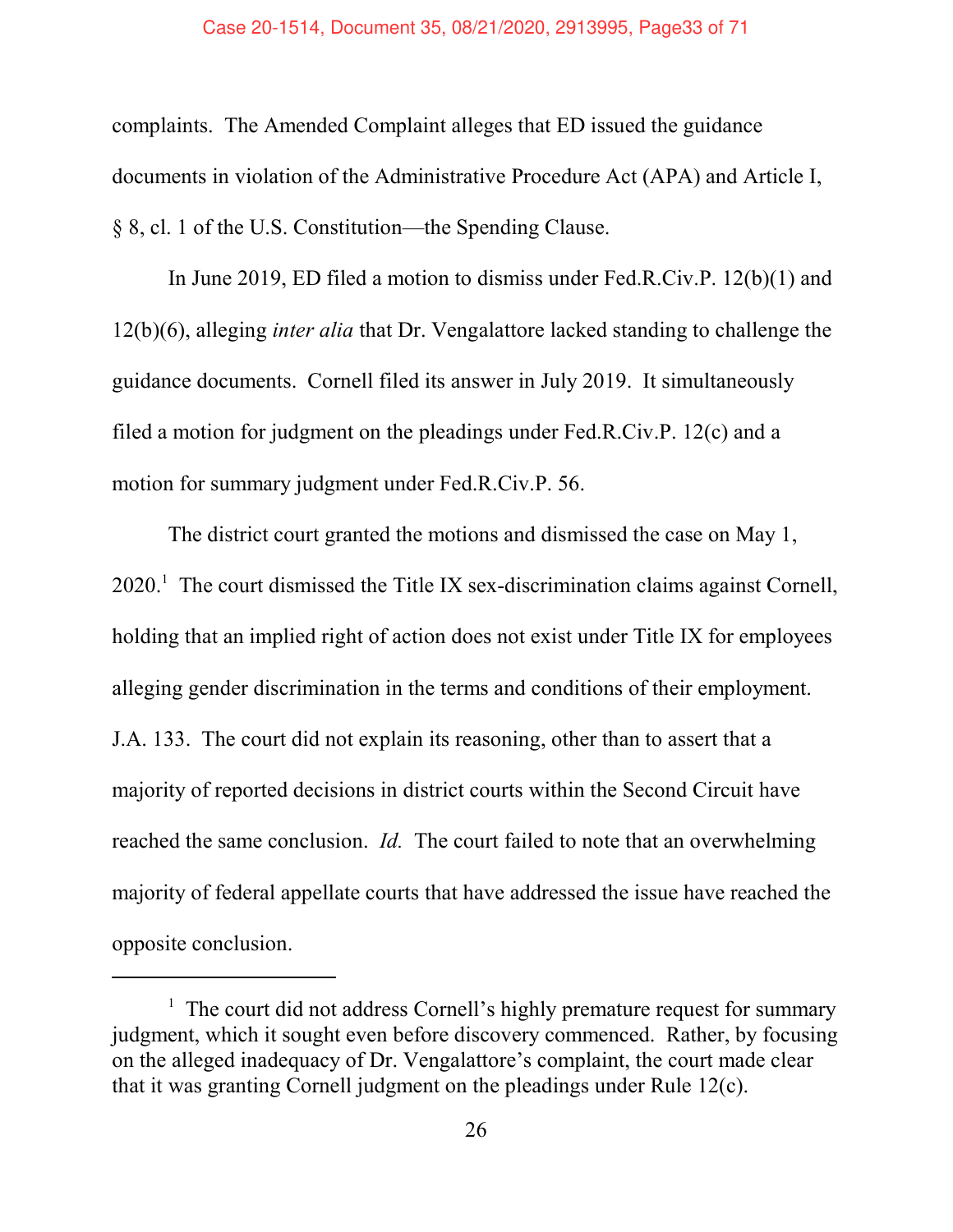The court dismissed the Title VI race/color/national origin discrimination claims on the ground that the Amended Complaint "fails to set forth facts from which the court can plausibly infer that the decisionmakers at Cornell intentionally discriminated against him on the basis of his race in resolving Roe's complaints about him." J.A. 138. The court said that racially discriminatory intent was not a plausible inference that could be drawn from Cornell's failure to adhere to its own rules when conducting the disciplinary proceedings. J.A. 140-41.

The court dismissed the due process claim on the ground that Cornell is not a state actor and thus is not subject to the Due Process Clause. J.A. 141-42. In reaching that conclusion, the court failed to discuss Cornell's unique status as a quasi-private institution closely affiliated with the State of New York. Having dismissed the federal claims against Cornell on the pleadings, the court declined to exercise supplemental jurisdiction over Dr. Vengalattore's state-law defamation claim. J.A. 143.

The district court dismissed the claims against ED under Rule 12(b)(1) for lack of subject matter jurisdiction, ruling that Dr. Vengalattore lacks standing to challenge the Title IX guidance documents. J.A. 125-132. It held that he failed to demonstrate that his injuries were directly traceable to the challenged guidance documents. It held that his injuries "arise directly, and only, from Ritter's findings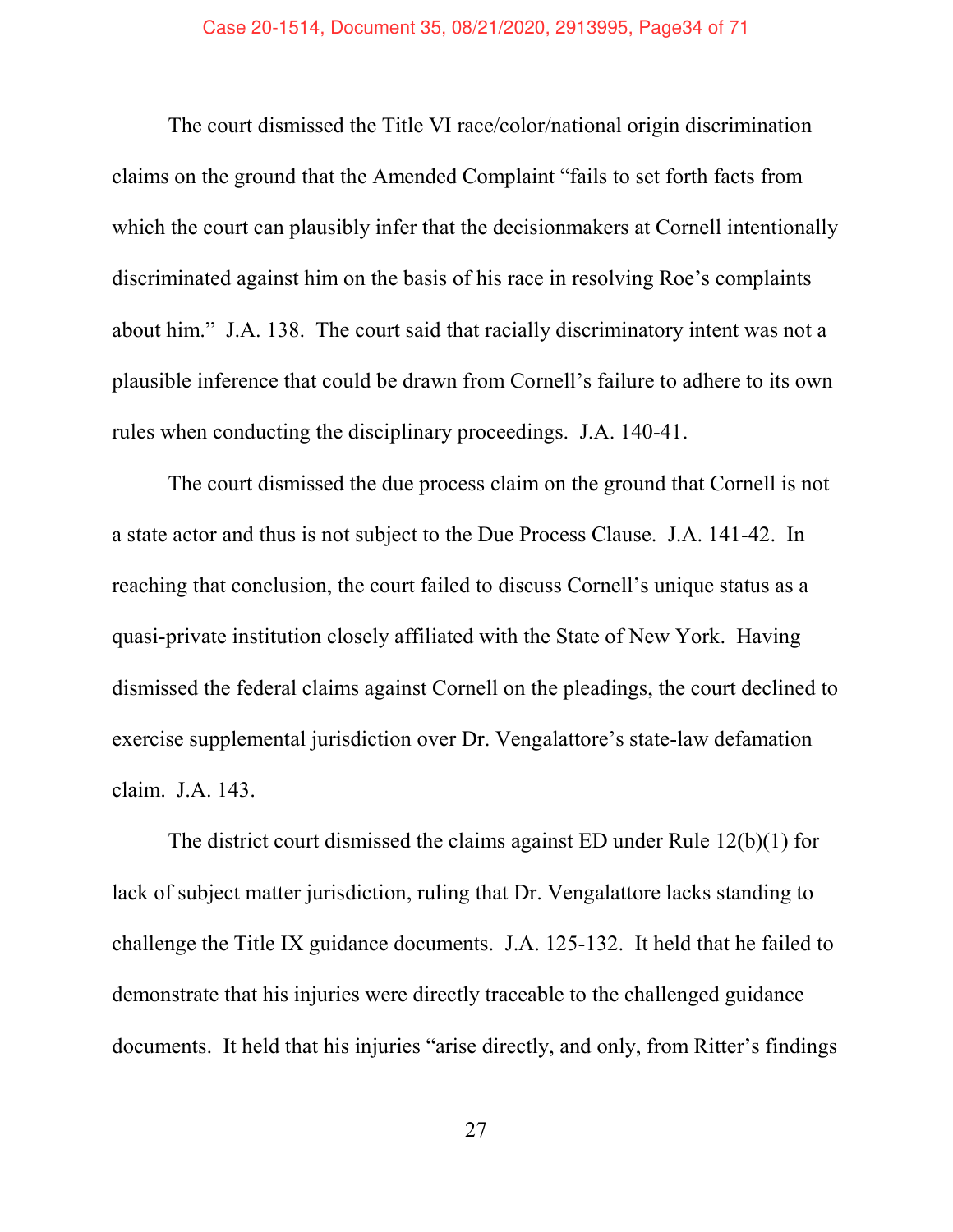that he violated Cornell's 'Romantic and Sexual Relationships' policy, which had been in effect since September of 1996, prior to the Guidance Documents." J.A. 127. The court held alternatively that Dr. Vengalattore failed to satisfy a separate standing requirement: a showing that the relief he seeks from ED would likely redress his injuries. It held that Dr. Vengalattore could only speculate that his requested relief would reduce his reputational injuries. J.A. 130.

# SUMMARY OF ARGUMENT

The U.S. Supreme Court held in Cannon v. University of Chicago, 441 U.S. 677 (1979), that Title IX provides a private right of action for individuals who are discriminated against on the basis of sex by education programs that receive federal funds. And there is no dispute that Dr. Vengalattore sufficiently pled a cause of action for gender discrimination in employment. The district court nonetheless held (in conflict with Cannon) that the Title IX right of action does not extend to victims of employment discrimination; nothing in Cannon and subsequent Supreme Court case law supports creation of such an exception. Indeed, the great majority of federal appellate courts that have addressed the issue have concluded that victims of employment discrimination are entitled to seek relief under Title IX, and federal regulations explicitly recognize that right.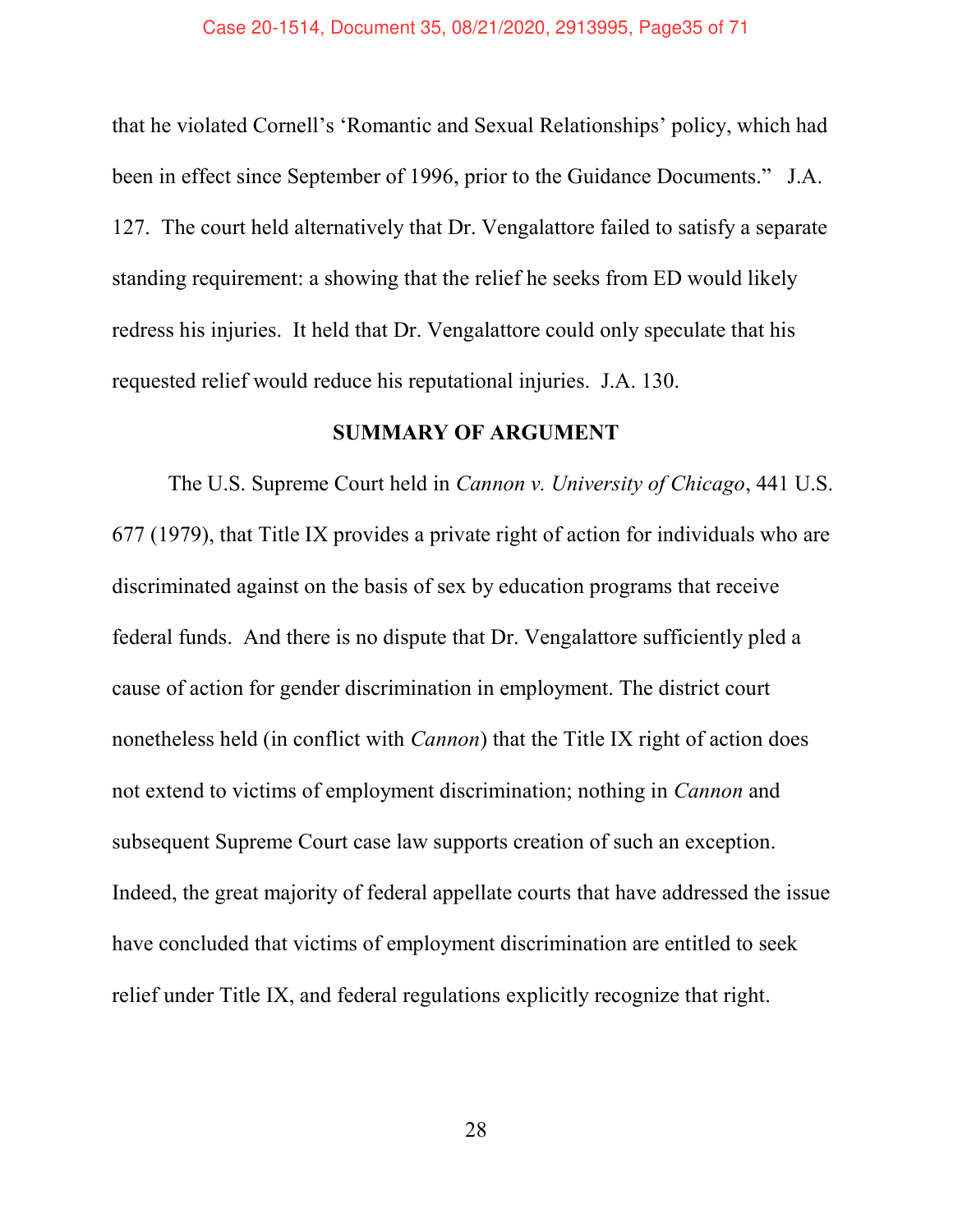Some district courts have created an employment exception to the Title IX right of action, reasoning that any such right would merely duplicate remedies available under Title VII of the Civil Rights Act of 1964. But as the Third Circuit recently explained in a well-reasoned decision, that is no reason to infer that Congress *sub silentio* created an employment exception, because "Congress has provided a variety of remedies, at times overlapping, to eradicate employment discrimination." Doe v. Mercy Catholic Medical Center, 850 F.3d 545, 561 (3d) Cir. 2017) (quoting North Haven Bd. of Educ. v. Bell, 456 U.S. 512, 535 n.26 (1982)).

The district court also erred in concluding that the Amended Complaint "fails to set forth facts from which the court can plausibly infer that the decisionmakers at Cornell intentionally discriminated against him on the basis of his race in resolving Roe's complaints about him." J.A. 138. That conclusion was based on the court's erroneous understanding of the allegations necessary to state a plausible employment discrimination claim. In rejecting a heightened pleading standard in employment discrimination cases, the Supreme Court has explained that, under Fed.R.Civ.P. 8(a)(2):

[A] complaint must only include "a short and plain statement of the claim showing that the pleader is entitled to relief." Such a statement must simply give the defendant fair notice of what the plaintiff's claim is and the grounds upon which it rests.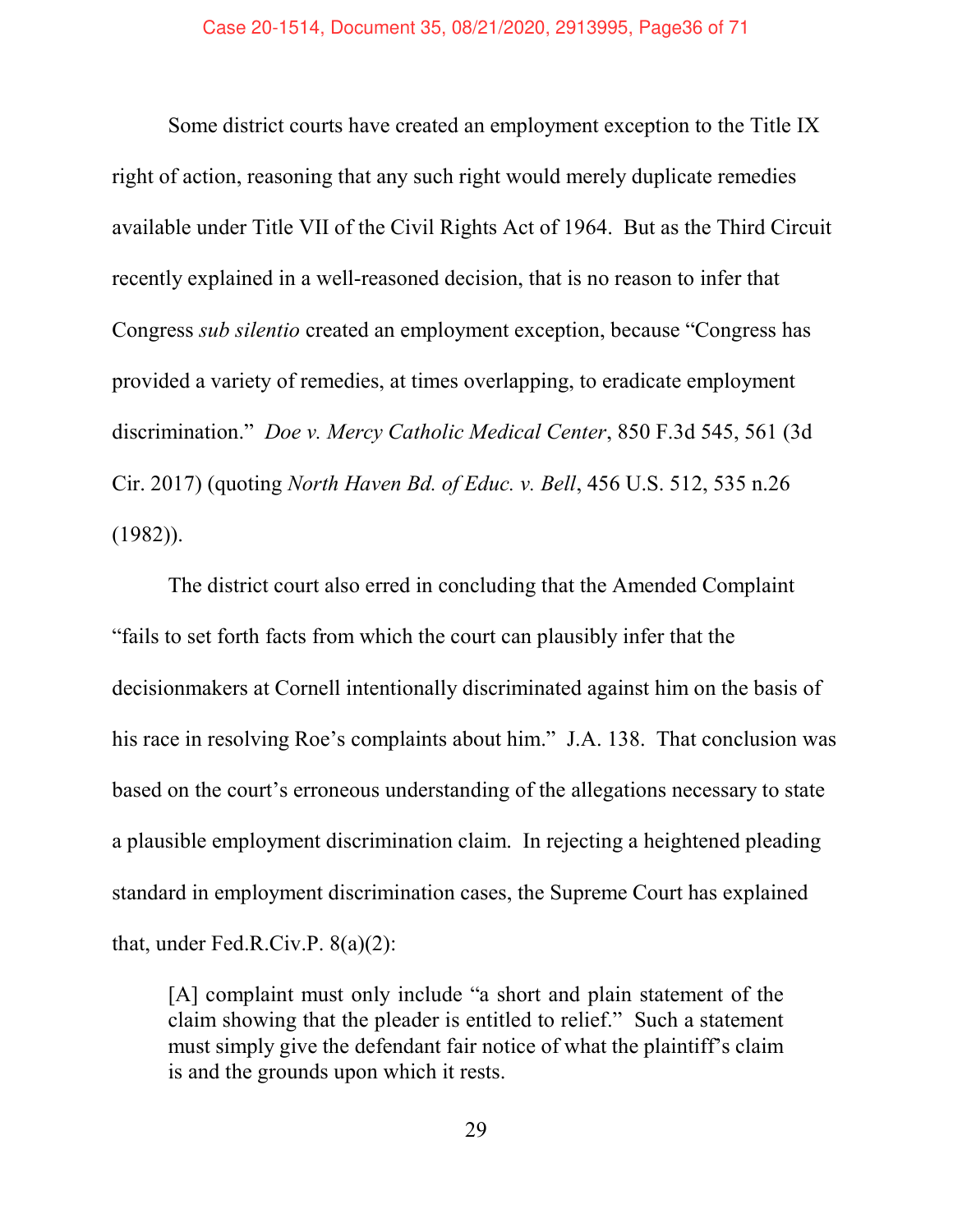#### Case 20-1514, Document 35, 08/21/2020, 2913995, Page37 of 71

Swierkiewicz v. Sorema N.A., 534 U.S. 506, 512 (2002) (citation omitted). A complaint need do no more than demonstrate that the discrimination claim is "plausible," Ashcroft v. Iqbal, 556 U.S. 662, 678 (2009); the plaintiff is not required to allege facts which, if proved at trial, would entitle him to relief.

The Amended Complaint provides Cornell ample notice of the grounds for his Title VI claim (that the unfair and irregular disciplinary process to which Cornell subjected Dr. Vengalattore was motivated in part by an intent to discriminate on the basis of race, color, and national origin) and alleges facts more than sufficient to render his claim plausible. For example, it cites statements by key players in the case demonstrating that they harbored racist views toward those of Indian descent. Those statements by themselves do not suffice to entitle Dr. Vengalattore to relief, but they certainly render his Title VI claims plausible.

The Amended Complaint also describes in detail Cornell's numerous unexplained deviations from its established rules governing misconduct investigations—and all those deviations decreased Dr. Vengalattore's ability to defend himself against an unfounded "inappropriate sexual relationship" allegation. See, e.g., Am. Compl. ¶¶ 140, 176-183, 382-83, 419, 422-24, 438-40, 461, 500, 581-82, 594-601. This Court recognizes that procedural deficiencies in a university's investigation and adjudication of a sexual assault complaint raise an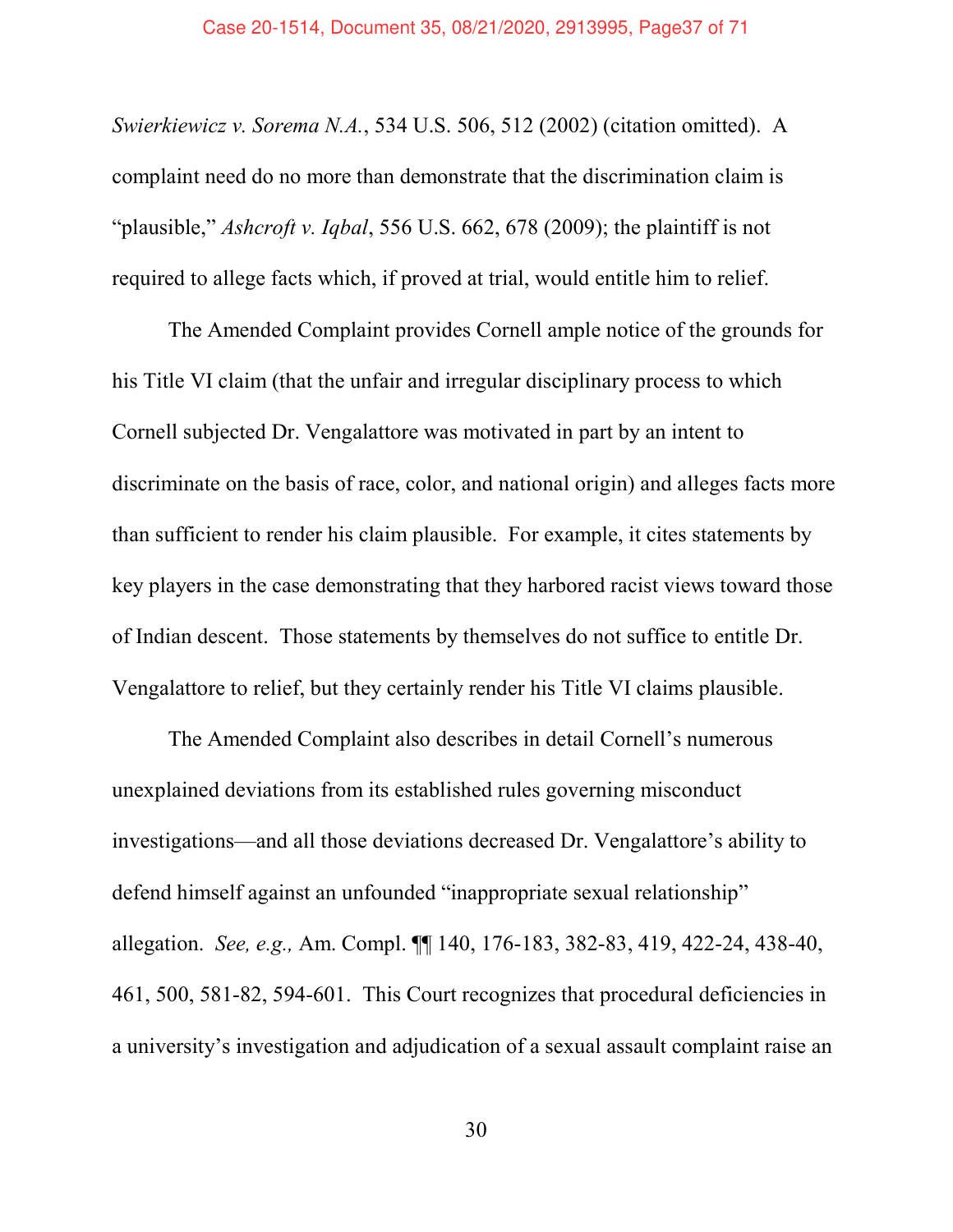inference that the university was motivated, at least in part, by bias. Doe v. Columbia University, 831 F.3d 46, 56-57 (2d Cir. 2016).

The district court also erred in dismissing Dr. Vengalattore's claim that Cornell violated his due process rights by depriving him of his ability to mount an effective defense to false charges. The district court concluded that Cornell is not a state actor subject to the constraints of the Due Process Clause. J.A. 141-42. But that conclusion overlooks Cornell's unique status as a quasi-private institution closely affiliated with the State of New York. It also overlooks Cornell's explicit promise, in its Faculty Handbook, that proceedings conducted to consider charges that a faculty member violated the "Romantic and Sexual Relationships" policy "*must* comport with the basic precepts of due process." Am. Compl.  $\P$  180 (emphasis in original).

The Court should also reinstate Dr. Vengalattore's claims against ED. The district court held that he lacked standing to raise those claims because he supposedly failed to allege a causal connection between ED's guidance documents and his injuries (his suspension and the reputational injuries flowing from Cornell's finding that he engaged in "an inappropriate sexual relationship"). J.A. 127. The district court held that Dr. Vengalattore failed to establish causation because his injuries "arise directly, and only, from Ritter's findings that he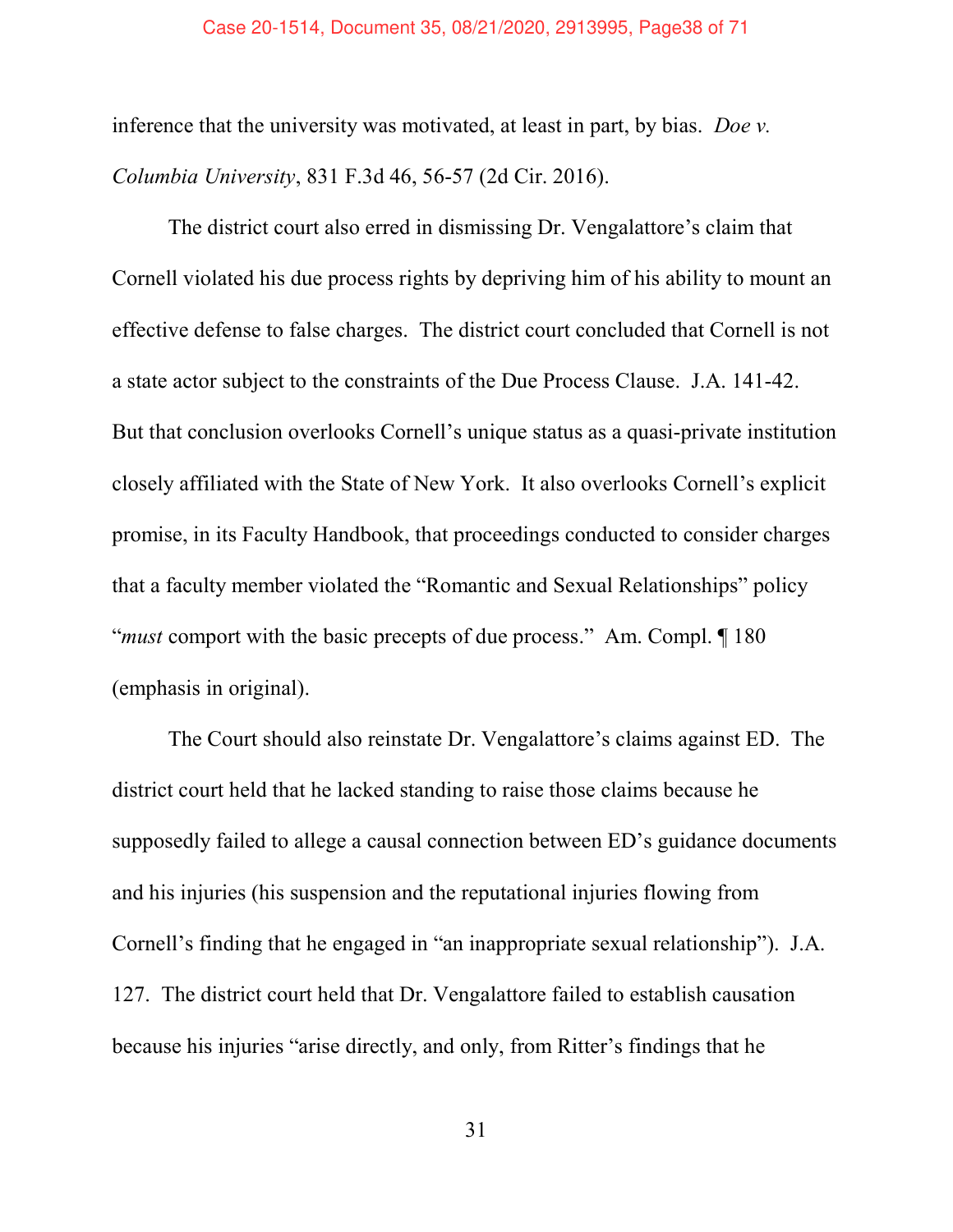violated Cornell's 'Romantic and Sexual Relationships' policy, which had been in effect since September of 1996, prior to the Guidance Documents." Ibid. That statement is a non sequitur and misses the thrust of Dr. Vengalattore's claims. He does not allege that the ED guidance documents caused Cornell to adopt its "Romantic and Sexual Relationships" policy. Rather, he alleges that ED's guidance documents caused Cornell to significantly restrict procedural rights available to individuals charged with sexual misconduct, which in turn directly deprived Dr. Vengalattore of the ability to mount an effective defense to Roe's false allegation.

# ARGUMENT

# I. TITLE IX OF THE EDUCATION AMENDMENTS OF 1972 PROVIDES A PRIVATE RIGHT OF ACTION FOR VICTIMS OF SEX-BASED EMPLOYMENT **DISCRIMINATION**

Title IX of the Education Amendments of 1972 states that "No person in the United States shall, on the basis of sex, be excluded from participation in, be denied the benefits of, or be subjected to discrimination under any education program or activity receiving Federal financial assistance." 20 U.S.C.  $\S$  1681(a). There is no dispute that Cornell is an education program that receives Federal financial assistance. Cornell does not dispute that Dr. Vengalattore has adequately set out a claim for violation of his Title IX rights.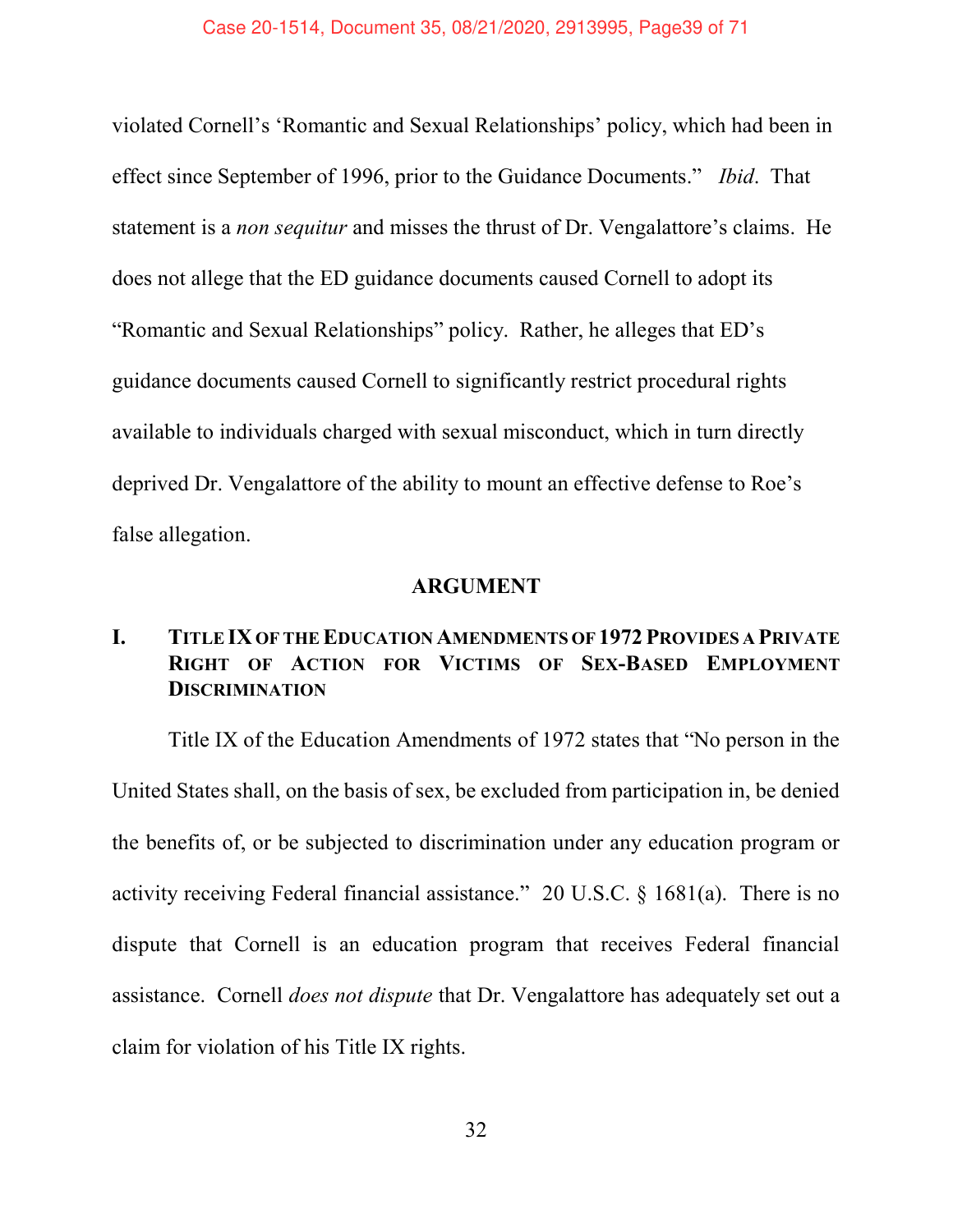Cornell's concessions are unsurprising. As detailed in the Amended complaint, for the express purpose of avoiding enforcement from ED, Cornell adopted Policy 6.4 as a means of ensuring that more male students and faculty would be found responsible for misconduct. Am. Compl. ¶¶ 670. The investigators also disregarded the few procedural protections provided by the policy, refusing to give Dr. Vengalattore notice of the charges yet imposing the burden of proof on him, and providing Roe with a special advisor who worked with the investigators to concoct her allegations. *Id.*  $\sqrt{99(b)(viii)}$ . And the investigators turned a blind eye to the numerous witnesses who refuted Roe's story and also pointed out that Roe had a long history of making false allegations to get her way and had made numerous students uncomfortable with overly familiar language, unwanted touching, and racially insensitive language. Id.  $\P$  669(c), 670. Cornell's process was designed for one thing—to ensure that Dr. Vengalattore would be found responsible for *something* because of his gender.

The Supreme Court held in Cannon that Title IX provides a private right of action for those injured by violation of the statute. Cannon, 441 U.S. at 709. The district court nonetheless held that no private right of action exists under Title IX for employees alleging sex discrimination in the terms and conditions of their employment. J.A. 132-33. The court supplied no rationale for carving out this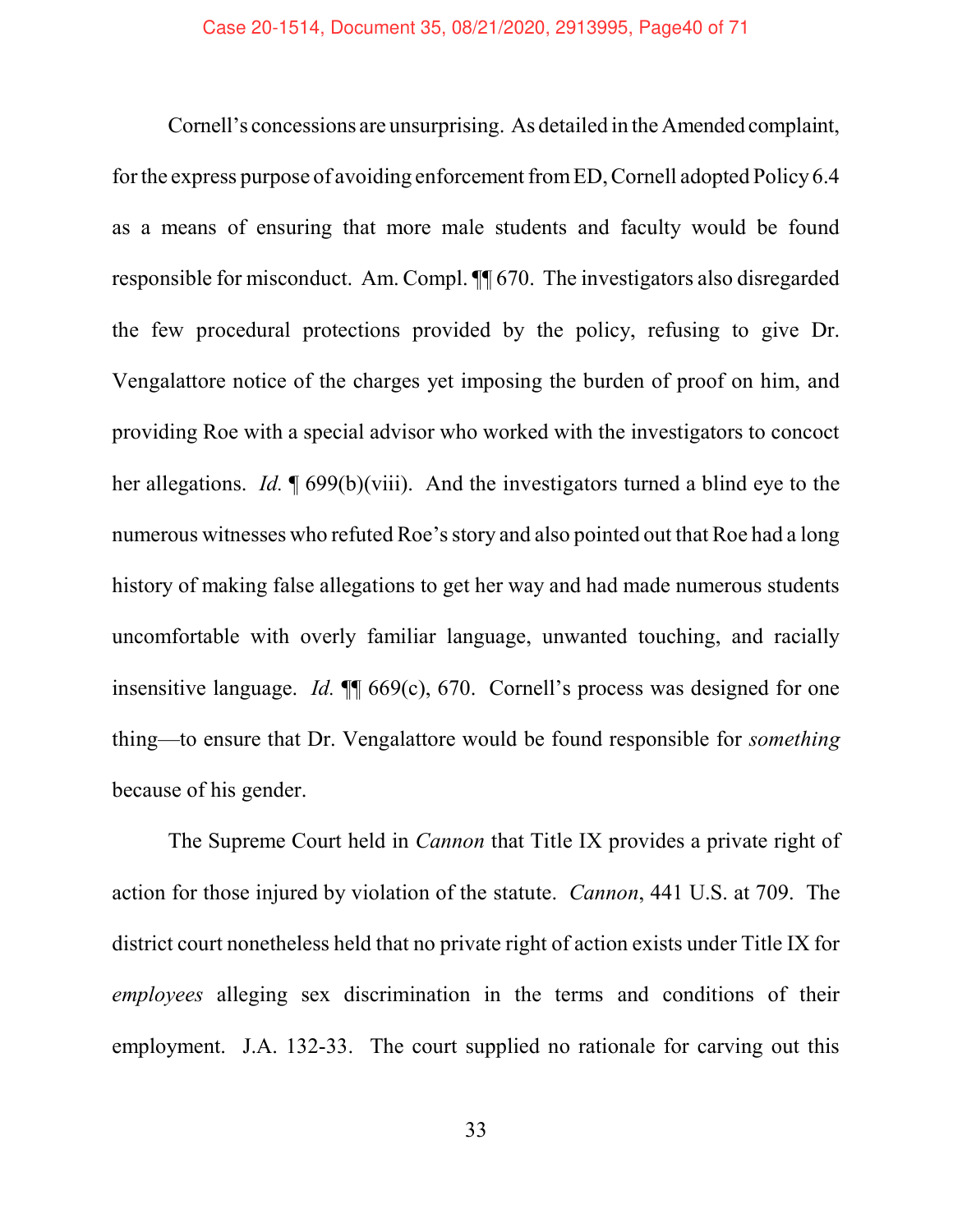employee exception to *Cannon*, other than to assert that a majority of reported decisions in district courts within the Second Circuit have reached the same conclusion. *Id.* at 133. The no-private-right-of-action decision is erroneous; Supreme Court case law makes clear that the Title IX private right of action created by *Cannon* applies to *all* victims of sex discrimination.

Cannon involved a Title IX claim asserted by a student, but the Court never suggested that the right of action it recognized was limited to students. On the contrary, Cannon described the class possessing a private right of action under Title IX broadly, as coextensive with the class of "persons benefitted by [the] legislation." 441 U.S. at 717; see also id. at 694 ("persons discriminated against on the basis of sex"); *id* at 703 ("victims of illegal discrimination"). And while the plaintiff in Cannon sought injunctive relief only, the Supreme Court later held that the Title IX private right of action recognized in that case extends to claims for damages. Franklin v. Gwinnett County Public Schools, 503 U.S. 60, 73 (1992).

Moreover, the Supreme Court has long held that employees of an education program are among those entitled to Title IX's anti-discrimination protections. North Haven, 456 U.S. at 531 (upholding Title IX regulations issued by the Department of Health, Education, and Welfare that prohibited employment discrimination by covered educational institutions and authorized HEW to initiate administrative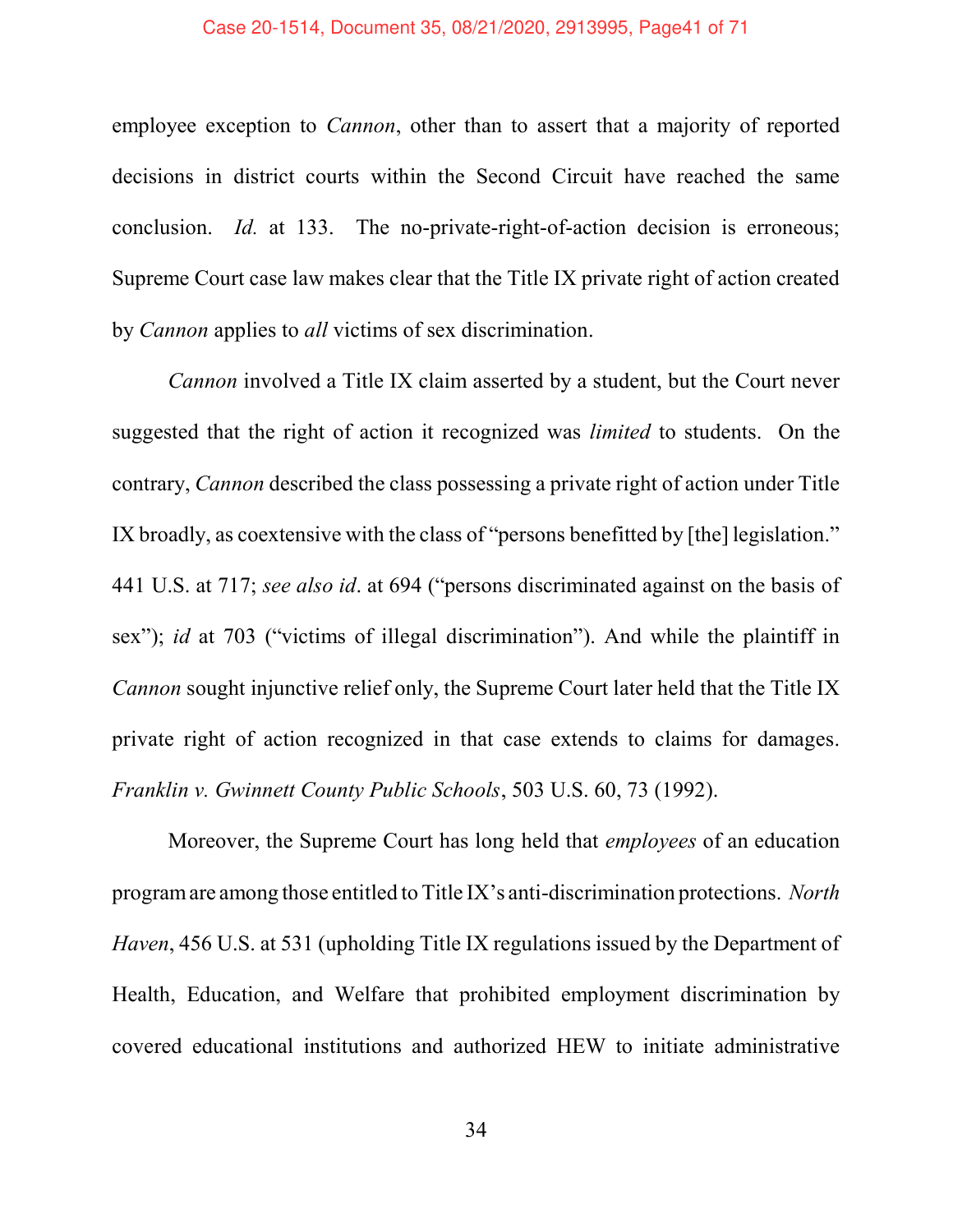#### Case 20-1514, Document 35, 08/21/2020, 2913995, Page42 of 71

enforcement proceedings on behalf of employees). No provision of Title IX can plausibly be interpreted as authorizing selective denial of a private right of action to individuals otherwise entitled to all the protections of Title IX. Because employees are protected by Title IX, *Cannon* dictates that they fall within the class of those who possess a private right of action. 441 U.S. at 717.

Any doubt on that score was put to rest by the Supreme Court's decision in Jackson v. Birmingham Bd. of Educ., 544 U.S. 167 (2005). Jackson involved a high school employee who filed a Title IX suit against his employer. He claimed that the school fired him as coach of the girls' basketball team in retaliation for his complaint that the team was treated less well than the boys' team. The Court reversed the appeals court's dismissal of the claim, holding that the private right of action recognized by Cannon extends to Title IX retaliation claims filed by employees. 544 U.S. at 173-74. The opinion contains no suggestion that employees' private right of action extends only to retaliation claims and not to other Title IX protections. Rather, the Court repeatedly emphasized the statute's "broad reach." Id. at 175.

At least four federal appeals courts—the First, Third, Fourth, and Sixth Circuits—recognize that Title IX provides a private right of action for sex-based employment discrimination. Lipsett v. Univ. of Puerto Rico, 864 F.2d 881, 896-97 (1st Cir. 1988); Doe v. Mercy Catholic Medical Center, 850 F.3d 545, 560 (3d Cir.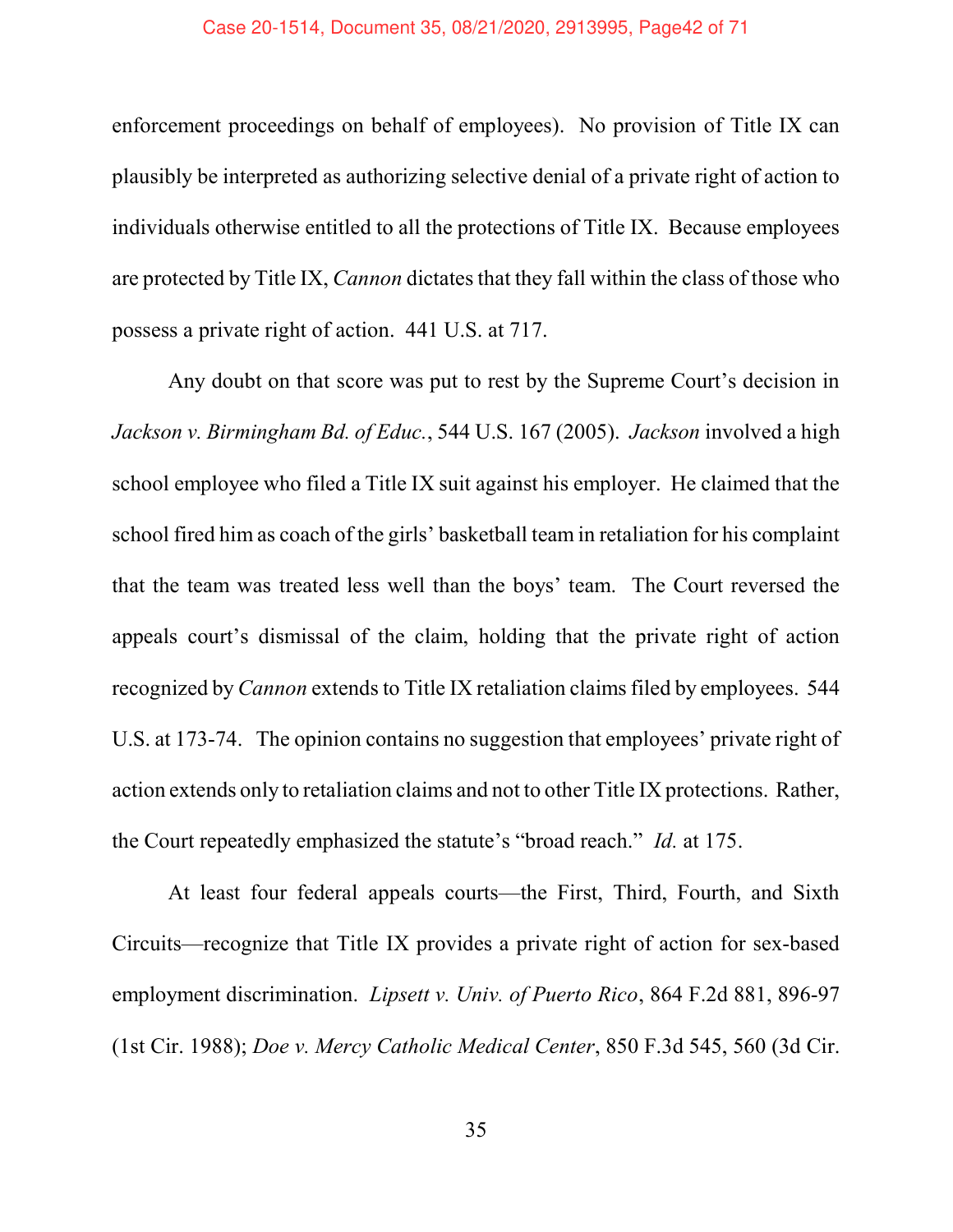2017); Preston v. Virginia ex rel. New River Community College, 31 F.3d 203, 206 (4th Cir. 1994); Ivan v. Kent State Univ., 92 F.3d 1185, 1196 WL 422496 at \*2 (6th Cir. 1996) (unpublished). District courts within the Second Circuit have held likewise. Henschke v. New York Hospital-Cornell Medical Center, 821 F. Supp. 166, 192 (S.D.N.Y. 1993); AB v. Rhinebeck Central School Dist., 224 F.R.D. 144, 153  $(S.D.N.Y. 2004).<sup>2</sup>$ 

Lakoski v. James, 66 F.3d 751 (5th Cir. 1995), is the only federal appeals court decision that unequivocally rejects a private right of action for employees—and it limited its holding to Title IX claims for money damages. But that 25-year-old decision was decided eight years before Jackson and thus did not have access to Jackson's rationale for expanding the Title IX private right of action to an employee's retaliation claim. There is good reason to question whether the Fifth Circuit would affirm Lakoski if the issue were again to come before that court.

Lakoski concluded that Congress sub silentio created an employee exception to the Title IX private right of action because, it reasoned, permitting employment

<sup>&</sup>lt;sup>2</sup> This Court declined to decide the issue in a recent case because it had been "barely briefed" by the parties and because it did not affect the case's ultimate resolution. Summa v. Hofstra Univ., 708 F.3d 115, 131 (2d Cir. 2013). The Court nonetheless noted that the U.S. Department of Justice takes the position that there is a private right of action for employment discrimination under Title IX. Id. at 131 n.1. The United States took that same position in an *amicus curiae* brief filed in the Third Circuit in Doe v. Mercy Catholic.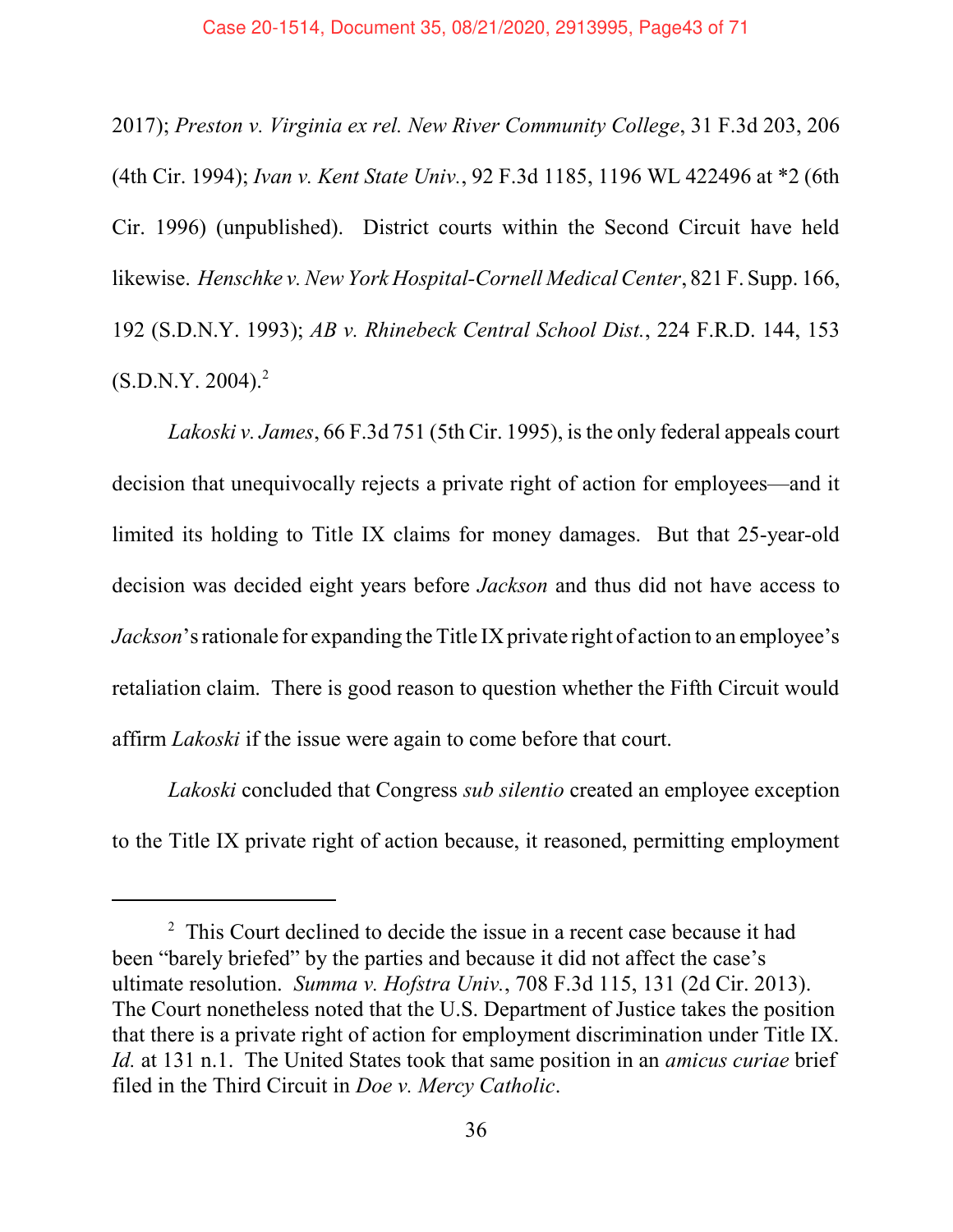#### Case 20-1514, Document 35, 08/21/2020, 2913995, Page44 of 71

discrimination claims for damages "would disrupt [Title VII's] carefully balanced remedial scheme for redressing employment discrimination." 66 F.3d at 754. Noting that Title VII of the Civil Rights Act of 1964 imposes a variety of restrictions on suits alleging sex-based employment discrimination, the Fifth Circuit concluded that ìCongress did not intend Title IX to create a mechanism by which individuals could circumvent the pre-existing Title VII remedies." Id. at 757.

But that rationale overlooks that "Congress has provided a variety of remedies, at times overlapping, to eradicate employment discrimination." Doe v. Mercy Catholic, 850 F.3d at 561 (quoting North Haven, 456 U.S. at 535 n.26). For example, 42 U.S.C.  $\S$  1981, which grants "all persons" the same right to make and enforce contracts "as is enjoyed by white persons," has been construed by the Supreme Court as creating a private right of action to individuals alleging race-based employment discrimination. See, e.g., Patterson v. McLean Credit Union, 491 U.S. 164 (1989). Recognizing a Title IX right of action for victims of sex-based employment discrimination is no more disruptive of Title VII's remedial scheme than is  $\S$  1981.

Johnson v. Railway Express Agency, Inc., 421 U.S. 454 (1975), a decision that addressed a ß 1981 claim, explicitly rejected arguments that Congress intended to make Title VII the exclusive vehicle for employees raising employment discrimination claims. The Court explained that Title VII "manifests a congressional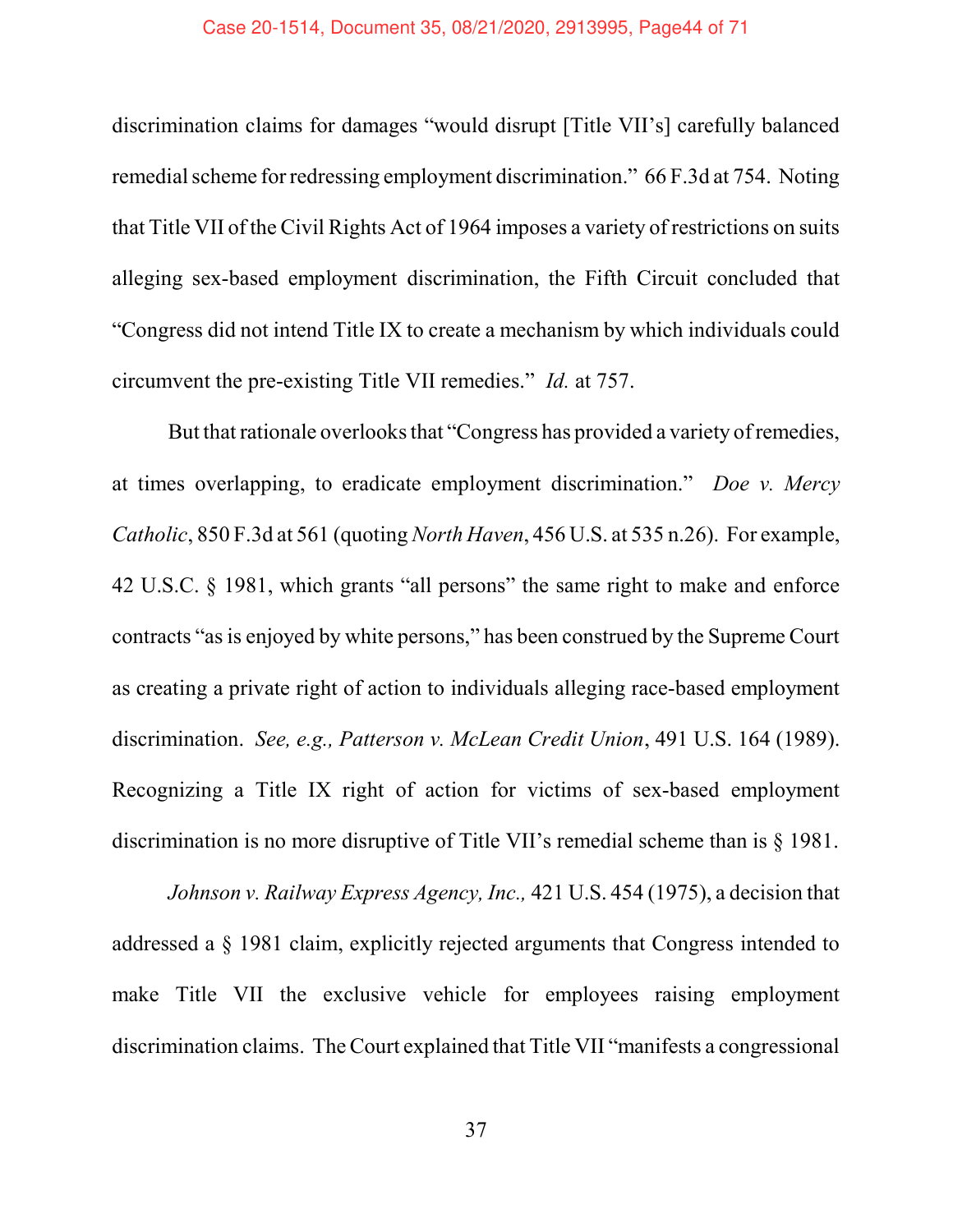## Case 20-1514, Document 35, 08/21/2020, 2913995, Page45 of 71

intent to allow an individual to pursue independently his rights under both Title VII and other applicable" federal laws.  $421$  U.S. at  $459$  (quoting *Alexander v. Gardner-*Denver Co., 415 U.S. 36, 48 (1974)).

The Third Circuit's Mercy Catholic decision persuasively demonstrates the deficiencies in the Fifth Circuit's analysis. 850 F.3d at 560-63. The Third Circuit noted that  $Lakoski$ : (1) failed to address the Supreme Court's *Johnson* decision; (2) failed to consider North Haven's rejection of the "policy-based rationales" (regarding the interplay of Title VII and Title IX) that Cornell advances in this case; and (3) was *decided a decade before the Supreme Court handed down Jackson, which explicitly* recognized an employee's private claim under Cannon." Id. at 563.

In sum, the district court's decision that Title IX does not provide Dr. Vengalattore a private right of action for sex discrimination is inconsistent with Title IX's broad statutory language and applicable Supreme Court case law. $3$ 

<sup>&</sup>lt;sup>3</sup> In the district court, Cornell sought dismissal of Dr. Vengalattore's claims on several alternative grounds. It asserted, for example, that res judicata barred the claims—even though Dr. Vengalattore's state-court action addressed only the tenure issue, not the sexual misconduct proceeding. The district court dismissed all claims on the pleadings without reaching these other issues. If the Court reverses the district court's Title IX private-right-of-action holding, it should remand the case to the district court for consideration of these other issues. As the Court has repeatedly explained, "Although we are empowered to affirm a district court's decision on a theory not considered below, it is our distinctly preferred practice to remand such issues for consideration by the district court in the first instance." Schonfeld v. Hilliard, 218 F.3d 164, 184 (2d Cir. 2000). In any event, Cornell's alternative arguments for dismissal are all without merit.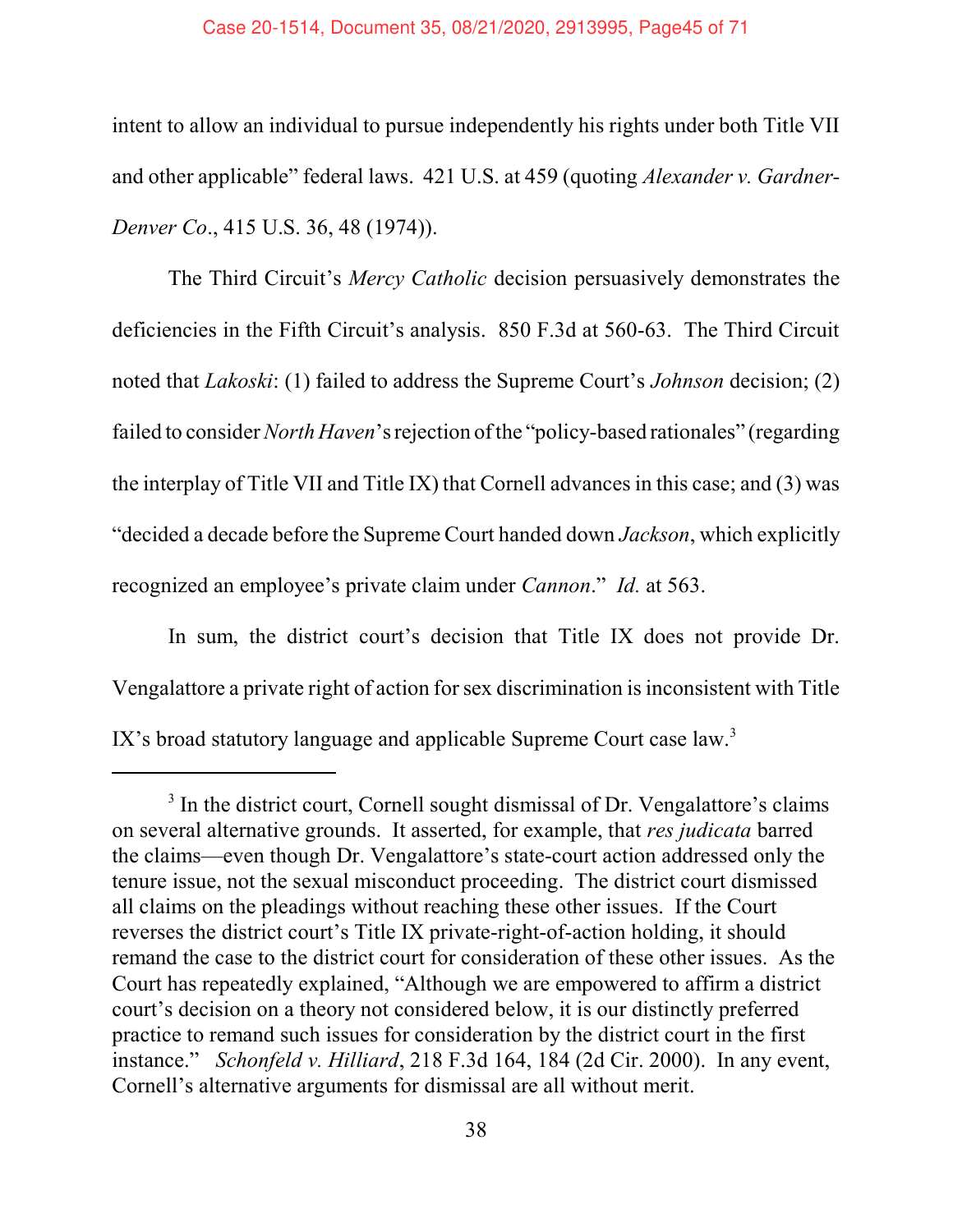# II. THE COMPLAINT ALLEGES FACTS SUFFICIENT TO RENDER PLAUSIBLE DR. VENGALATTOREíS CLAIM THAT CORNELL DISCRIMINATED AGAINST HIM ON THE BASIS OF RACE, COLOR, AND NATIONAL ORIGIN, IN VIOLATION OF TITLE VI OF THE CIVIL RIGHTS ACT OF 1964

The district court agreed that Dr. Vengalattore possesses a private right of action to assert a race discrimination claim under Title VI of the Civil Rights Act of 1964. But it dismissed that claim on the pleadings, finding that the Amended Complaint "fails to set forth facts from which the court can plausibly infer that the decisionmakers at Cornell intentionally discriminated against him on the basis of his race in resolving Roe's complaints about him." J.A. 31. That decision should be reversed; it was based on a fundamental misunderstanding of the minimal pleading burden imposed on plaintiffs by Rule 8(a).

Under Fed.R.Civ.P.  $8(a)(2)$ , a complaint must only include "a short and plain statement of the claim showing that the pleader is entitled to relief." A complaint need do no more than demonstrate that the discrimination claim is "plausible." *Doe v. Columbia*, 831 F.3d at 54 (citing *Iqbal*, 556 U.S. at 678). The plaintiff is not required to allege facts that, if proved at trial, would entitle him to relief; at the pleadings stage, he "needs to present only minimal evidence" supporting an inference of discrimination in order to prevail." *Ibid*; Littlejohn  $v$ . City of New York, 795 F.3d 297, 311 (2d Cir. 2015).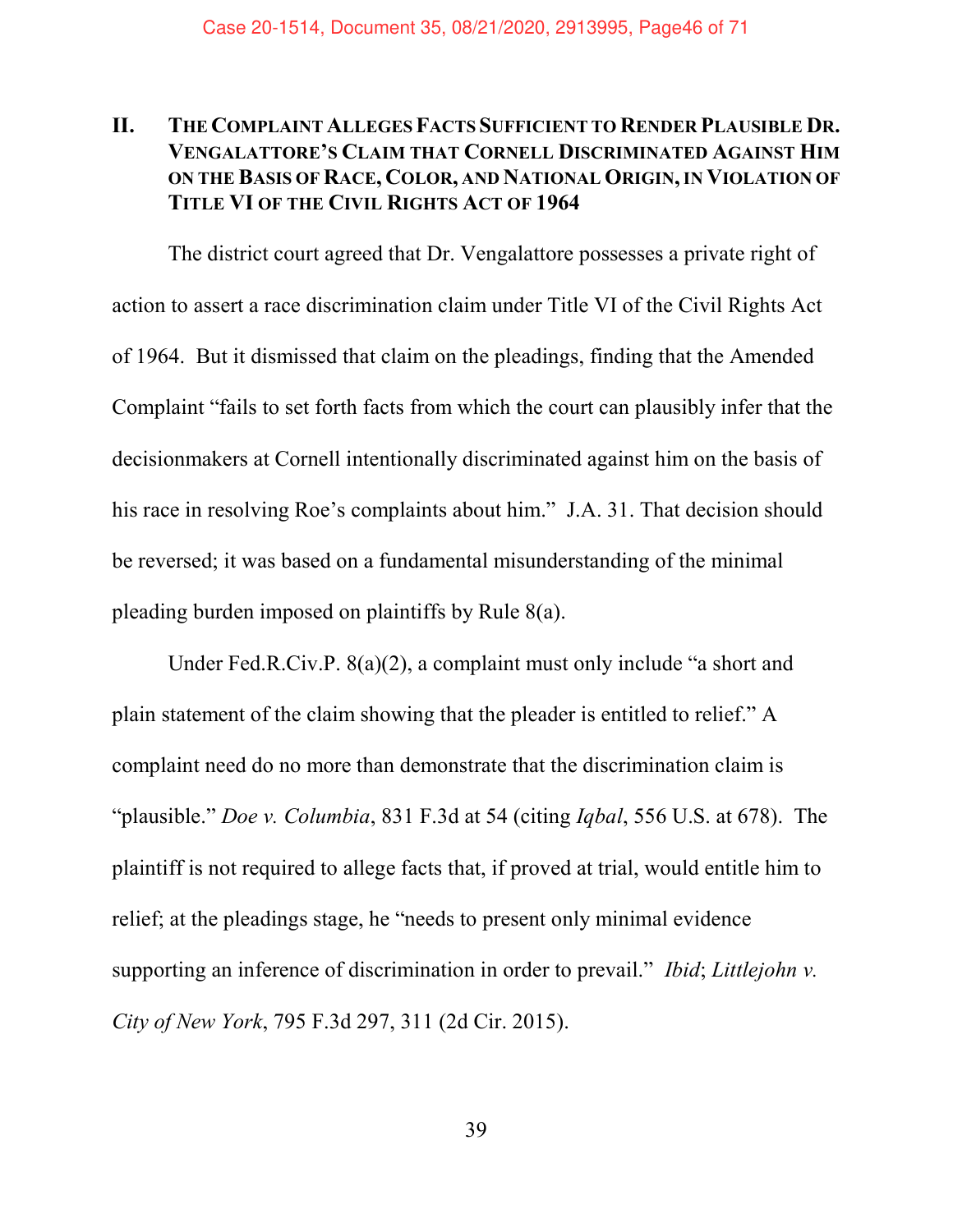When a plaintiff alleges that an employer illegally discriminated against her by failing to offer employment, the plaintiff provides sufficient "minimal" evidence" of discriminatory intent by alleging that she was qualified for the position sought and that the employer continued to seek applicants for the position. Littlejohn, 795 F.3d at 308 (citing McDonnell-Douglas Corp. v. Green, 411 U.S. 792, 802 (1973)). Obviously, such minimal evidence is far from sufficient to establish at trial that the employer discriminated against her in violation of federal law. The employer might well have decided not to hire the plaintiff for a wide variety of non-discriminatory reasons; e.g., it might have concluded that it could not meet the plaintiff's salary demands. But, as the Court has explained, imposing only a "minimal" pleading burden on discrimination claimants is justified by the difficulty they face in gathering evidence of discriminatory intent before the defendant has been required to provide *any* explanation for its conduct:

Ultimately, the plaintiff will be required to prove that the employerdefendant acted with discriminatory motivation. However, in the first phase of the case, the prima facie requirements are relaxed. Reasoning that fairness required that the plaintiff be protected from early-stage dismissal for lack of evidence demonstrating the employer's discriminatory motivation before the employer sets forth its reason for the adverse action it took against the plaintiff, the Supreme Court ruled  $\left[$  in *McDonnell-Douglas* and related cases] that, in the initial phase of the case, the plaintiff can establish a prima facie case without evidence sufficient to show discriminatory motivation.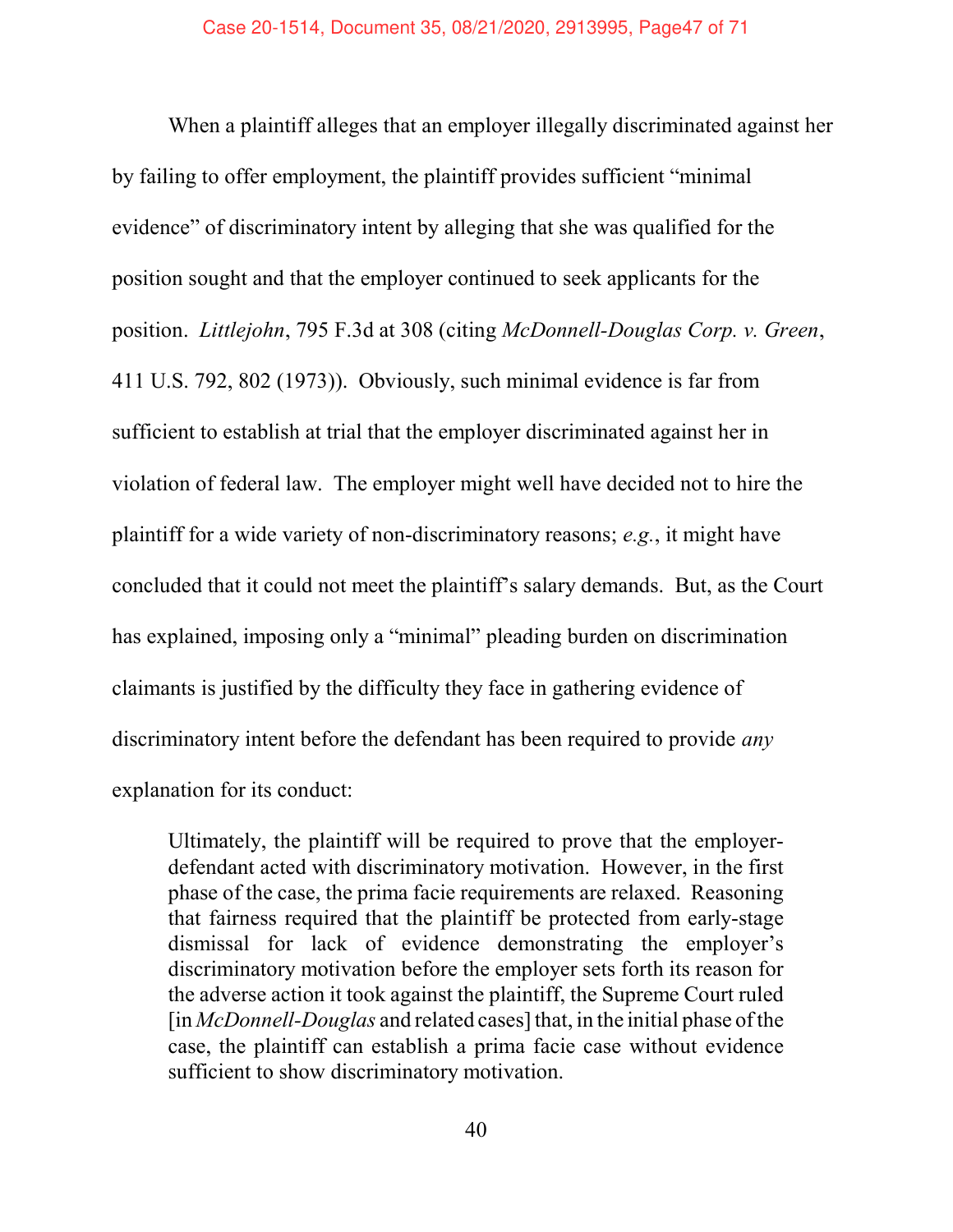Littlejohn, 795 F.3d at 307. The plaintiff can survive a motion to dismiss on the pleadings by alleging facts (such as those cited above) that provide "at *least* minimal support for the proposition that the employer was motivated by discriminatory intent." Id. at 311 (emphasis added). The Court emphasized that the facts alleged need not actually bear on the ultimate question of the employer's liability:

The facts required by *Iqbal* to be alleged in the complaint need not give plausible support to the ultimate question of whether the adverse employment action was attributable to the discrimination. They need only give plausible support to the minimal inference of discriminatory motivation.

Ibid.

Dr. Vengalattore has alleged facts that, by themselves, are insufficient to establish that Cornell acted with racially discriminatory intent. But those facts certainly provide "at least minimal support" for his claim. For example, Professor Paulette Clancy, a member of the FACTA committee (the only tenure review committee that recommended against giving tenure to Dr. Vengalattore) wrote the following racist statement in support of her decision to recommend against tenure:

I found [Dr. Vengalattore's] interactions with the graduate students to be unacceptable and unsupportable by a major research university like Cornell. Clearly the only students who are prepared to take the abuse he dishes out are both men and they are both from the Indian subcontinent, where perhaps the culture between advisor and protégé is different.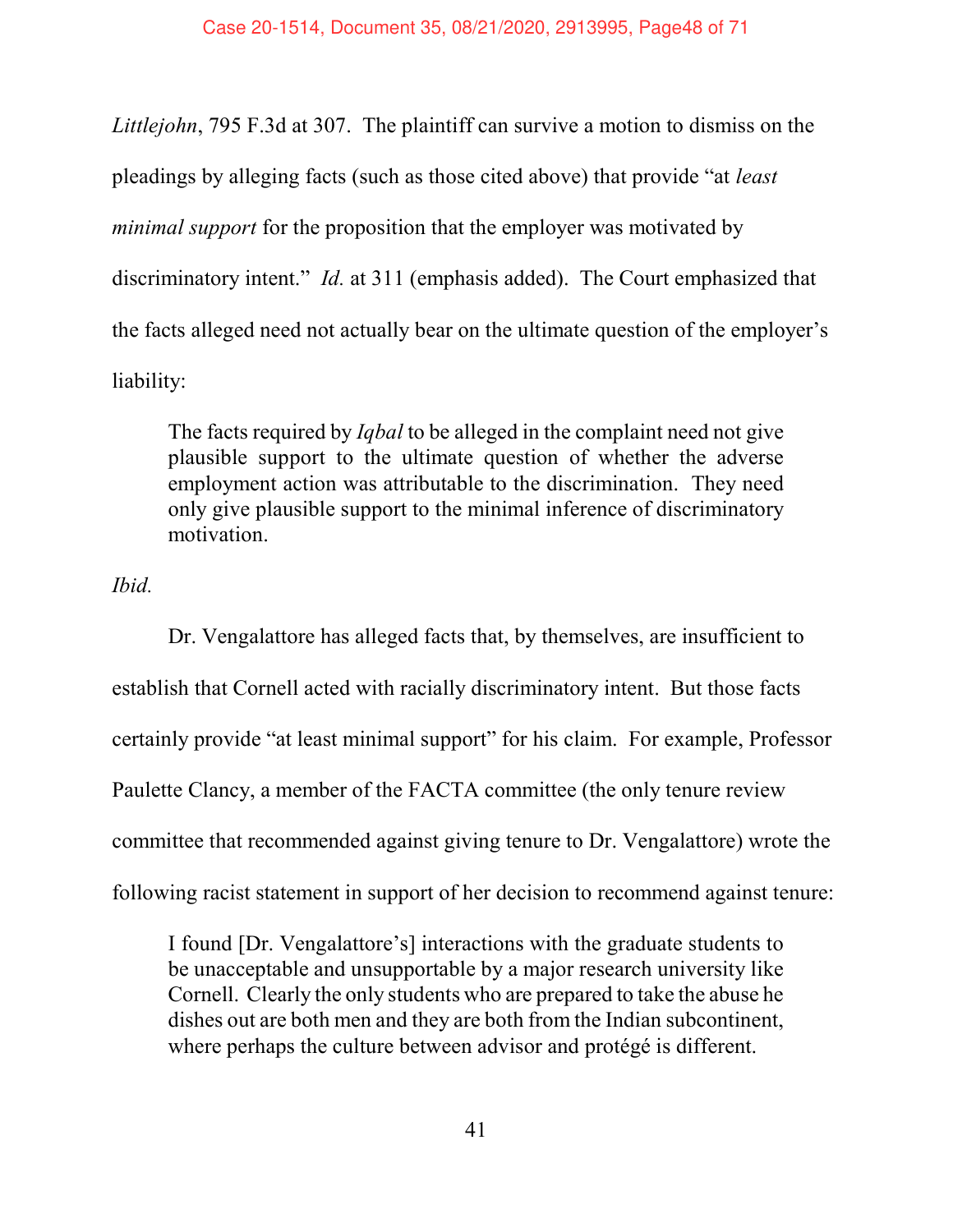Id. ¶ 339. Dean Ritter relied on the FACTA committee's recommendation in making her initial decision to deny tenure.

One might reasonably expect a university dean who does not share those racist views to take exception to such statements in reports submitted to her, to remove Professor Clancy from the FACTA committee, and to ask it to make a new recommendation. The fact that Dean Ritter followed the recommendation of Professor Clancy without comment raises at least a "minimal" inference that she shared Professor Clancy's views about those "from the Indian subcontinent" and that she might have allowed those views to carry over to her decision on the sexual misconduct complaint. The inference raised by Professor Clancy's statement is more than sufficient to satisfy Dr. Vengalattore's "minimal" pleading burden.

Dr. Vengalattore also submitted evidence that Jane Roe was racially prejudiced against those of Indian descent. For example, she told Dr. Vengalattore and her fellow graduate students at one meeting, "You are all Indians. Of course you stick togetherî; and she told another graduate student, Yogesh Patil, that he, Srivatsan Chakram, and Dr. Vengalattore could be expected to work long hours because "they are Indians, who are hardworking, like Chinese." Id.  $\P$  158-260. Dean Ritter ended up crediting Roe's testimony and did so without ever commenting on whether Roe's racially prejudicial attitudes might have provided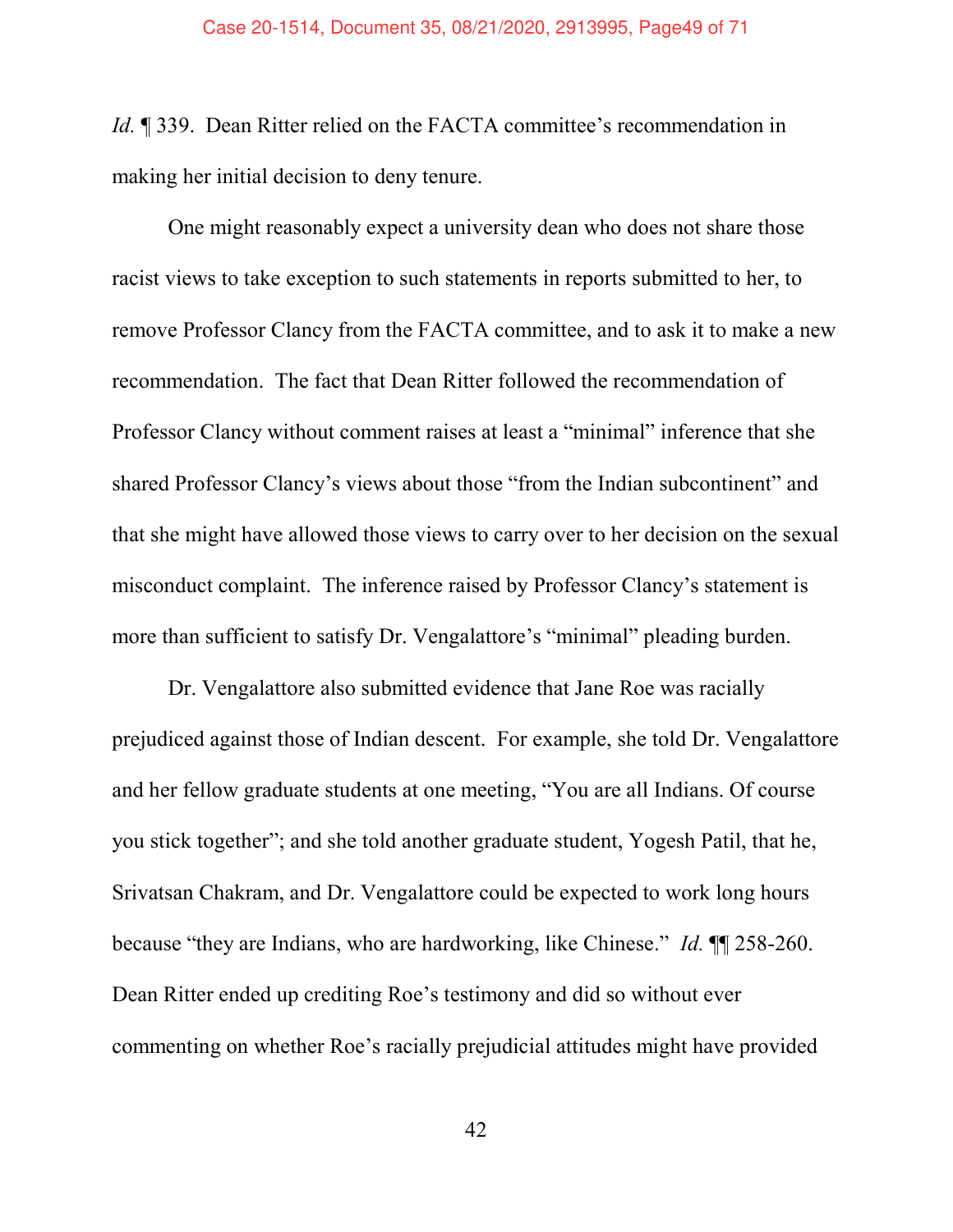#### Case 20-1514, Document 35, 08/21/2020, 2913995, Page50 of 71

her with a motivation for making false claims against Dr. Vengalattore. That response raises at least a "minimal inference" that Dean Ritter shared Roe's attitudes and that those attitudes affected the manner in which she handled the investigation into Roe's allegation. Dr. Vengalattore should be permitted to explore that possibility during discovery.

The Amended Complaint also describes in detail Cornell's numerous unexplained deviations from its established rules governing misconduct investigations—all of which worked against Dr. Vengalattore's interests and decreased his ability to defend himself against an unfounded allegation. Perhaps most egregiously, the investigation conducted by Mittman, Affel, and Dean Ritter never should have begun because it was time-barred by Policy 6.4, a bar Mittman and Affel recognized at the very beginning of their investigation. Am. Comp. ¶¶ 140, 581. But they nonetheless proceeded with their investigation at the direction of Dean Ritter. Id. ¶ 582. She also directed them to investigate whether Dr. Vengalattore violated the "Romantic and Sexual Relationships" policy, even though enforcement of that policy falls outside her jurisdiction—Cornell's Faculty Handbook places enforcement of that policy within the exclusive jurisdiction of the Committee on Professional Status. Id. ¶¶ 176-183. This Court recognizes that procedural deficiencies in a university's investigation and adjudication of a sexual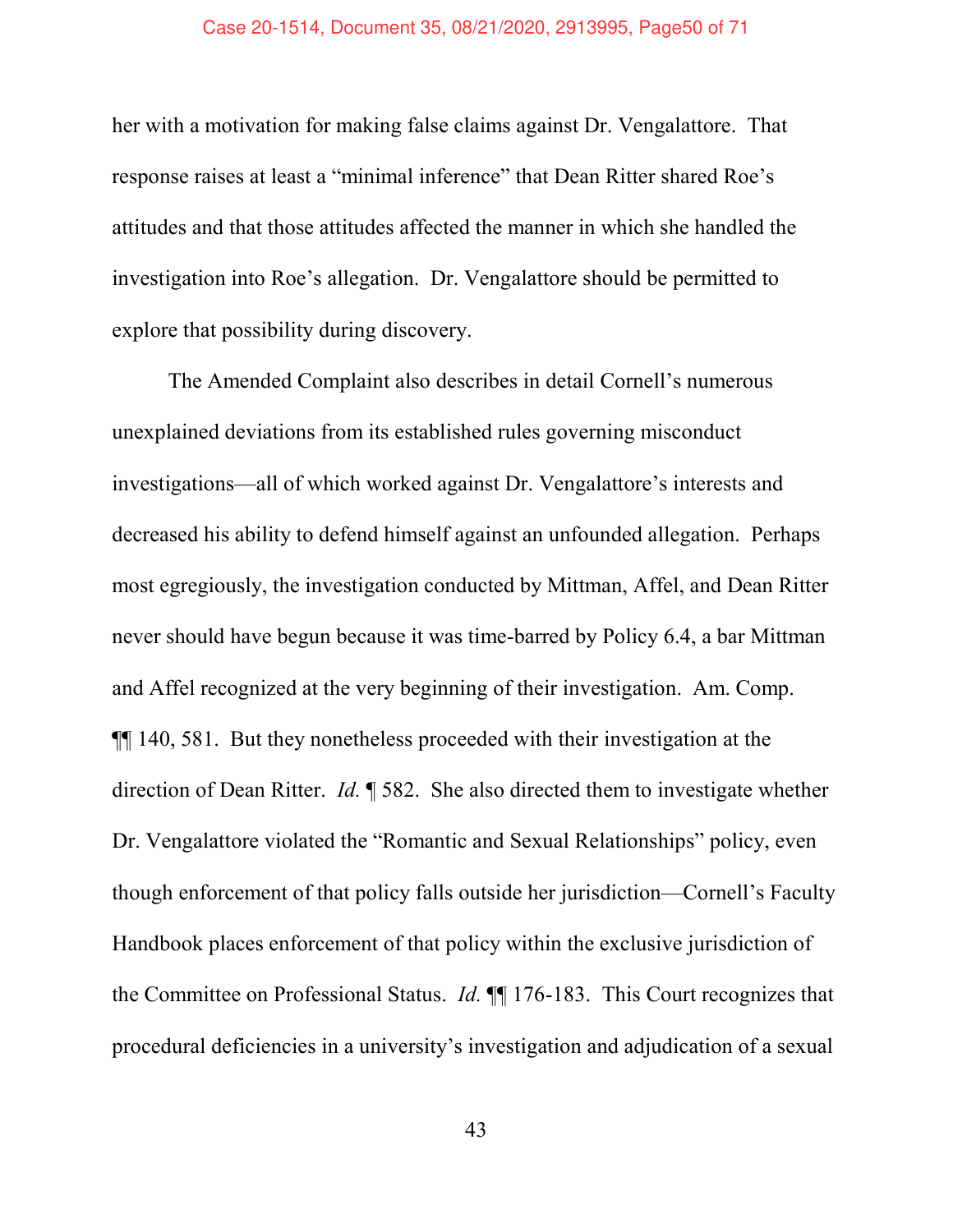#### Case 20-1514, Document 35, 08/21/2020, 2913995, Page51 of 71

misconduct complaint raise an inference that the university was motivated, at least in part, by bias. Doe v. Columbia, 831 F.3d at 56-57; Menaker v. Hofstra Univ., 935 F.3d 20, 33 (2d Cir. 2019) (stating that "once a university has promised procedural protections to employees, the disregard or abuse of those procedures may raise an inference of bias"). If Dean Ritter has a nondiscriminatory rationale for flouting Cornell's promised procedural rules in order to seize control over an investigation outside her jurisdiction, she will have an opportunity explain that rationale during discovery.

The Amended Complaint relates numerous instances in which Mittman and Affel conducted their investigation in an unjust manner not authorized by Cornell's procedural rules. For example, Cornell hired an advisor to assist Roe in putting together her case while offering no similar assistance to Dr. Vengalattore, Am. Compl. *[382-83*; the investigators never bothered to contact many of the individuals whom he identified as corroborating witnesses, id. ¶ 500; they refused repeated requests that he be presented with all of the charges under investigation along with the evidence supporting them, *id.*  $\P$  461; they permitted Roe to review the testimony of other witnesses while denying that right to Dr. Vengalattore, id. ¶ 419; they permitted Roe to review and edit their notes of her statements, id. ¶¶ 422-24; they asked Dr. Vengalattore to account for his whereabouts every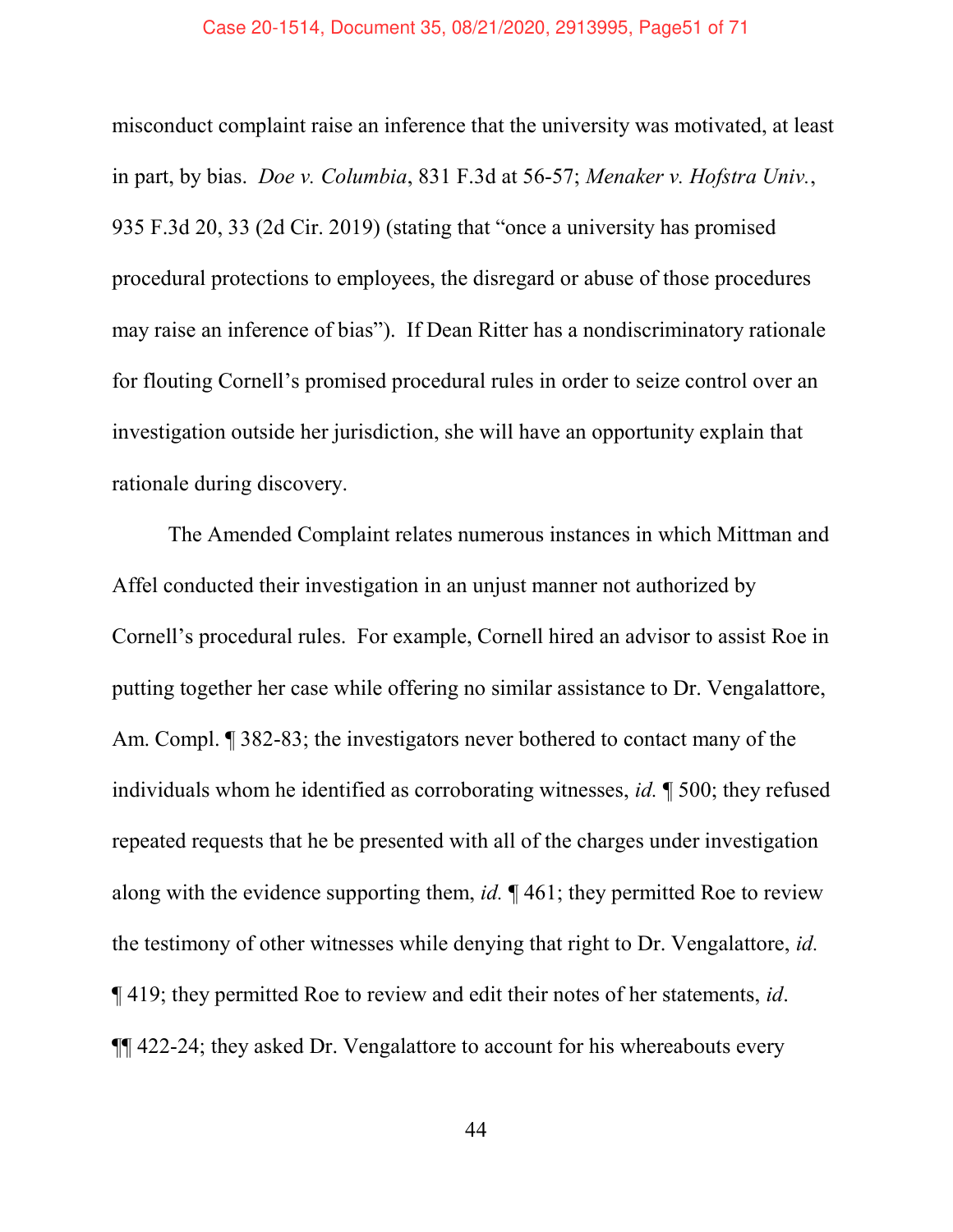evening in December 2010, but they refused to tell him the date—because Roe was unable to specify one—on which Roe alleged that she initially resisted but then agreed to have sex with him, *id*.  $\P$  438-440; and they effectively imposed on Dr. Vengalattore the burden of disproving Roe's accusations. Id.  $\P$  594-601. Indeed, there was only one apparent purpose for asking him his whereabouts on every evening in December 2010: to allow Roe to conform her story to Dr. Vengalattore's schedule. These repeated, unexplained, and one-sided deviations from Cornell's prescribed rules create a strong inference of bias and, in the absence of other explanations, create at least a minimal inference of racial bias.

The trial court sought to excuse these allegations of procedural irregularities, stating, "The mere fact that an employer failed to follow its own internal procedures does not necessarily suggest that the employer was motivated by illegal discriminatory intent." J.A. 141. That statement is accurate; this evidence of massive irregularities does not "necessarily" suggest illegal discriminatory intent. But that is not the appropriate test; the test is whether Dr. Vengalattore's allegations raise at least "minimal support" for his discrimination claim and thereby render his claim plausible. Littlejohn, 795 F.3d at 311. Doe v. Columbia and Menaker demonstrate that the answer is "yes"—the procedural irregularities in this case are more than sufficient to establish the "minimal"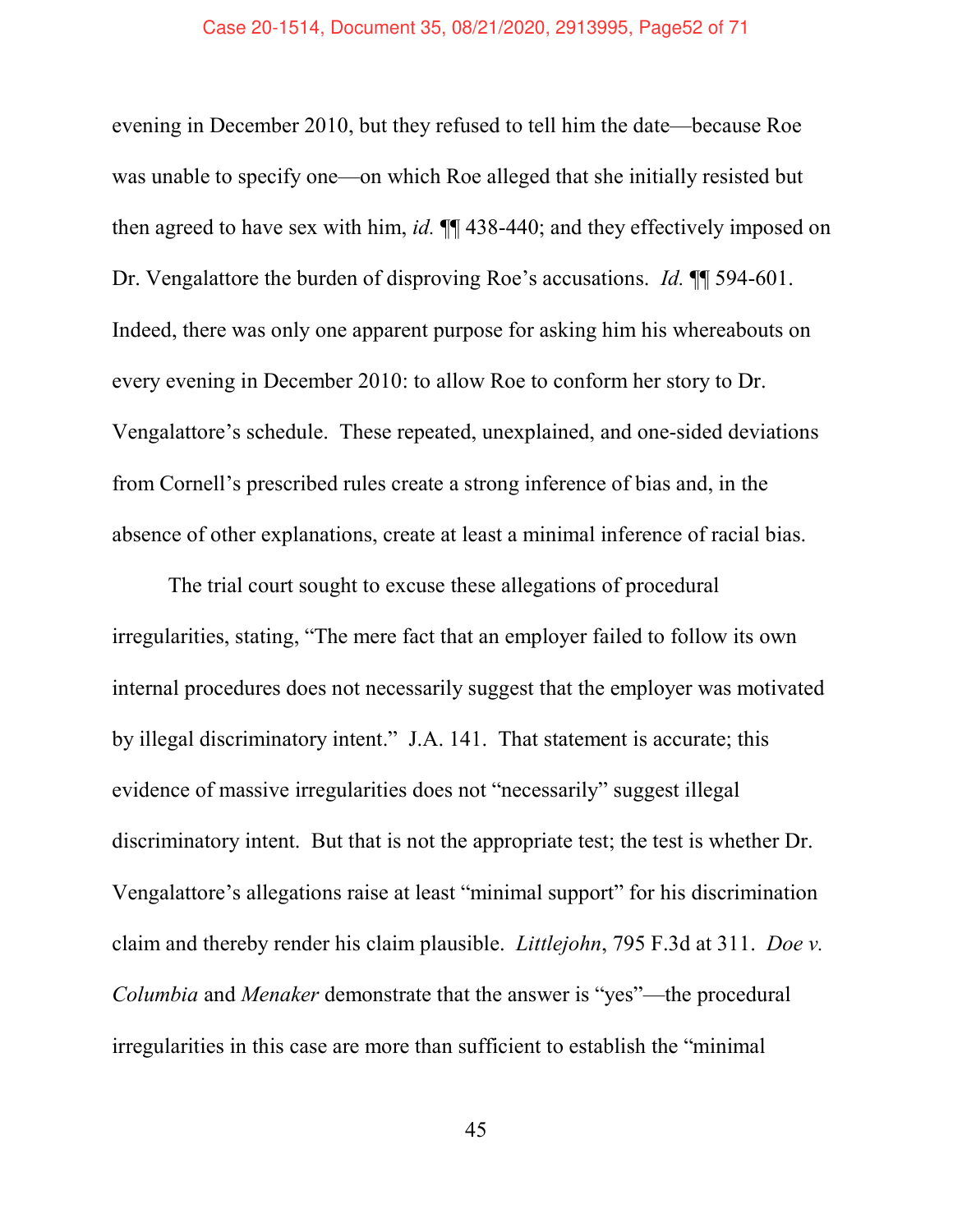inference" of discrimination needed for a complaint to survive a motion for judgment on the pleadings. Because the trial court applied the wrong pleading standard, its dismissal of Dr. Vengalattore's Title VI claims should be reversed.

## III. CORNELL IS SUBJECT TO THE CONSTRAINTS OF THE DUE PROCESS CLAUSE

With its adoption of Policy 6.4 in 2012, Cornell severely restricted the procedural protections previously afforded students and faculty subjected to a Title IX sexual-misconduct disciplinary proceedings. Before 2012, Cornell provided procedural rights to accused individuals similar to those required by the U.S. Constitution in criminal proceedings, including the right to a hearing before a disinterested fact-finder at which the accused could present evidence and witnesses, confront his accuser, and cross-examine opposing witnesses. Am. Compl. ¶¶ 104-128. All of those protections were wiped away by Policy 6.4, which also empowers a single individual both to conduct the formal investigation and to make findings of fact. The new policy does not require investigators to disclose evidence favorable to the accused, or to provide the accused with copies of witness statements or with updates on additional information uncovered during the investigation—even though they are required to provide such information to the complainant. *Id.* ¶[ 137-169.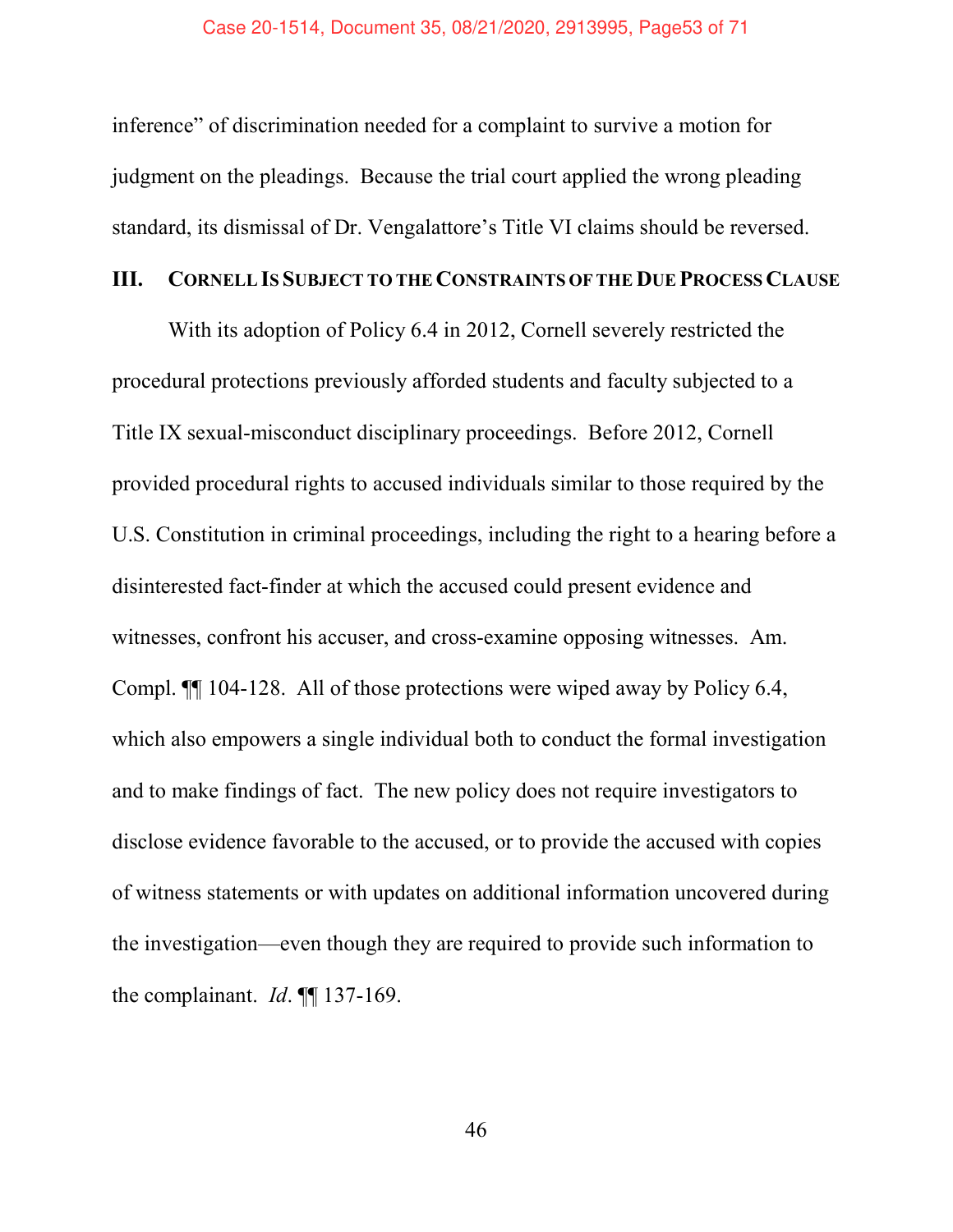Invoking 42 U.S.C. ß 1983, Count III alleges that this severe restriction on Dr. Vengalattore's procedural protections violated his Fourteenth Amendment right to due process of law by making it impossible to defend adequately against Roe's false charges. Cornell responded not by defending Policy 6.4's compliance with due-process principles but by arguing that it is not subject to the Due Process Clause because it is not a state actor.

The district court agreed and dismissed Count III, stating (without further analysis) that "Vengalattore's constitutional due process allegations are against Cornell, a private institution, not a state actor." J.A. 141-42. But whether Cornell is a state actor (whose conduct constitutes action "under color of state law" for purposes of 42 U.S.C. ß 1983) is a fact-intensive issue that cannot be resolved so blithely at the pleadings stage. The Court should reverse the dismissal of Count III and remand to permit the parties to engage in discovery on the issue.

The Supreme Court has long struggled "to plot a line between state action subject to Fourteenth Amendment scrutiny and private conduct (however exceptionable) that is not." Brentwood Academy v. Tennessee Secondary School Athletic Ass'n, 531 U.S. 288, 295 (2001). A group's official designation as private or governmental is not determinative; "the deed of an ostensibly private organization or individual is to be treated sometimes as if a State has caused it to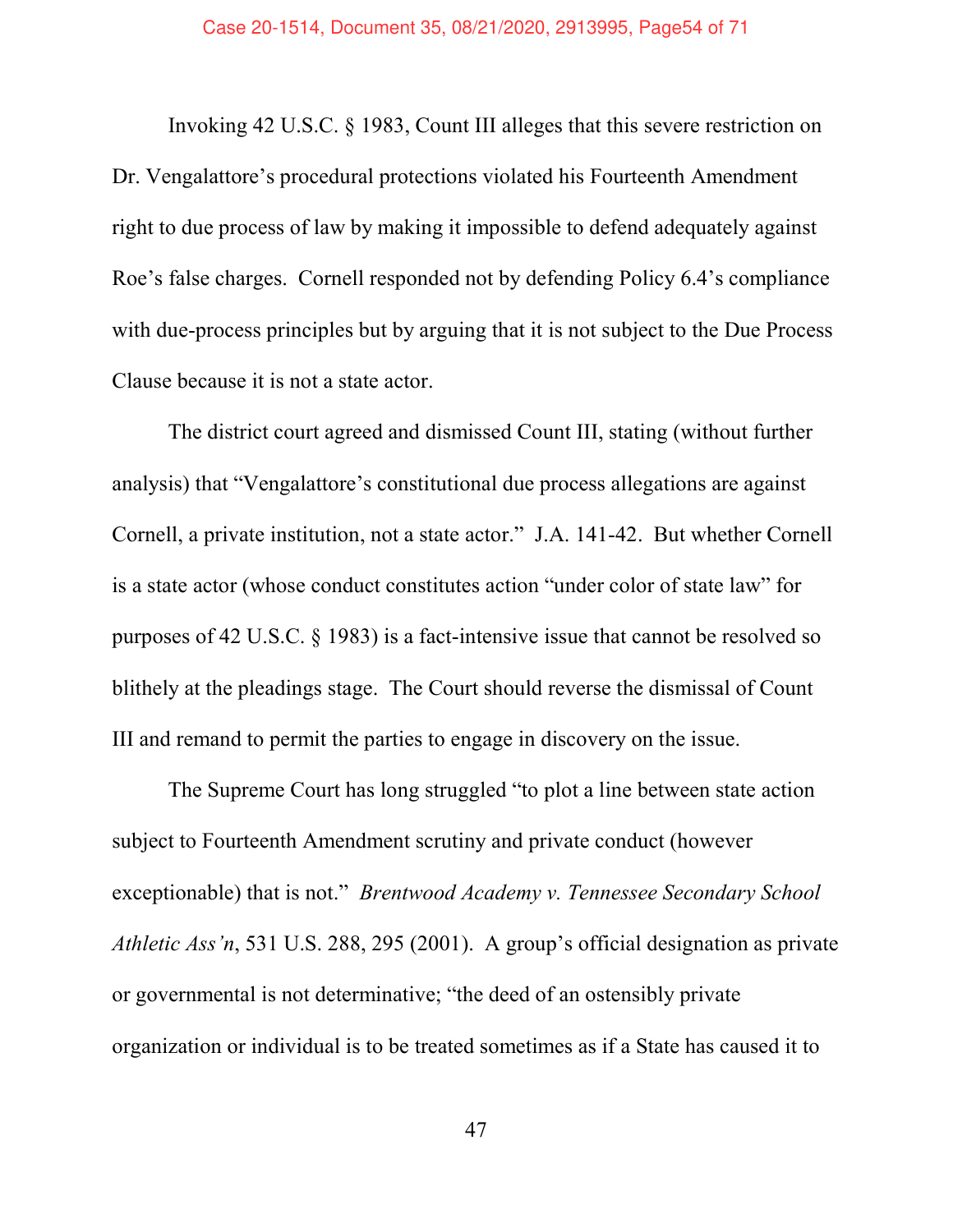be performed." *Ibid.* State action may be found "if, though only if, there is such a close nexus between the State and the challenged action that seemingly private behavior may be fairly treated as that of the State itself." *Ibid*. The criteria for determining state action

lack rigid simplicity. From the range of circumstances that could point toward the State behind an individual face, no one fact can function as a necessary condition across the board for finding state action; nor is any set of circumstances absolutely sufficient, for there may be some countervailing reasons against attributing activity to the government.

Id. at 295-96.

Cornell's relationship with the State of New York is far closer than is the relationship between other "private" universities and the government of the States in which they are located. For example, Cornell includes four "statutory" colleges that are, in essence, branches of the University of the State of New York. New York provides a significant portion of Cornell's operating budget, and several of the University's trustees are appointed by the State.

Whether the nexus between the State of New York and Cornell's adoption of Policy 6.4 is sufficiently close to justify deeming the latter "state action" is a fact-bound issue that can only be determined after discovery. One important factor is whether New York elected officials (and the State's representatives on the Board of Trustees) placed any pressure on Cornell administrators to adopt Policy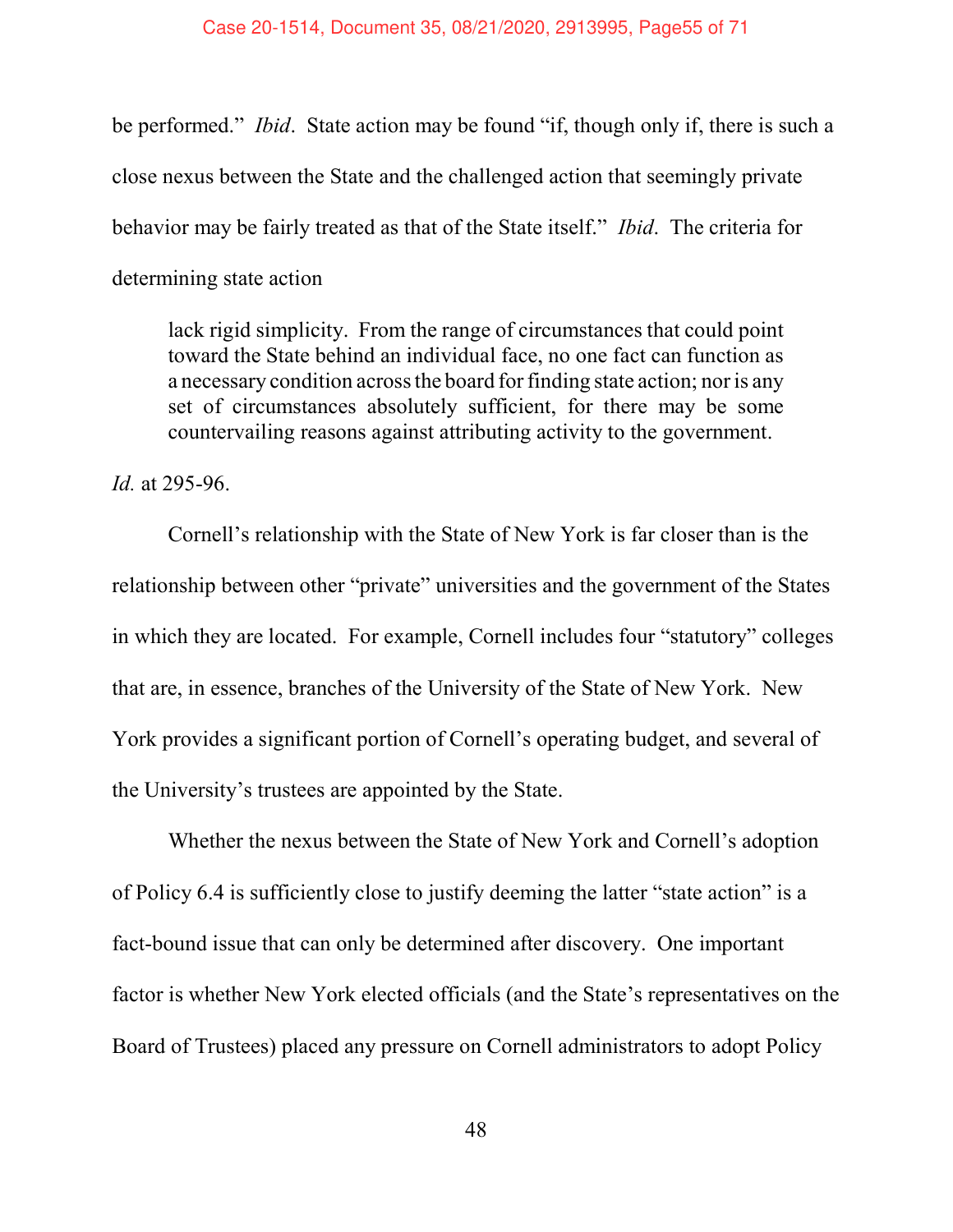#### Case 20-1514, Document 35, 08/21/2020, 2913995, Page56 of 71

6.4. That such pressure was applied is quite plausible; the handling of sexual misconduct investigations on university campuses has become a highly charged political issue in recent years, and the evidence is clear that the federal government pressured Cornell to adopt Policy 6.4. New York has filed suit against ED, arguing that the federal government should be applying even more pressure on schools to restrict the procedural rights of those accused of sexual misconduct. See New York v. U.S. Dep't of Education, 2020 WL 3962110 (S.D.N.Y., Aug. 9, 2020) (denying request for preliminary injunction against ED).

This Court's decision in *Powe v. Miles*, 407 F.2d 73 (2d Cir. 1968) (Friendly, J.), strongly suggests that the hybrid nature of Cornell should be taken into account when undertaking the multi-factor state-action analysis mandated by Brentwood. Powe held that disciplinary action taken by Alfred University against three students enrolled in its "statutory" college (the New York State College of Ceramics) constituted "state action" subject to limits imposed by the U.S. Constitution. 407 F.2d at 82-83. That the discipline was imposed by Alfred University officials who were not part of the New York State College of Ceramics did not diminish those officials' status as state actors. *Id.* at 83.

Dean Ritter (who imposed disciplinary sanctions on Dr. Vengalattore) is not an official in one of Cornell's four statutory colleges. But as in Powe, that fact is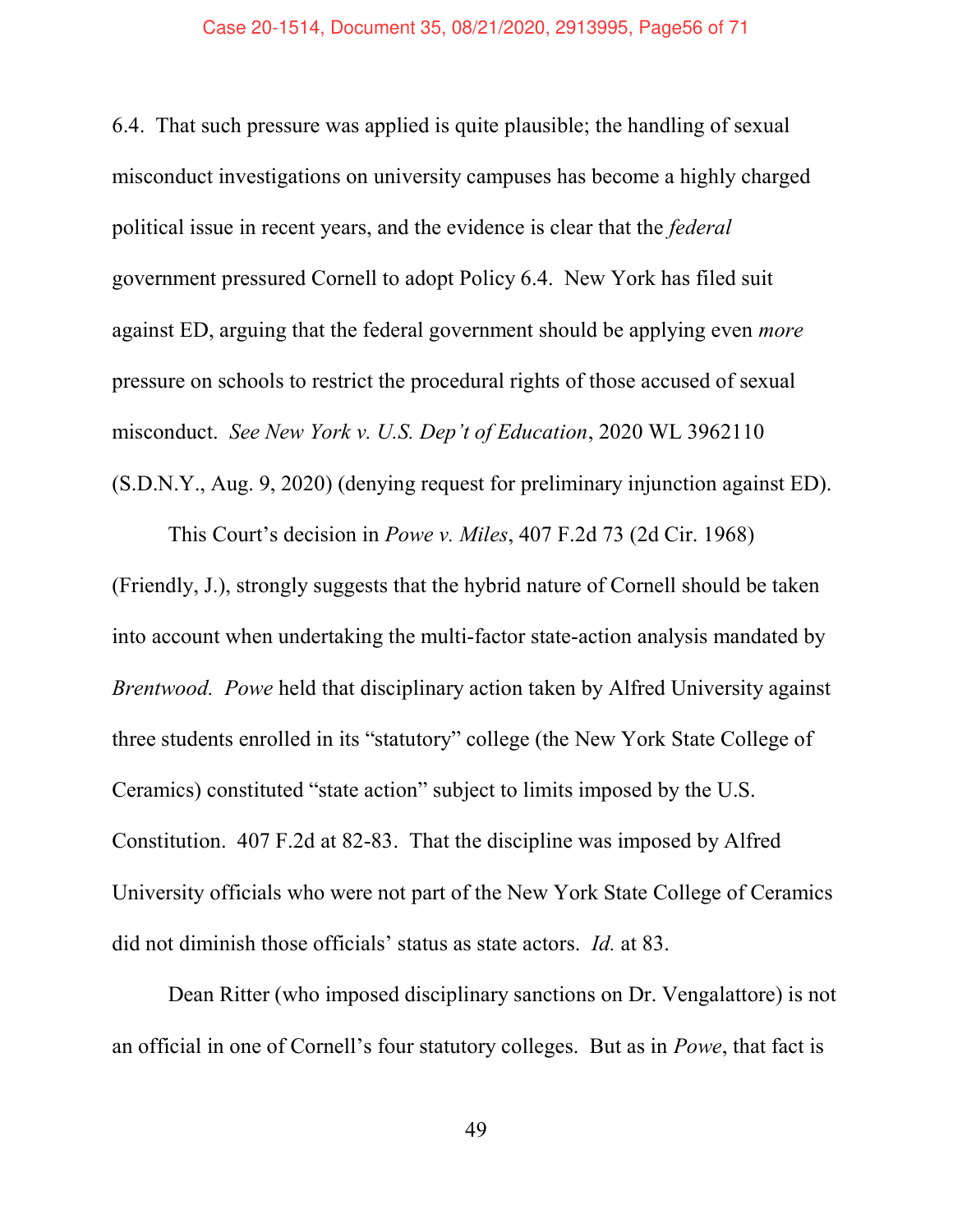## Case 20-1514, Document 35, 08/21/2020, 2913995, Page57 of 71

not determinative of the state-action issue. Policy 6.4 was adopted by Cornell on a university-wide basis; it applies to the statutory colleges as well as the College of Arts and Sciences. If Cornell's adoption of Policy 6.4 constituted state action, then its application to any of the University's branches constitutes state action.

Finally, it should be noted that Cornell's policy governing "Romantic and Sexual Relationships" disciplinary proceedings (set forth in the Faculty Handbook) states that the committee conducting those proceedings "*must* comport with the basic precepts of due process." Am. Compl.  $\P$  180. That statement is an indication that Cornell itself deemed university-wide disciplinary rules (such as Policy 6.4) to be subject to constitutional limits.

The Court should reverse the dismissal of Count III and remand to permit Dr. Vengalattore to engage in reasonable discovery regarding the state-action issue.<sup>4</sup>

<sup>&</sup>lt;sup>4</sup> Having dismissed the three federal claims against Cornell on the pleadings, the district court declined to exercise supplemental jurisdiction over Dr. Vengalattore's state-law defamation claim. J.A. 143. If this Court overturns the dismissal of any of the three federal claims, Dr. Vengalattore requests that the Court vacate dismissal of the defamation claim and remand it to the district court for reconsideration.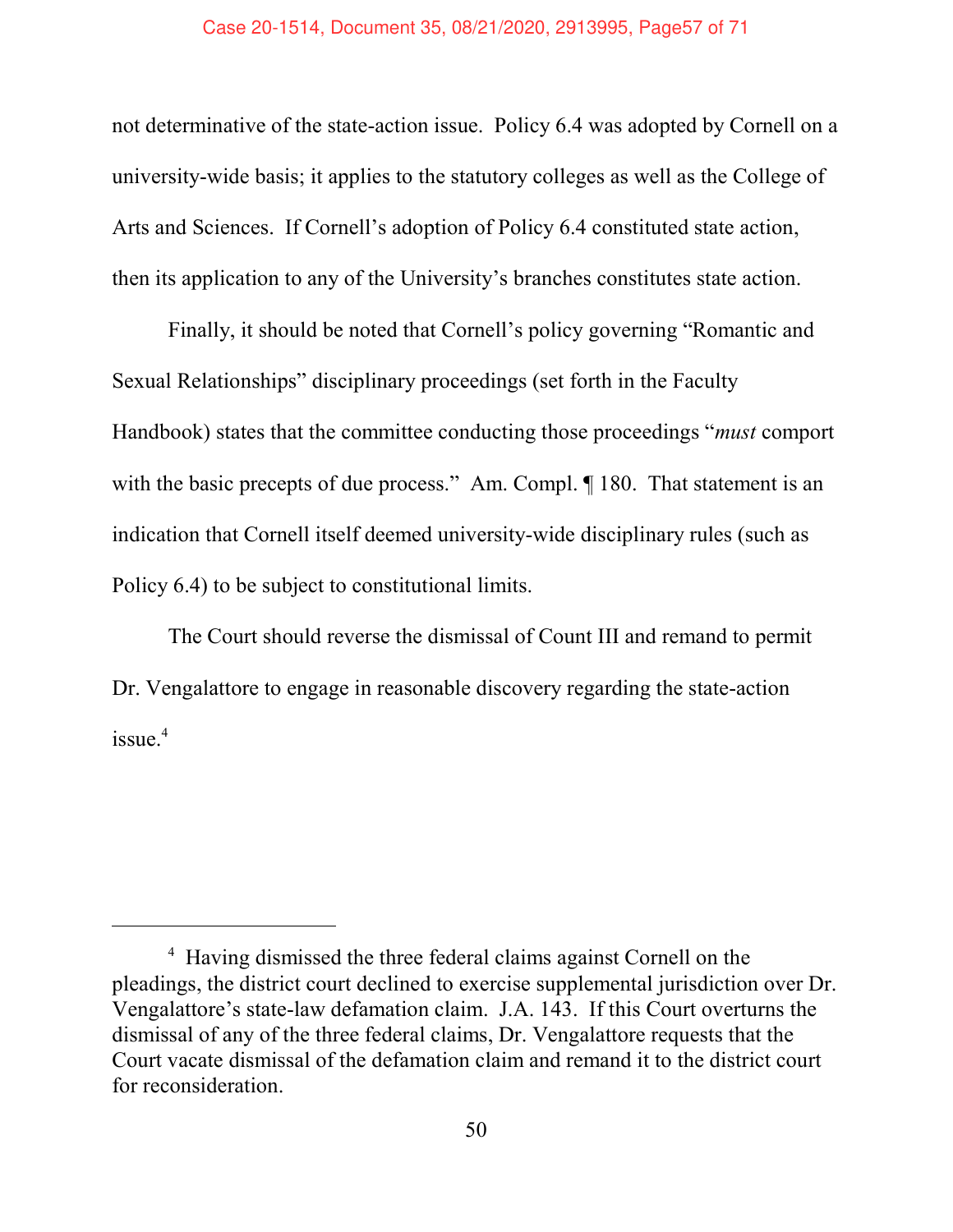# IV. DR. VENGALATTORE POSSESSES STANDING TO CHALLENGE GUIDANCE DOCUMENTS ISSUED BY THE DEPARTMENT OF EDUCATION

Dr. Vengalattore has also filed claims against the U.S. Department of Education based on ED's issuance of Title IX guidance documents that coerced Cornell and many other universities to adopt unfair and sex-biased complaintresolution procedures for sexual misconduct complaints. The Amended Complaint alleges that ED issued the guidance documents in violation of the Administrative Procedure Act and Article I, ß 8, cl. 1 of the U.S.

Constitution—the Spending Clause.

The district court did not reach the merits of those claims. Rather, it granted ED's Rule  $12(b)(1)$  motion to dismiss the claims for lack of jurisdiction, ruling that Dr. Vengalattore lacked standing to challenge the Title IX guidance documents. J.A. 125-132. It held that he failed to demonstrate that his injuries were directly traceable to the challenged guidance documents. It held that his injuries "arise directly, and only, from Ritter's findings that he violated Cornell's 'Romantic and Sexual Relationships' policy, which had been in effect since September of 1996, prior to the Guidance Documents." J.A. 127. That ruling is based on a mistaken understanding of the nature of Dr. Vengalattore's injuries.

At issue here are three separate guidance documents (collectively, the ìGuidance Documentsî) promulgated by ED between 2001 and 2014. On January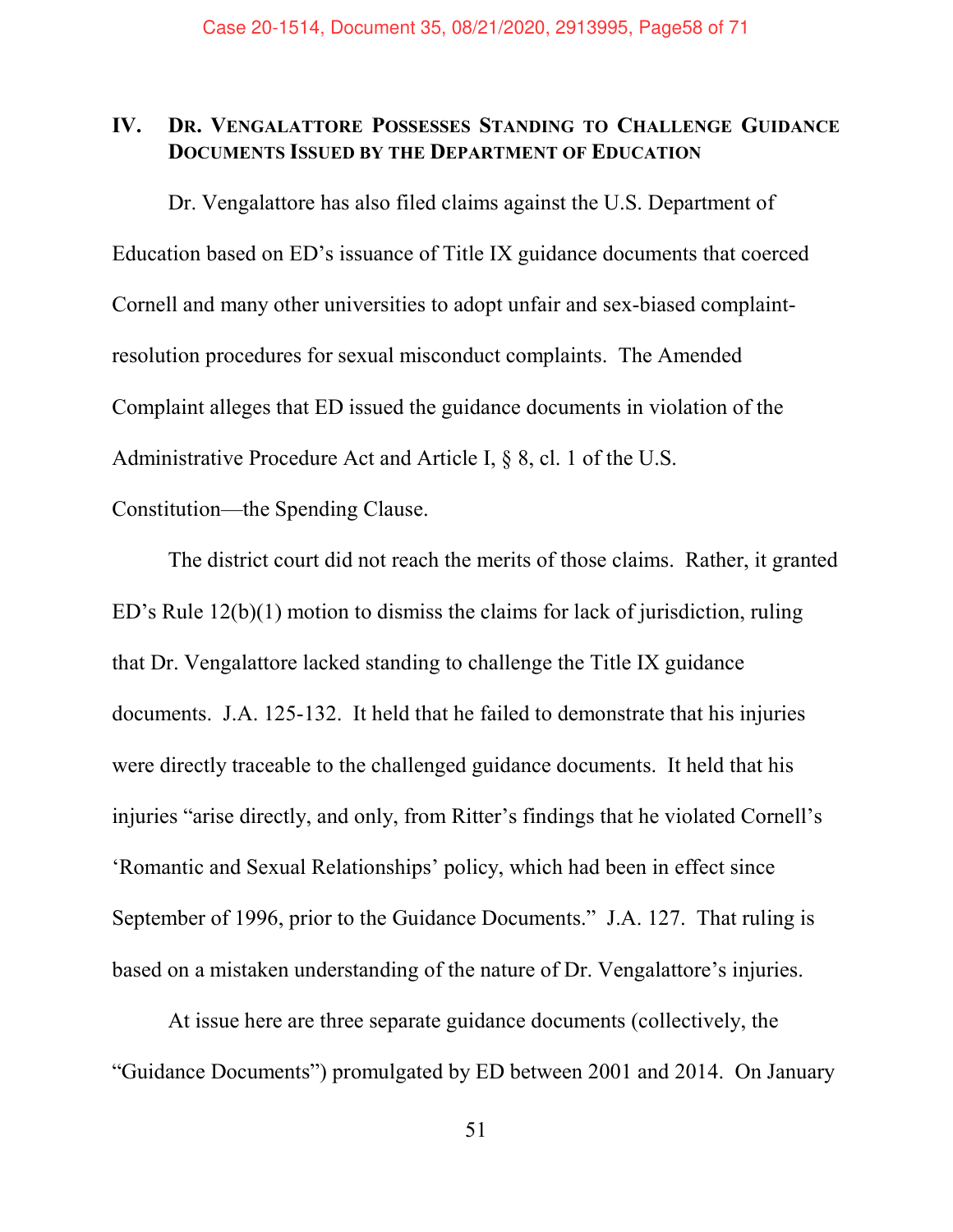#### Case 20-1514, Document 35, 08/21/2020, 2913995, Page59 of 71

19, 2001, ED issued a document entitled, "Revised Sexual Harassment Guidance: Harassment of Students by School Employees, Other Students, or Third Parties" (the  $"2001$  Guidance"). It outlined duties imposed on schools by Title IX to investigate and adjudicate allegations of sexual misconduct. It warned schools that they could be held liable for failing to take adequate steps to prevent sexual discrimination or harassment, whether or not they "knew or should have known about it." The 2001 Guidance told schools that any sexual conduct between faculty and students is presumed *not* to be consensual for purposes of Title IX, even if the student is enrolled in a college or university. Am. Compl. ¶ 33.

On April 4, 2011, ED issued a new guidance document known as the "Dear" Colleague Letter" or "2011 DCL." As described by this Court, "The 'Dear Colleague' letter 'ushered in a more rigorous approach to campus sexual misconduct allegations' by defining 'sexual harassment more broadly than in comparable contexts' and requiring that 'schools prioritize the investigation and resolution of harassment claims' and adopt a lower burden of proof when adjudicating claims of sexual harassment." Menaker, 935 F.3d at 26 (quoting *Doe* v. Purdue Univ., 928 F.3d 652, 668 (7th Cir. 2019)).

The 2011 DCL imposed many requirements not included in the 2001 Guidance. It told schools that they "must" use a preponderance-of-the-evidence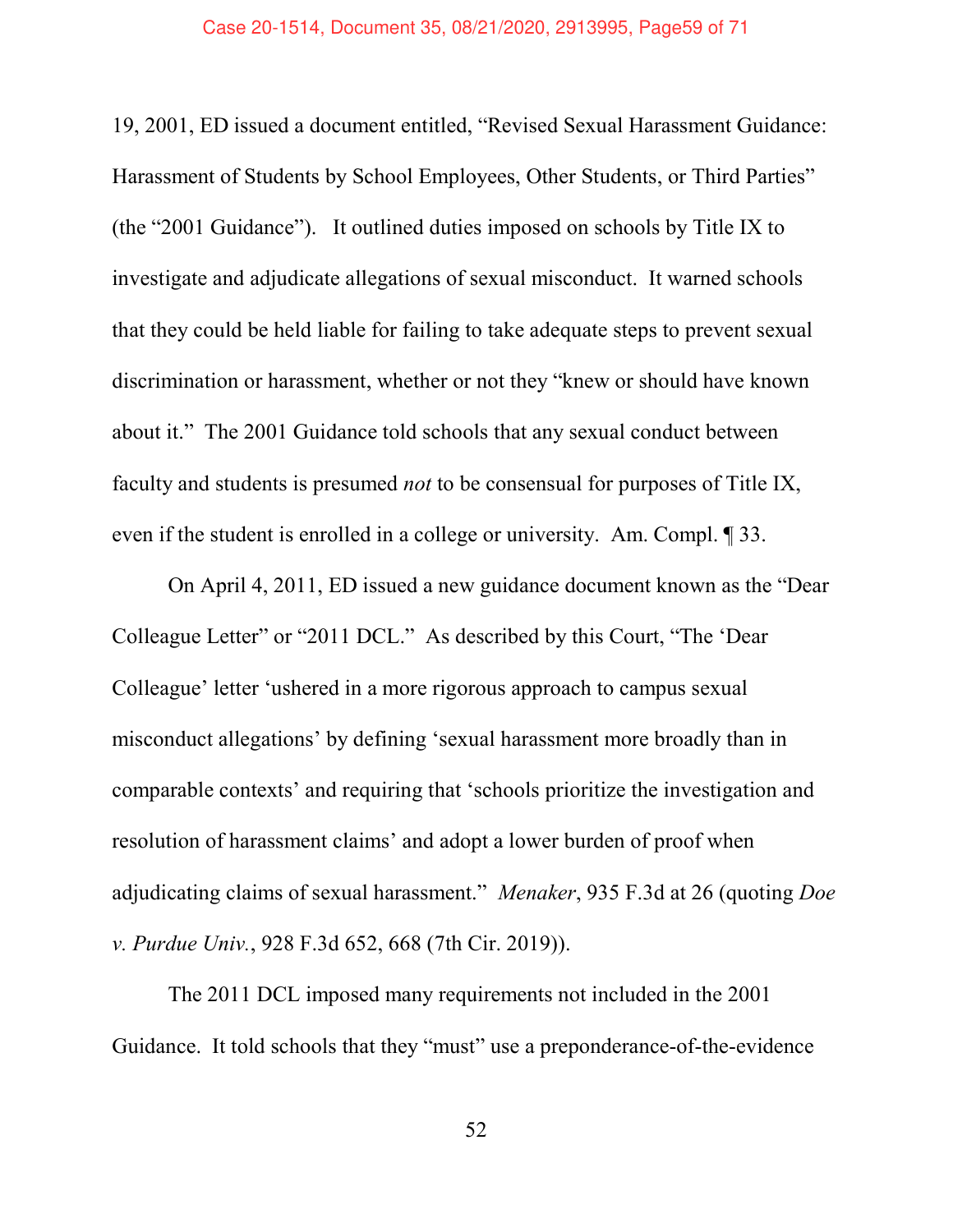#### Case 20-1514, Document 35, 08/21/2020, 2913995, Page60 of 71

standard in adjudicating sexual misconduct claims, rather than the clear-andconvincing-evidence standard then in use at Cornell and many other universities. The 2011 DCL "strongly discourage[d] schools from allowing the parties personally to question or cross-examine each other" during the proceedings. Am. Compl. ¶ 46. It warned that ED would initiate proceedings to cut off federal funding to any school that failed to comply with the 2011 DCL. Id. ¶ 48.

On April 29, 2014, ED issued a third Title IX guidance document entitled, "Questions and Answers on Title IX and Sexual Violence" (the "2014 Q&A"). The new document strongly affirmed ED's prior determination that Title IX mandated use of the preponderance-of-the-evidence standard in all sexualmisconduct adjudications. It warned, "In cases involving a student who meets the legal age of consent in his or her state, there will still be a strong presumption that sexual activity between an adult school employee and a student is unwelcome and nonconsensual." Am. Compl.  $\P$  57. The 2014 Q&A also warned that "even if a school was not on notice [of misconduct], the school is nonetheless responsible for remedying any effects of the sexual harassment and preventing its recurrence." Id. ¶ 58.

The Amended Complaint alleges that ED issued the three Guidance Documents in violation of the APA and the Constitution's Spending Clause.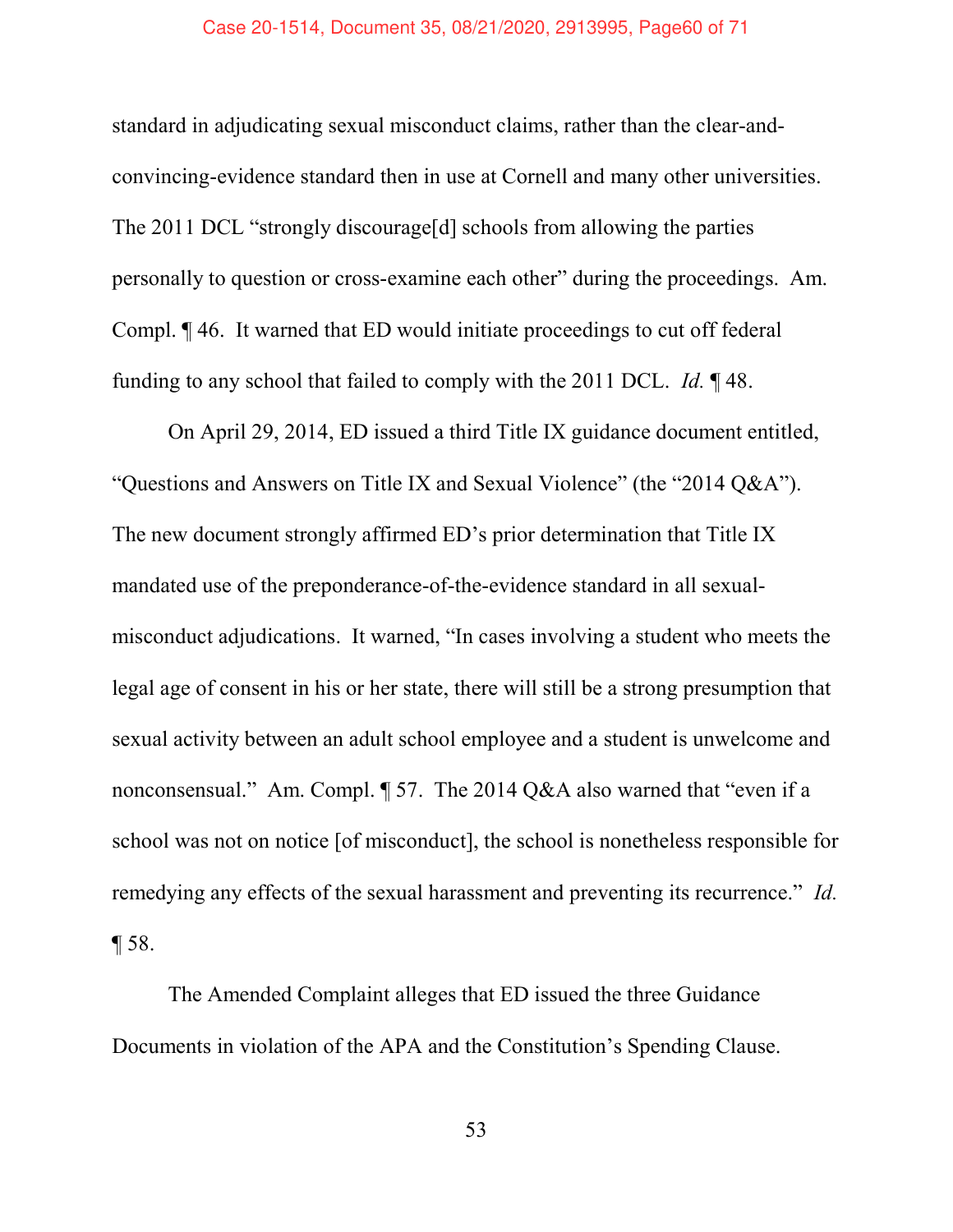Counts V through XII, ¶¶ 734-846. It seeks a declaratory judgment that the three Guidance Document were issued in violation of federal law and an injunction preventing ED from issuing substantially similar guidance documents in the future. *Id.* pp. 103-105,  $\P\P$  (vi) - (xv).

ED's issuance of the Guidance Documents injured Dr. Vengalattore significantly. The Guidance Documents—particularly the 2011 Dear Colleague Letter—coerced Cornell into adopting Policy 6.4. Policy 6.4 in turn deprived him of the ability to defend himself effectively from Roe's false allegation, with the result that his reputation has been destroyed, he is unable to find university employment, and he cannot secure lab support for his experiments.

The district court cited two grounds for concluding that Dr. Vengalattore failed to establish a causal connection between ED's wrongdoing and his injuries. First, it held that Dr. Vengalattore's injuries are wholly unconnected to the Guidance Documents but rather "arise directly, and only, from Ritter's findings that he violated Cornell's 'Romantic and Sexual Relationships' policy, which had been in effect since September of 1996, prior to the Guidance Documents." J.A. 127. That holding misapprehends that nature of Dr. Vengalattore's injuries.

Although the substance of the "Romantic and Sexual Relationships" policy was unaffected by issuance of the Guidance Documents, what did change was the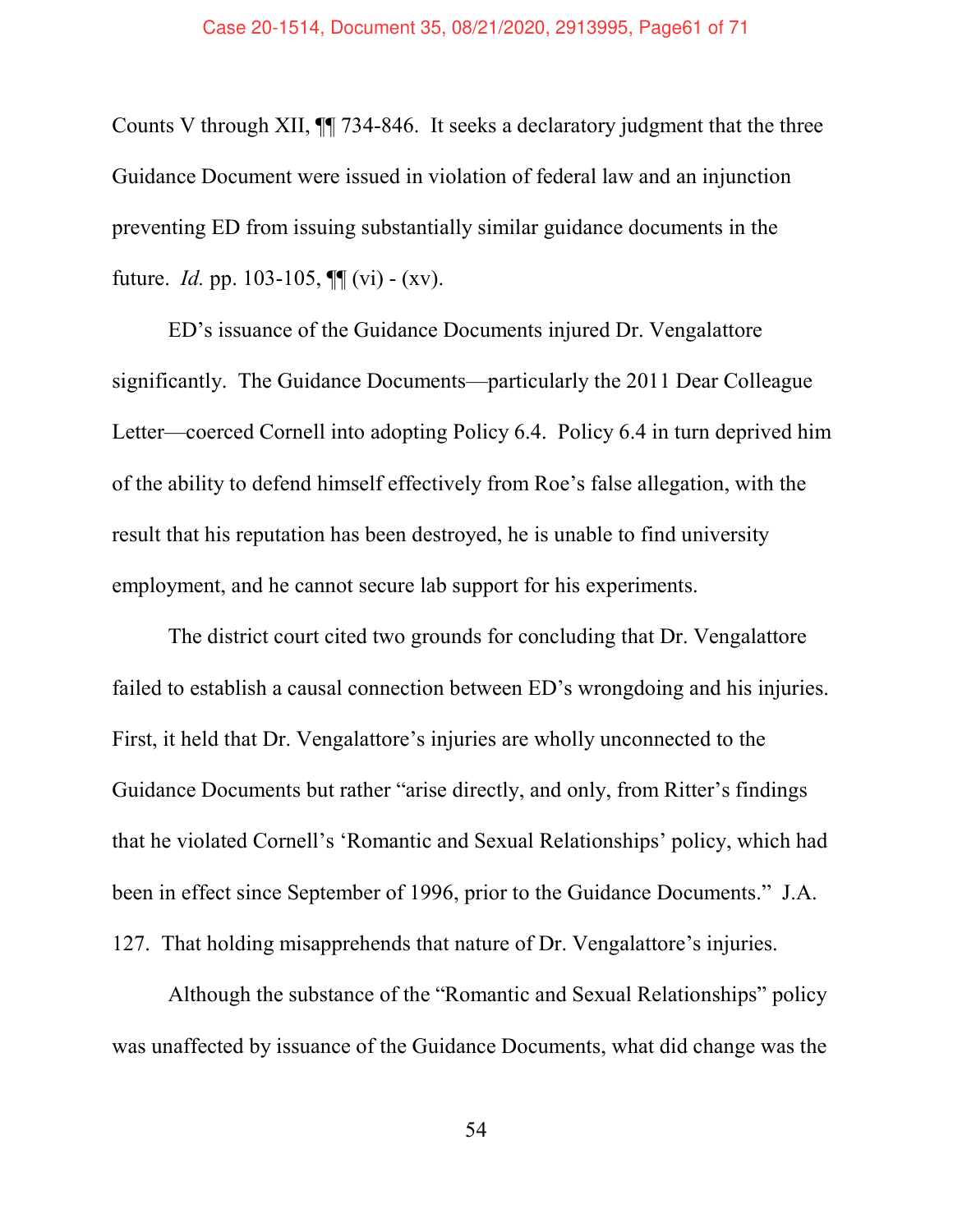#### Case 20-1514, Document 35, 08/21/2020, 2913995, Page62 of 71

manner in which it was enforced. Before 2012, those accused of violating the policy were afforded broad procedural protections; but after 2012, those charged with violating the policy were subject to Policy 6.4 and thus lacked the procedural protections necessary to defend themselves effectively. But for Policy 6.4, Dr. Vengalattore would never have been falsely determined to have violated the "Romantic and Sexual Relationships" policy. And, as explained in more detail below, the Guidance Documents led directly to adoption of Policy 6.4. Dr. Vengalattore does not object to the substance of the "Romantic and Sexual" Relationships" policy, only the means by which it was enforced in his case.

The district court cited a second ground for its no-causal-connection finding: Dr. Vengalattore's theory of standing rested on "mere speculation" about how Cornell would react to the Guidance Documents. J.A. 127. In other words, the district court impliedly suggested, Cornell might have adopted Policy 6.4 even if ED had not issued the Guidance Documents.

The district court's "mere speculation" rationale was based on an overly restrictive understanding of standing doctrine. In rejecting the federal government's assertion that plaintiffs lacked standing because their injuries were traceable only to the conduct of independent third parties, the Supreme Court recently explained that plaintiffs meet their traceability burden by "showing that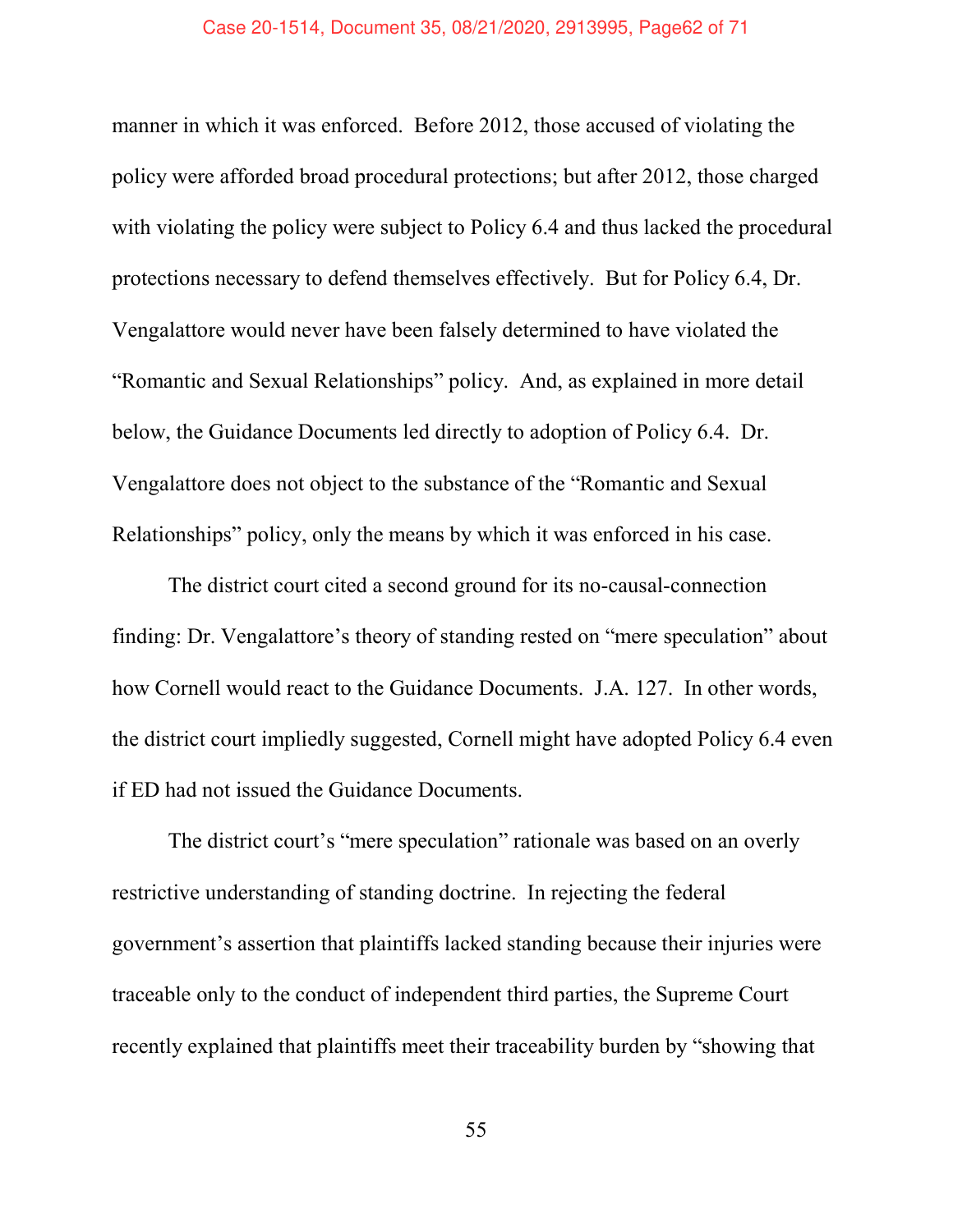third parties will likely react in predictable ways" to the challenged government action. Dep't of Commerce v. New York, 139 S. Ct. 2551, 2566 (2019). The Court said that the plaintiffs' theory of standing "did not rest on mere speculation" but "instead on the predictable [future] effect of Government action on the decisions of third parties." Ibid.

Dr. Vengalattore's standing claim is *far stronger* than that of the plaintiffs in Department of Commerce. Those plaintiffs were forced to rely on the opinions of experts regarding how millions of U.S. residents might react in the future if a question about citizenship status were added to 2020 census forms. In sharp contrast, we know how hundreds of American colleges and universities, including Cornell, reacted following ED's issuance of the Guidance Documents: they revised their rules governing investigation, enforcement, and adjudication of sexual misconduct complaints by sharply reducing procedural protections available to the accused. Policy 6.4 (adopted in 2012) closely followed the dictates of the 2011 DCL: it lowered the burden of proof to a preponderance of the evidence standard, eliminated hearings at which the accused could confront the complainant and cross-examine witnesses, adopted a presumption that students do not consent to sexual relations with a faculty member, and authorized a single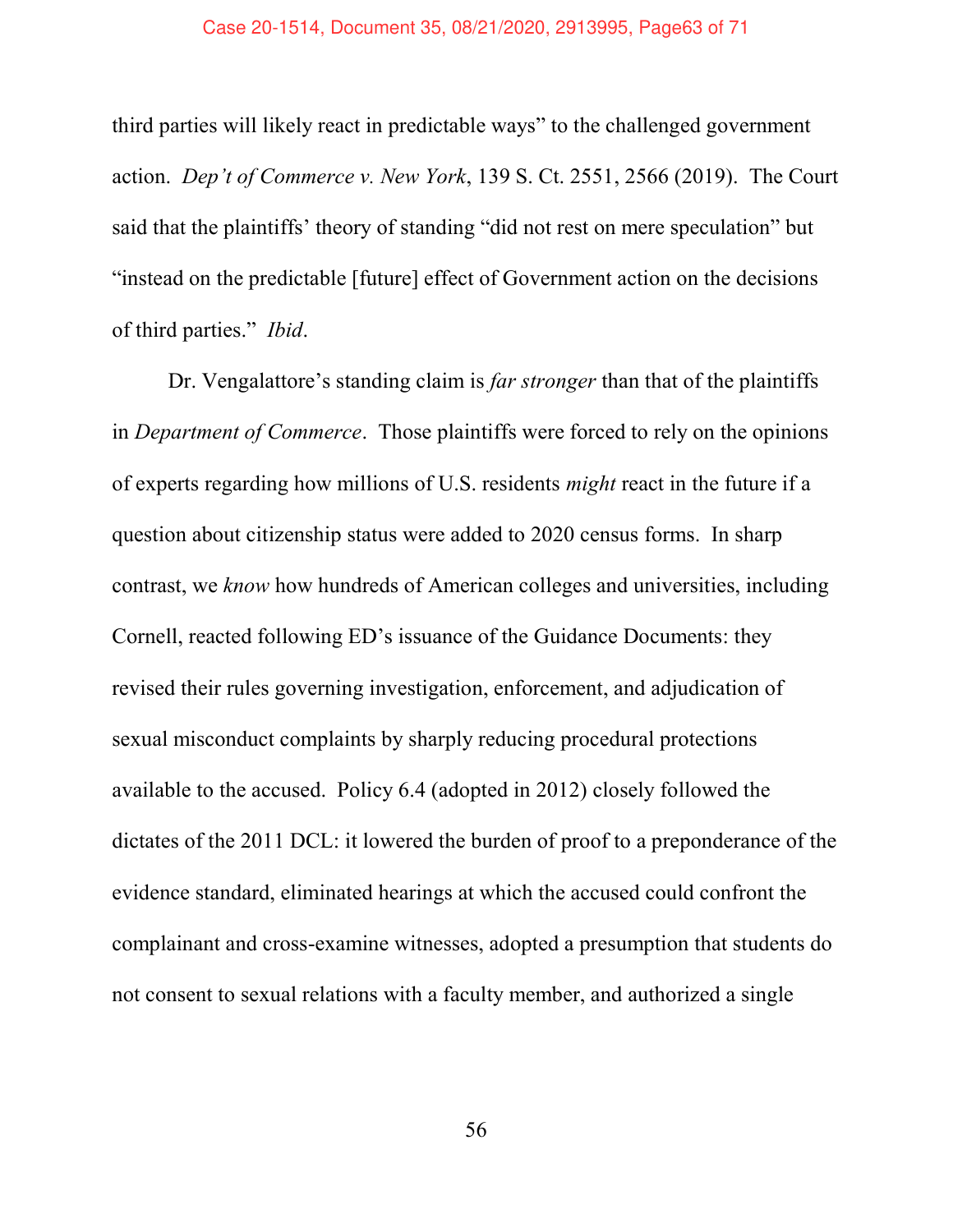## Case 20-1514, Document 35, 08/21/2020, 2913995, Page64 of 71

Cornell official to both investigate the complaint and make factual findings. Am. Compl. ¶¶ 137-169.

It is not mere "speculation" for Dr. Vengalattore to allege that Cornell adopted Policy 6.4 in response to the 2011 DCL. Cornell officials who sponsored adoption of Policy 6.4 expressly stated that the change was necessary to bring Cornell into compliance with the 2011 DCL. Id. ¶¶ 129-133. Policy 6.4 governed allegations of "harassment and sexual and related misconduct" and was the "exclusive means of adjudicating" these kinds of allegations. Id.  $\P$  130, 134. Cornell maintained that the original Code of Conduct "did not fulfill requirements of Title IX" because it afforded excessive due process protections to the accused. Id. ¶ 135. Investigators Mittman and Affel expressly stated that they were "guided" by the Guidance Documents' presumption that "any relationship between faculty and a student constitutes sexual harassment." Id.  $\llbracket$  578.

Indeed, ED took extraordinary steps to ensure that colleges and universities revised their adjudication procedures to conform to the 2011 DCL's requirements; those steps are described in detail in the Amended Complaint. *Id.*  $\P$  59-81. Among other things, ED created a list of colleges and universities under investigation "for potential violations of their obligation to comply with Title IX in the implementation of prompt and equitable sexual misconduct grievance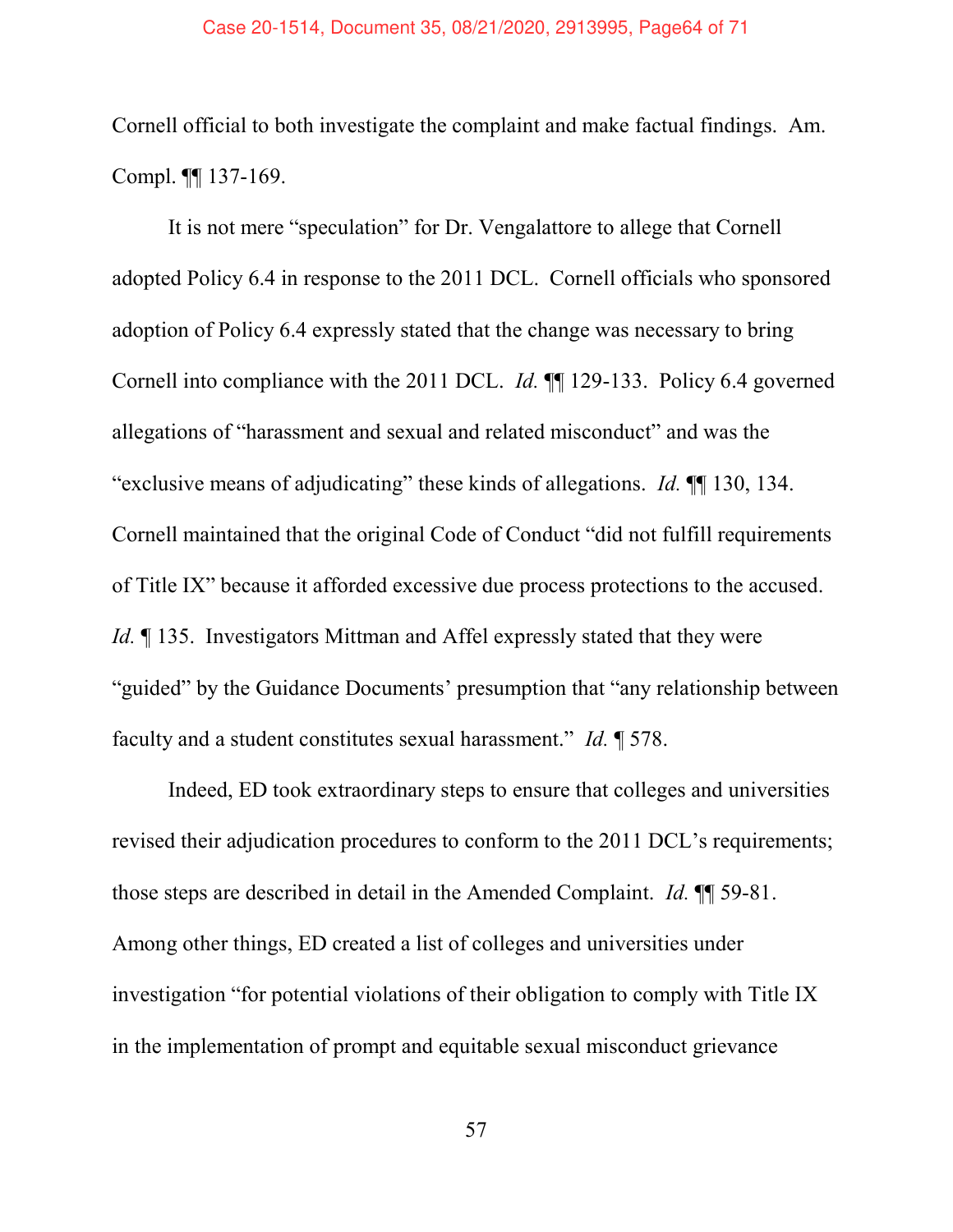procedures." Id. ¶ 61. That list eventually grew to include 223 colleges and universities, including Cornell. *Id.*  $\phi$  67. Schools that failed to abandon the clearand-convincing-evidence standard of proof, including Princeton and Harvard Law School, were targeted for special enforcement action. *Id.* ¶ 69-76. ED also ordered two schools (on pain of losing federal funding) to adopt procedures that expressly forbid parties from cross-examining each other. *Id.* ¶ 78-80. And ED's views on the meaning of Title IX carry considerable weight: in enforcement proceedings, ED repeatedly seeks judicial deference to its views, thereby cementing the causal connection between ED's "guidances" and university policy. In light of these factual allegations, Dr. Vengalattore has adequately demonstrated that Cornell adopted Policy 6.4 in response to the Guidance Documents, and thus that Dr. Vengalattore's injuries are directly traceable to the Guidance Documents.

Moreover, the district court improperly applied a heightened standard for establishing standing. J.A. 128-29 (citing Lujan v. Defenders of Wildlife, 504 U.S. 555, 562 (1991) for the proposition that "[w]hen a plaintiff's injury 'arises from the government's allegedly unlawful regulation ... of someone else, much more is needed."). A heightened review standard is inappropriate at the pleadings stage. Both Lujan and Dep't of Commerce involved Supreme Court review of meritsbased judgments in favor of those challenging government action; thus, the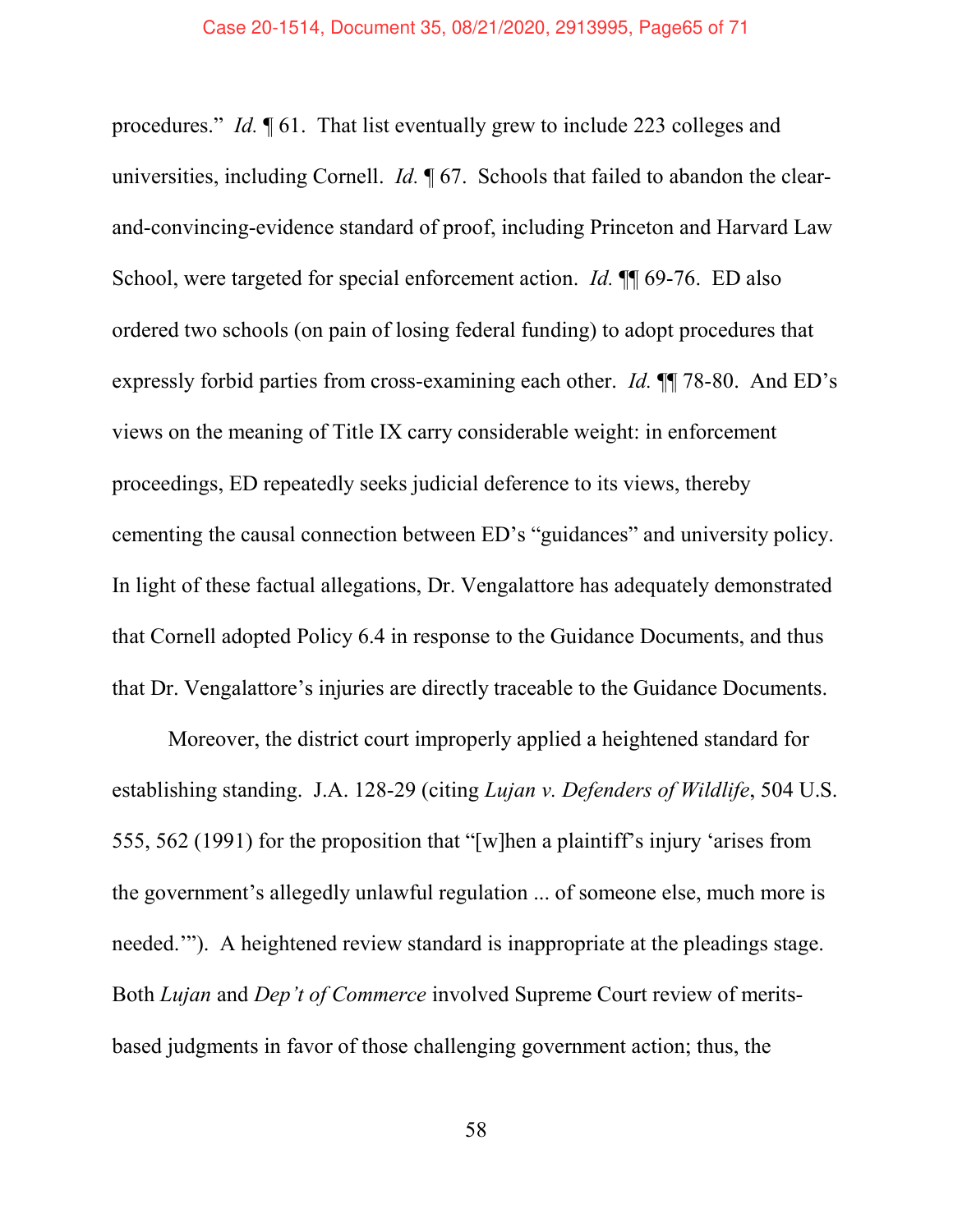Supreme Court took a very careful look at the plaintiffs' claims that they were injured by government regulation of someone else. But *Lujan* explained that a more relaxed standard applies when, as here, the government is challenging standing at the pleadings stage:

Since [the elements of federal jurisdiction, including standing] are not mere pleading requirements but rather an indispensable part of the plaintiff's case, each element must be supported in the same way as any other matter on which the plaintiff bears the burden of proof, i.e., with the manner and degree of evidence required at the successive stages of the litigation. At the pleading stage, general factual allegations of injury resulting from the defendant's conduct may suffice, for on a motion to dismiss we presume that general allegations embrace those specific facts that are necessary to support the claim. In response to a summary judgment motion, however, the plaintiff can no longer rest on such "mere allegations," but must "set forth" by affidavit or other evidence "specific facts," Fed.Rule Civ.Proc.  $56(e)$ , which for purposes of the summary judgment motion will be taken to be true. And at the final stage, those facts (if controverted) must be supported adequately by the evidence adduced at trial.

504 U.S. at 561 (emphasis added) (citations omitted).

The trial court also held that Dr. Vengalattore lacked standing because there was no evidence that his injuries were likely to be redressed if he were granted his requested relief. J.A. 128-31. But the principal injury suffered by Dr. Vengalattore is the devastating injury to his reputation caused by the false finding that he engaged in "an inappropriate sexual relationship" while teaching at Cornell. That reputational injury will be significantly reduced if he prevails in his claim against ED. A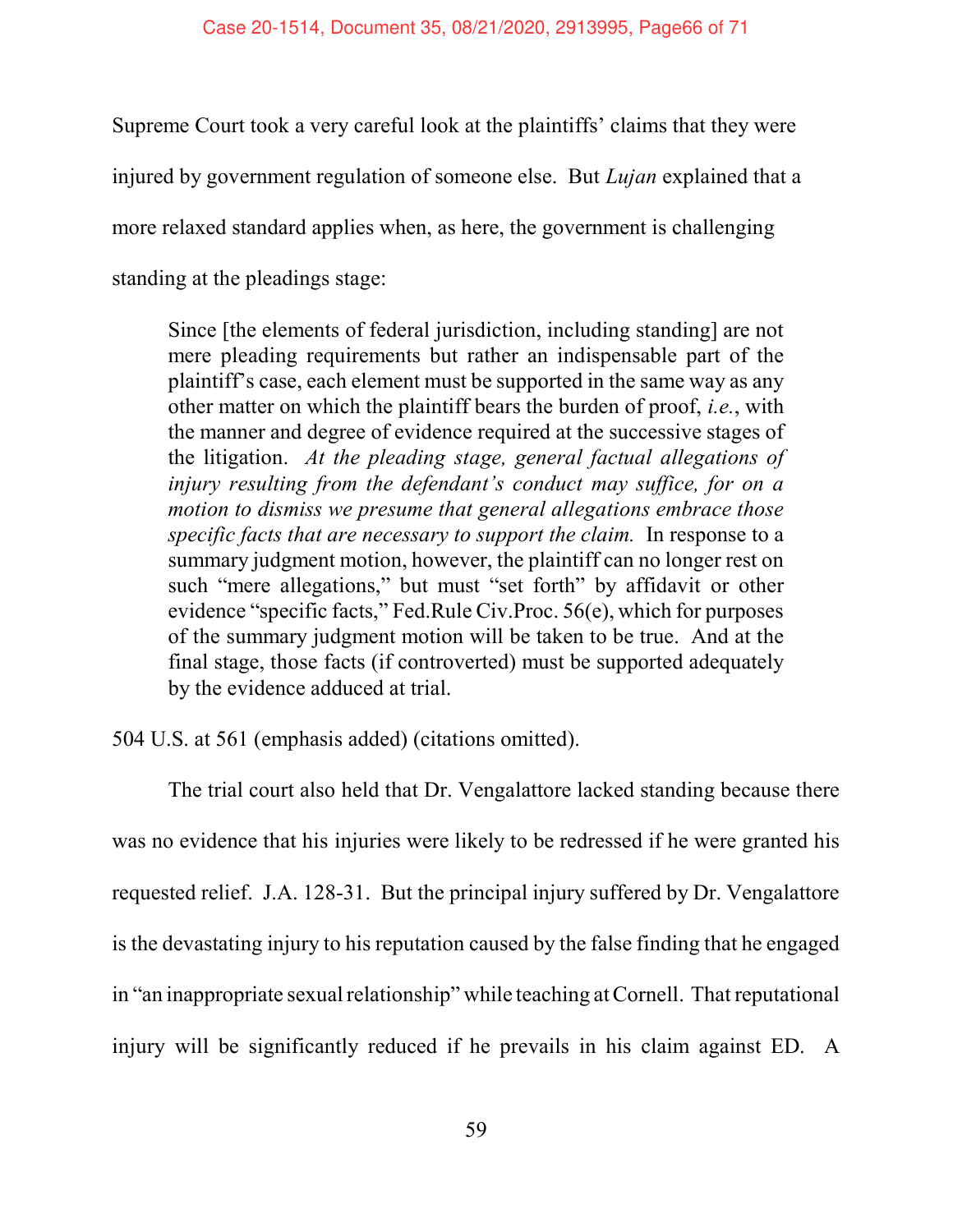#### Case 20-1514, Document 35, 08/21/2020, 2913995, Page67 of 71

judgment declaring that the Guidance Documents were improperly issued will go a long way toward convincing observers that Dr. Vengalattore was the victim of gross federal government overreach and that the sexual-misconduct finding should be completely discounted because it was the product of an unfair proceeding unfairly.

The trial court's no-redressability finding was based on the same flawed reasoning as its no-traceability finding: "Vengalattore fails to show how a favorable decision would redress his injuries, because his injuries are a result of Cornell's independent actions, based on Cornell's own policies, not the Guidance Documents." J.A. 129. But, as Dr. Vengalattore demonstrates above, he has adequately alleged—for purposes of surviving a motion to dismiss—that Cornell adopted Policy 6.4 precisely because ED pressured it to do so. Federal courts have repeatedly upheld ìstanding to challenge government action on the basis of injuries caused by regulated third parties where the record presented substantial evidence of a causal relationship between the government policy and the third-party conduct, leaving little doubt as to causation and the likelihood of redress." Nat'l Wrestling Coaches Ass'n v. Dep't of Educ., 366 F.3d 930, 941 (D.C. Cir. 2004) (collecting cases). And the possibility of redress of reputational injuries are among the allegations that can support redressability claims. Foretich v. United States, 351 U.S. 1198, 1211 (D.C. Cir. 2003); Parsons v. U.S. Dep't of Justice, 801 F.3d 701, 717 (6th Cir. 2015).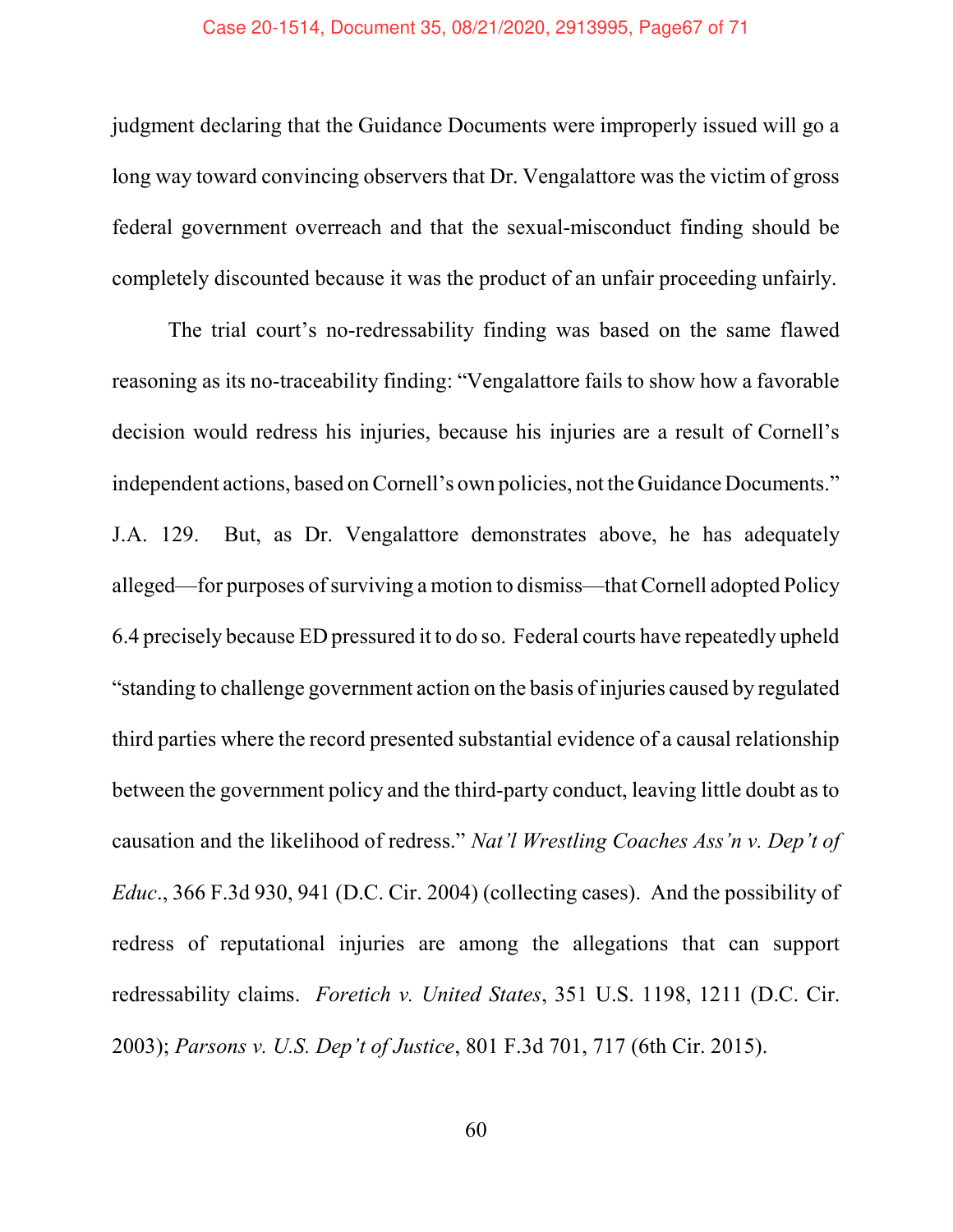The district court's standing decision creates a no-win situation for targets of sexual misconduct claims. It permits the federal government—by foisting its policy goals on federal-fund recipients—to achieve those goals while denying injured parties the right to seek redress. Cornell is not subject to suit based on claims that it is an arm of the federal government, while (according to the district court) ED cannot be sued for forcing federal-fund recipients to do what it would not be allowed to do directly. Standing doctrine was never intended to facilitate subterfuge of that sort.<sup>5</sup>

 $5$  ED argued in the district court that Dr. Vengalattore's claims were moot because ED repealed the 2011 DCL and the 2014 Q&A in 2017. The district court did not reach that argument. The repeal did not moot the claims against ED because the 2011 DCL and the 2014 Q&A were still very much in effect (and relied on by Cornell) when Cornell conducted its sexual misconduct proceeding against Dr. Vengalattore. Damage to reputation that is directly traceable to government action will support standing, and the claim is not moot so long as the immediate source of those damages (in this instance, Cornell's false sexual misconduct finding) remains in place. Foretich, 351 F.3d at 1213-14. ED recently issued a new final rule that corrects some of the worst features of the Guidance Documents. ED, "Nondiscrimination on the Basis of Sex in Education Programs or Activities Receiving Federal Financial Assistance," 85 Fed. Reg. 30,026 (May 19, 2020), codified at 34 C.F.R. pt. 106. That regulation does not, however, require restoration of the clear-and-convincing evidence standard. And it has been challenged in many federal district courts across the country. Moreover, given the politically polarized nature of this issue, it is highly likely that if there is a change in Administrations following the November 2020 election, ED will seek to repeal the new rule and reinstate the policies set out in the 2011 DCL and the 2014 Q&A. See Tsombanidis v. West Haven Fire Dep't, 352 F.3d 565, 574 (2d Cir. 2003) (case was not moot because "a change in the ... administration" might cause the withdrawn action to be reenacted).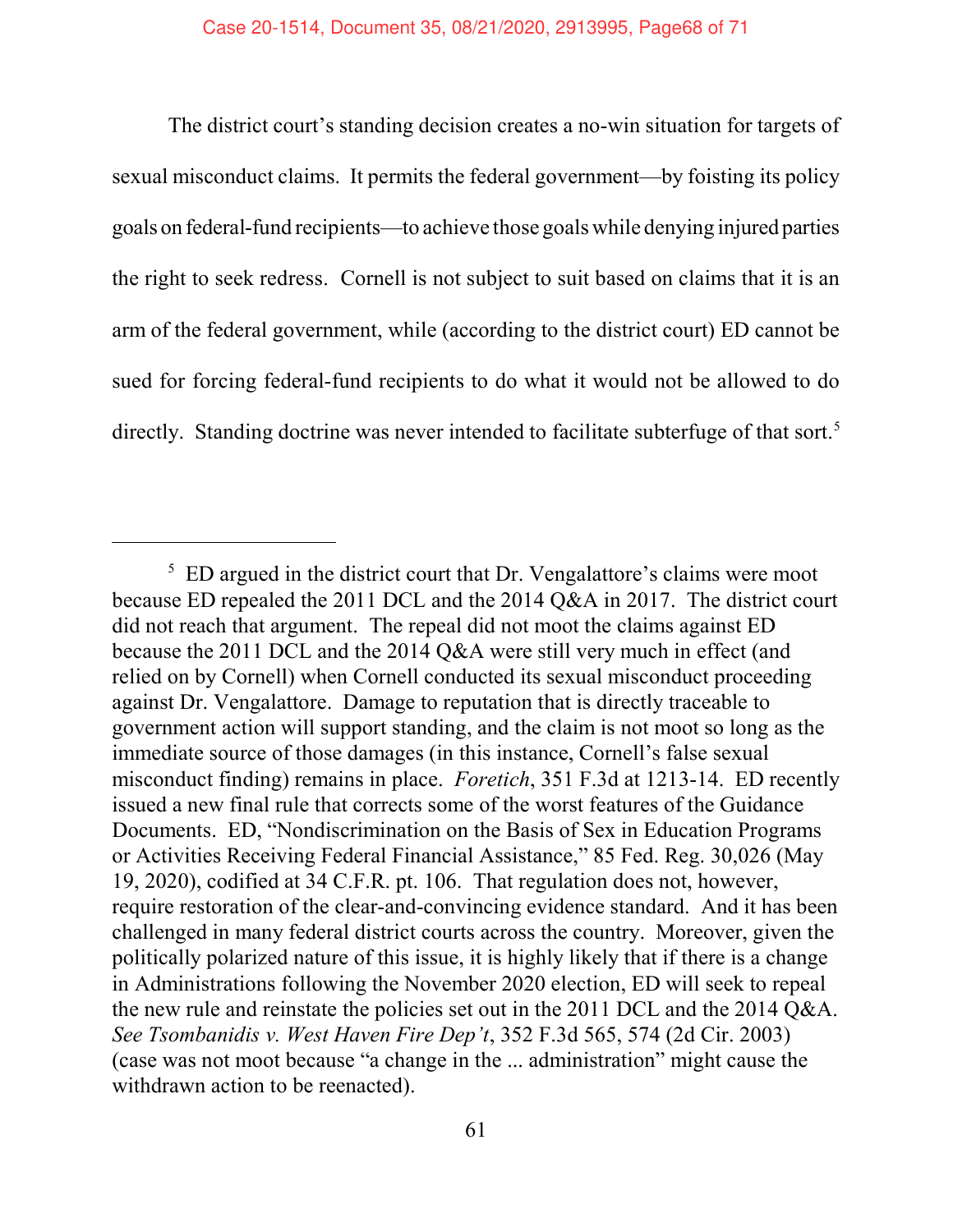# **CONCLUSION**

Dr. Vengalattore respectfully requests that the Court reverse the district court's grant of ED's motion to dismiss and its grant of Cornell's motion for judgment on the pleadings, and remand the case to the district court.

Respectfully submitted,

 /s/ Caleb Kruckenberg Caleb Kruckenberg Litigation Counsel Margaret A. Little Senior Litigation Counsel Richard A. Samp Senior Litigation Counsel New Civil Liberties Alliance 1225 19th Street, NW, Suite 450 Washington, DC 20036 caleb.kruckenberg@ncla.legal 202-869-5210

Dated: August 21, 2020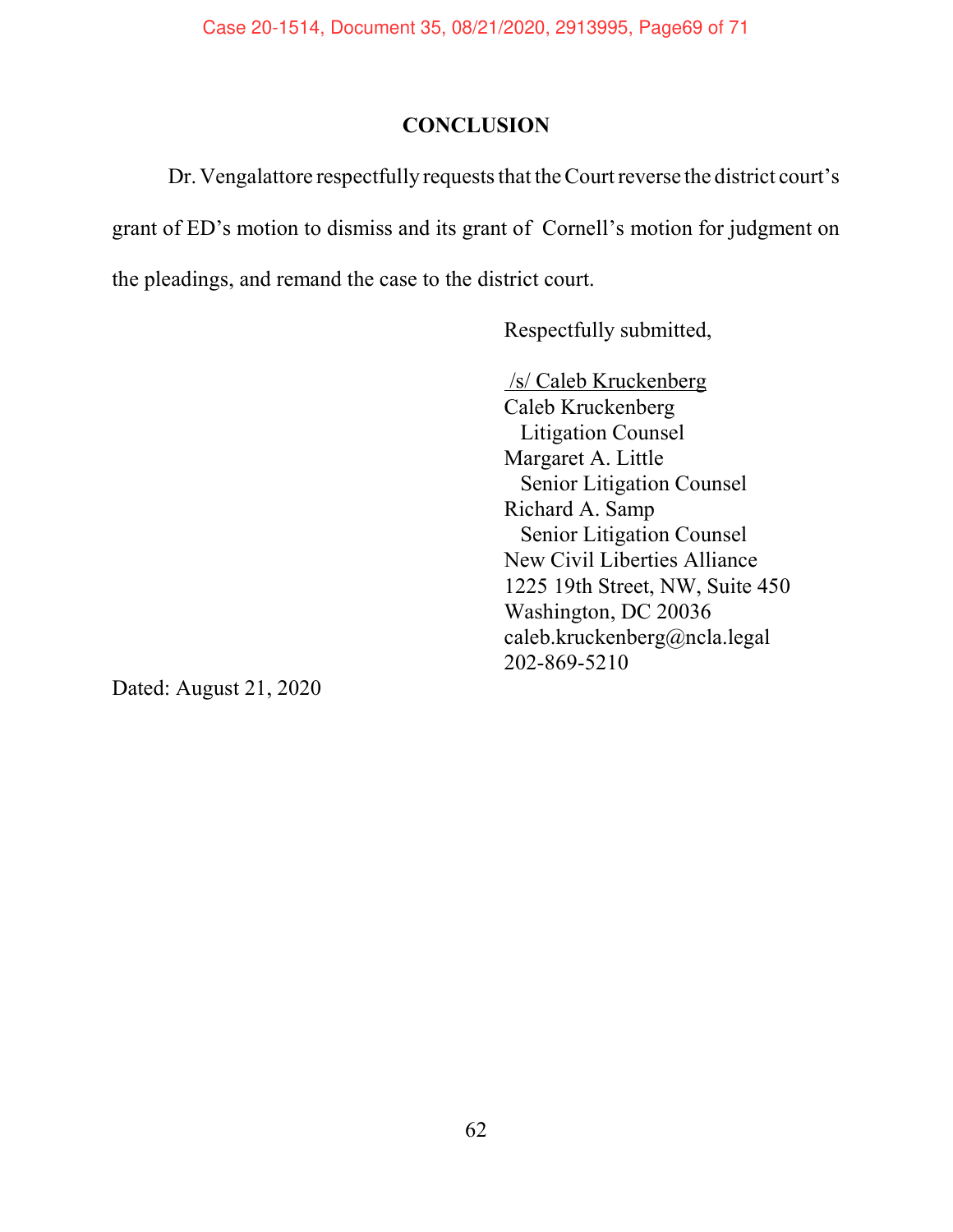# CERTIFICATE OF COMPLIANCE

I am an attorney for Appellant Mukund Vengalattore. Pursuant to Fed.R.App.P. 32(a)(7)(C), I hereby certify that the foregoing brief of NCLA is in 14 point, proportionately spaced Times New Roman type. According to the word processing system used to prepare this brief (WordPerfect X8), the word count of the brief is 13,658, not including the table of contents, table of authorities, certificate of service, and this certificate of compliance.

> /s/ Richard A. Samp Richard A. Samp